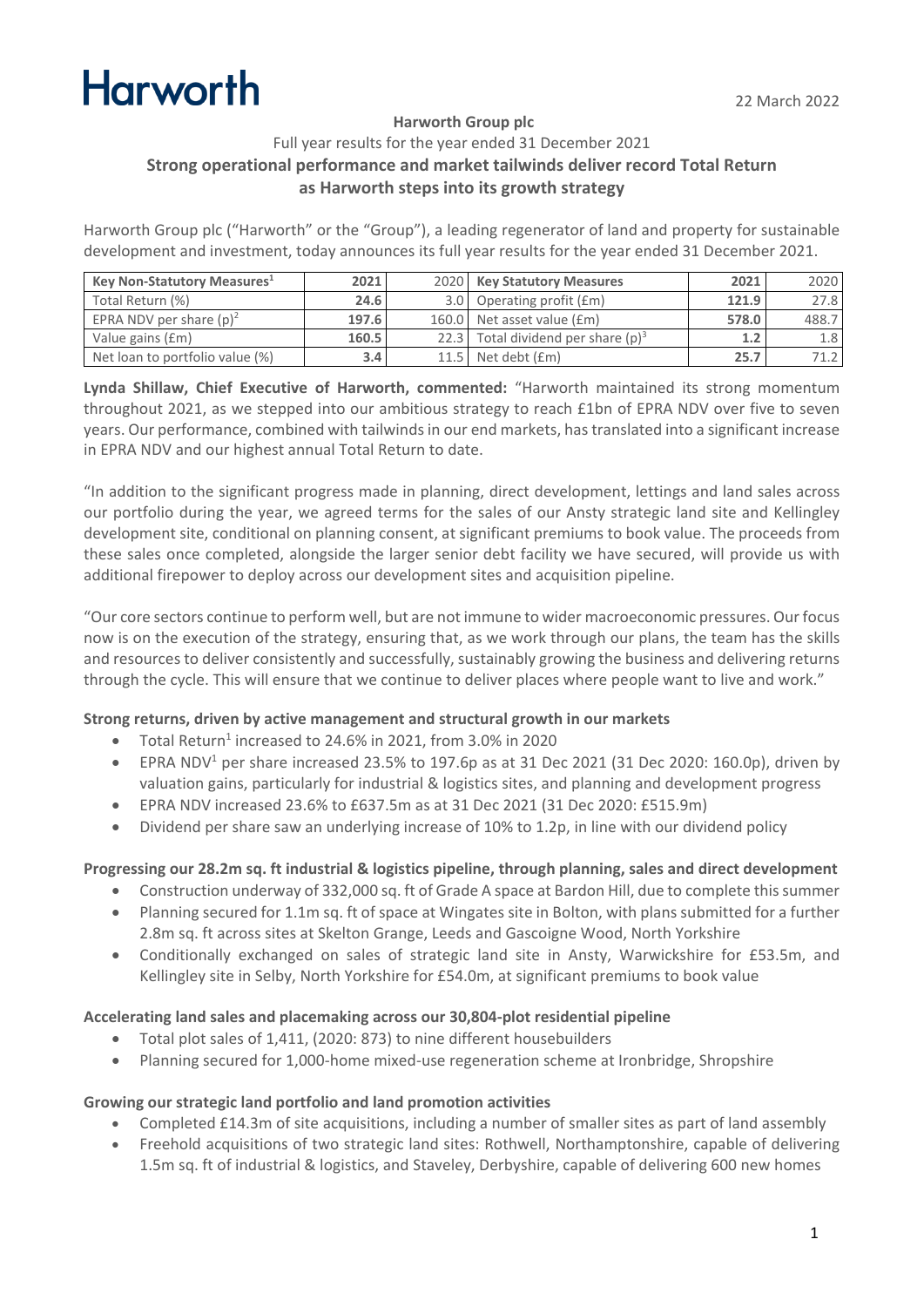#### **Active year for lettings in our Investment Portfolio; operational metrics remain robust**

- 267,500 sq. ft of new lettings, including a 149,300 sq. ft unit as part of Phase 2 of Multiply Joint Venture, and a 131,000 sq. ft plot, completing the scheme and triggering one-off promote fees
- Rent collection of 99% for the year, while vacancy remains low at 2.7% (2020: 4.5%)

#### **Robust balance sheet**

- Available liquidity of £128.0m (31 Dec 2020: £62.7m) and net debt<sup>1</sup> of £25.7m (31 Dec 2020: £71.2m)
- Net loan to portfolio value<sup>1</sup> of 3.4% (31 Dec 2020: 11.5%); within target to be below 20% by year-end
- New five-year debt package agreed post year-end, increasing RCF to £200m with a £40m uncommitted accordion, with a new lender added to syndicate

#### **New appointments bring significant additional expertise and strengthen senior leadership team**

• Appointment of Chief Investment Officer, Chief Operating Officer, Head of Strategy, Investment & Business Development and Head of Mixed Tenure

#### **Embedding ESG into everything we do through the Harworth Way**

- ESG Board Committee formed to provide oversight of ESG strategy and activities
- Eight Focus Impact Areas established based on the three impact pillars of the Harworth Way: Communities, Planet and People, including a Net Zero Carbon target

#### *Notes:*

- *(1) Harworth discloses both statutory and alternative performance measures ('APMs'). A full description and reconciliation to the APMs is set out in Note 2 to the financial statements*
- *(2) European Public Real Estate Association Net Disposal Value per share*
- *(3) Total dividend per share in 2020 comprised a payment of 1.102p for 2020 supplemented by an additional payment of 0.698p representing the previously cancelled 2019 final dividend. The Ex-dividend date, Record date and Payment date for the 2021 final dividend can be found in the Shareholder Information section of this announcement*

#### **For further information**

#### **Harworth Group plc**

Lynda Shillaw (Chief Executive) Kitty Patmore (Chief Financial Officer) Tom Loughran (Head of Investor & Stakeholder Relations)

T: +44 (0)114 349 3131 E: investors@harworthgroup.com

**FTI Consulting** Dido Laurimore Richard Gotla Eve Kirmatzis

T: +44 (0)20 3727 1000 E: Harworth@fticonsulting.com

#### **Results presentation**

Harworth will host a presentation for analysts and investors at 9.30am today. A live webcast and playback of this presentation can be accessed at the following link: webcasting.brrmedia.co.uk/broadcast/62022cd9636d105baf478dec

#### **About Harworth**

Listed on the Premium Segment of the Main Market, Harworth Group plc (LSE: HWG) is a leading sustainable regenerator of land and property for development and investment which owns, develops and manages a portfolio of approximately 14,000 acres of land on around 100 sites located throughout the North of England and Midlands. The Group specialises in the regeneration of large, complex sites, in particular former industrial sites, into new residential and industrial & logistics developments. Visit www.harworthgroup.com for further information. LEI: 213800R8JSSGK2KPFG21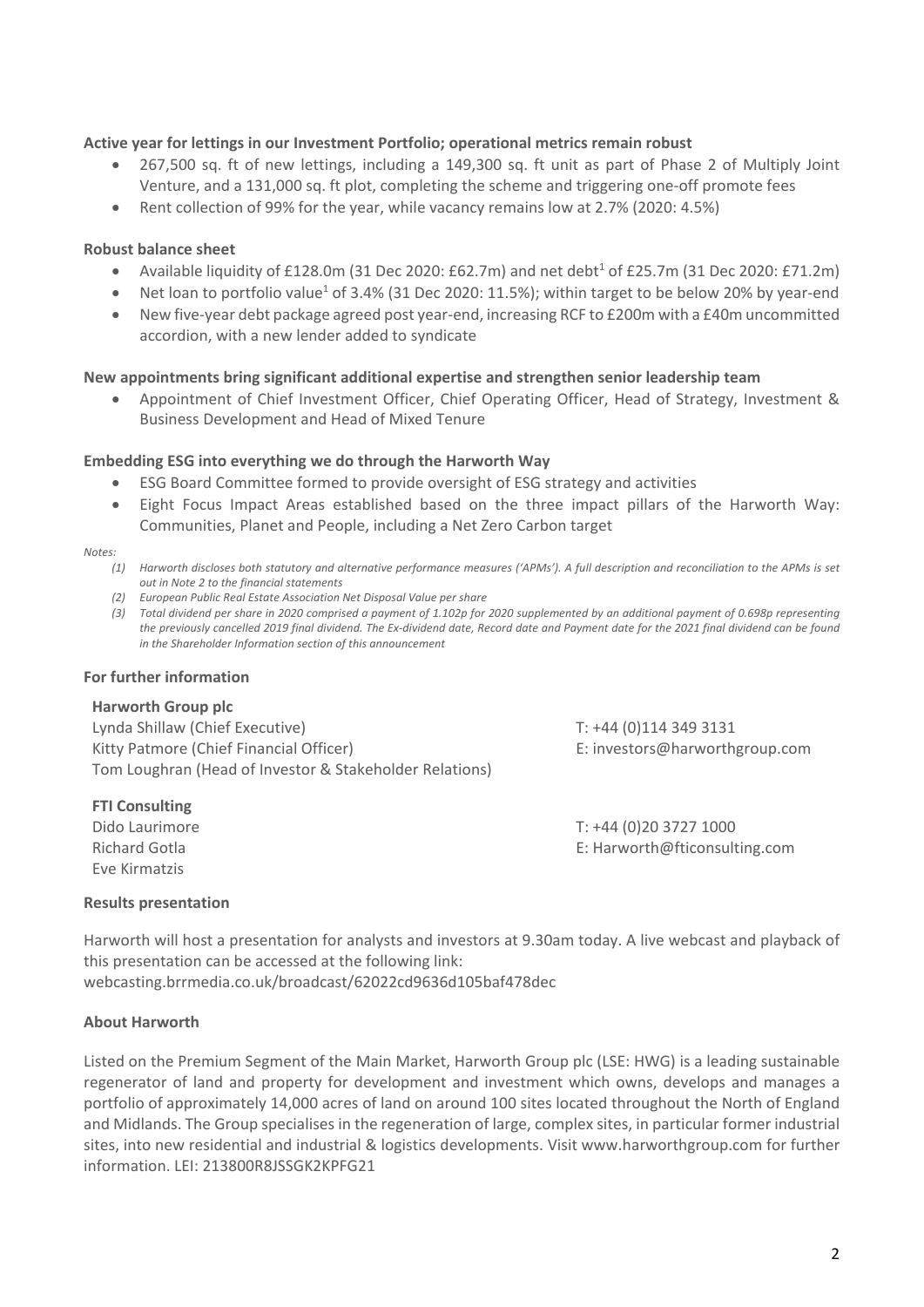### **Chair's Statement**

Last year, when writing on the subject of business value, I commented on the Harworth share price standing at a 20% discount to EPRA NDV<sup>\*</sup>. In considering how to address this I wrote that "we are clear that the way to narrow this discount is to trade strongly by delivering a well thought through strategy and to communicate very clearly our progress and potential to both current and future investors. These are the key measures of success against which the Board will assess the achievement of our management". I am, therefore, very pleased that at the end of 2021 our share price represented just a 2% discount to our last reported EPRA NDV, testament to a very strong year's trading and the recognised demonstration of progress already achieved against the clear and ambitious strategic objectives set out by Lynda Shillaw, our Chief Executive, at the time of the interim statement. She articulated her goal to double the EPRA NDV\* of Harworth from £515.9m at the end of 2020 to in excess of £1bn over the following five to seven years. After 12 months, supported by strong market tailwinds, a quarter of that ambition has already been achieved.

#### **Our strategy and its delivery**

These revised strategic objectives do not fundamentally alter what Harworth is: rather they seek to realise greater value and pace from the core capabilities of our specialist and highly experienced team in acquiring, assembling, master-planning, and developing a strategic land bank of primarily large complex sites frequently requiring fundamental regeneration.

We have no plans to alter materially our historic focus both on the regions of the North and the Midlands outside city centres and on the industrial & logistics and residential sectors. We see these as having strong underlying drivers of growth and, therefore, of demand for engineered land, whether these be the chronic failure of housing supply to match demand, the e-tailing revolution that has been turbo-charged by the pandemic, or the political aim of levelling-up the country between the South and the North.

The management team does, however, plan to take a larger share of the value chain that we create and to move faster through our landbank. Hence, we are increasing the direct development of industrial & logistics stock on our sites to create our own investment portfolio of modern Grade A buildings. This in turn will allow us to dispose of those assets from our existing portfolio where we have already maximised value through the completion of asset management initiatives. At the end of this year we have 432,000 sq. ft of such development underway and another 191,000 sq. ft planned to start in 2022. To move through sites faster we are broadening the range of our residential products in response to increasing consumer and investor appetite for Build to Rent ("BTR") products. We plan to test this market in 2022 with our first such portfolio of BTR houses.

Lynda and her team are also planning to increase the scale of what we do, growing our strategic land portfolio and land promotion activities. The corollary of a strong market for engineered land is strong competition for strategic sites capable of such transformation. That requires us to ensure that those who create and facilitate land supply know well what Harworth is looking for, recognise our distinctive capabilities to regenerate and master-plan sites that would deter others, and trust us to deliver on our commitments both as to what we say we will do and how quickly we will do it. We have, therefore, been very pleased to announce acquisitions such as that of a 107-acre strategic site at Rothwell, Northamptonshire, on which we plan to directly develop up to 1.5m sq. ft of Grade A industrial & logistics space in this prime Midlands industrial location.

#### **Resourcing our strategy**

Defining a strategy is one thing: delivering on it another. At the core of our ability to deliver are our people and the financial resources we have at our disposal.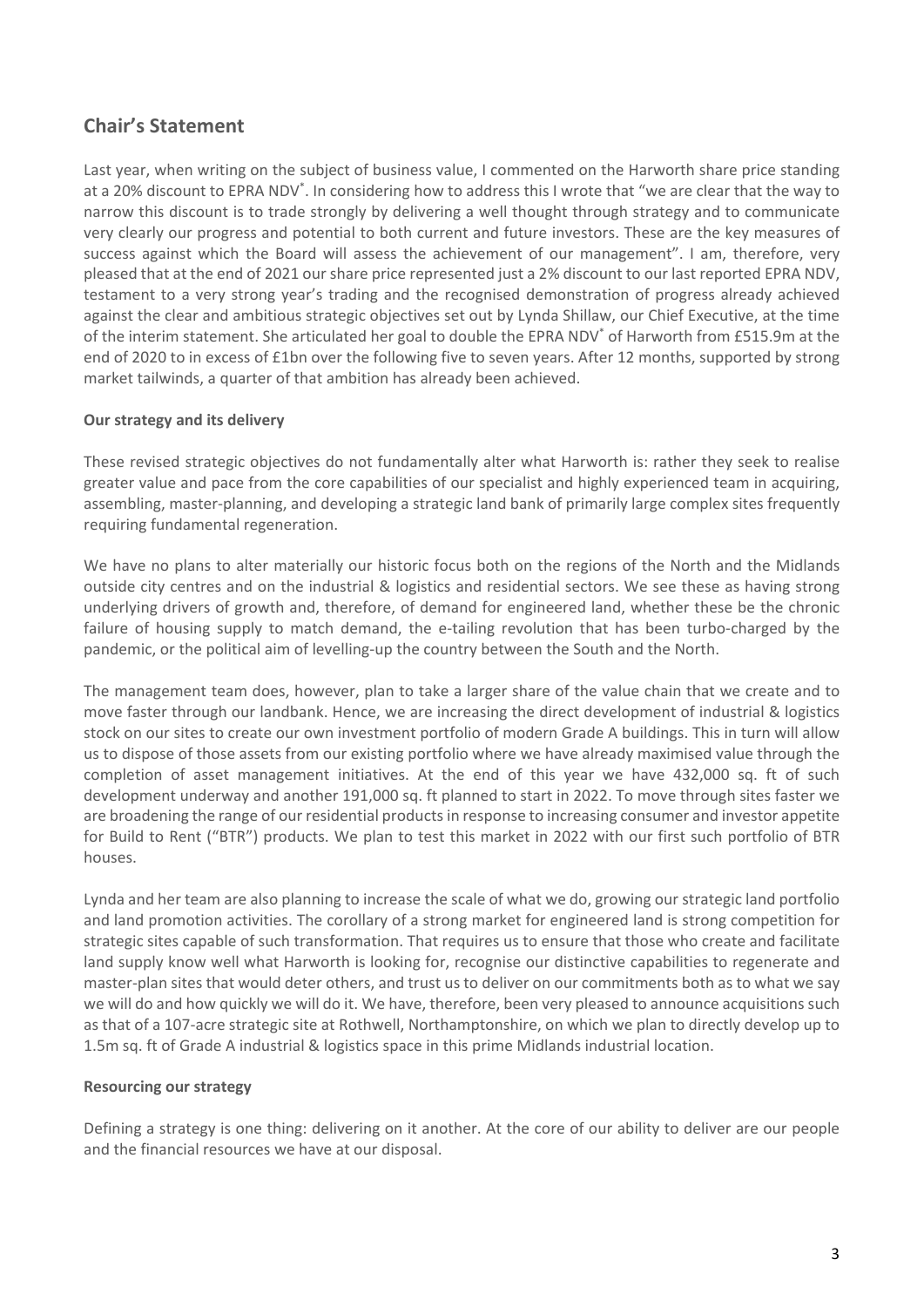We are hugely fortunate to have a team of very experienced and highly committed people who have achieved excellent results over the past years. That core team is in turn strongly supported by those external organisations that supplement our core master-planning, project management and development. If, however, we are to tackle more sites and work through them more quickly we need to grow both that core team and the external support we contract-in. Hence, from 75 people making up Harworth at the end of 2020 we entered 2022 with 91. Finding individuals with the skills, experience, and culture that we require is not easy. Alongside expanding our leadership team to add the necessary expertise in such areas as direct development and residential BTR, we are also committed to growing our own, providing opportunities for young people to join us and then helping them to develop their skills and experience to move into more senior roles.

In terms of financial resources we were very pleased to reach agreement shortly after the year-end on a new five-year Revolving Credit Facility with our existing lenders NatWest and Santander in which they have been joined by HSBC. The facility in place during 2021 was increased during the second half of the year, from its previous level of £130m to £150m and the new Revolving Credit Facility agreed in 2022 was increased to £200m, which in turn follows the growth in Harworth's asset value. Whilst this increases the funding we have available to accelerate through our sites and undertake more direct development we intend to retain our principle of low financial gearing, planning only a modest increase in maximum year-end loan to value from 20% to 25%. We know from our discussions with our shareholders that our approach to low gearing has their support.

#### **Our Environmental, Social & Governance ("ESG") credentials**

In early 2020 we established what we call the Harworth Way – the way in which we deliver on our purpose of investing to transform land and property into sustainable places where people want to live and work. We deliver through five principal themes to address major social, economic and environmental trends: Communities, Planet, People, Partners and Governance. In turn we map these elements of the Harworth Way onto the relevant UN Sustainable Development Goals.

These elements, which are at the heart of how Harworth does business, are now recognised as the bedrock of a company's ESG credentials and I am personally greatly heartened by the speed with which ESG considerations have moved up the corporate and financial sector agenda. Investors in both debt and equity now seek to understand companies' positions against relevant measures of their ESG credentials and their plans to develop those credentials as they deliver against their strategic objectives, whether this be their environmental credentials in terms of their pathway to Net Zero Carbon or their social credentials in terms of the diversity of their boards and businesses. Such considerations are no longer statistics in the pages of the annual report but core elements by which businesses are judged.

Last year we established an ESG Committee of the Board and I am very grateful to Angela Bromfield, our Senior Independent Director, for her willingness to chair this new committee. Harworth has a considerable impact on the environment as a developer and oft times regenerator of strategic land, and on communities through our bringing forward of substantial commercial and residential development, often creating whole new communities where people live and work. How we plan, and take input from our stakeholders on, that impact is fundamental to what our teams do every day. A strategic site will often be developed fully over 10 or more years: our teams have to consider now what the world will need in 10 years' time as they masterplan the nature of our developments and their infrastructure.

In considering our impact on the environment and on communities we must have regard to both what we cause and also the impact of our supply chain, the tenants in our commercial portfolio, and those who will live in the developments we make possible. Suffice it to say these considerations are complex and in many parts uncertain, whilst there are also sharply contrasting scenarios as to how the environment may itself be influenced by climate change. Hence there is a need to create a focal point in the Board process where these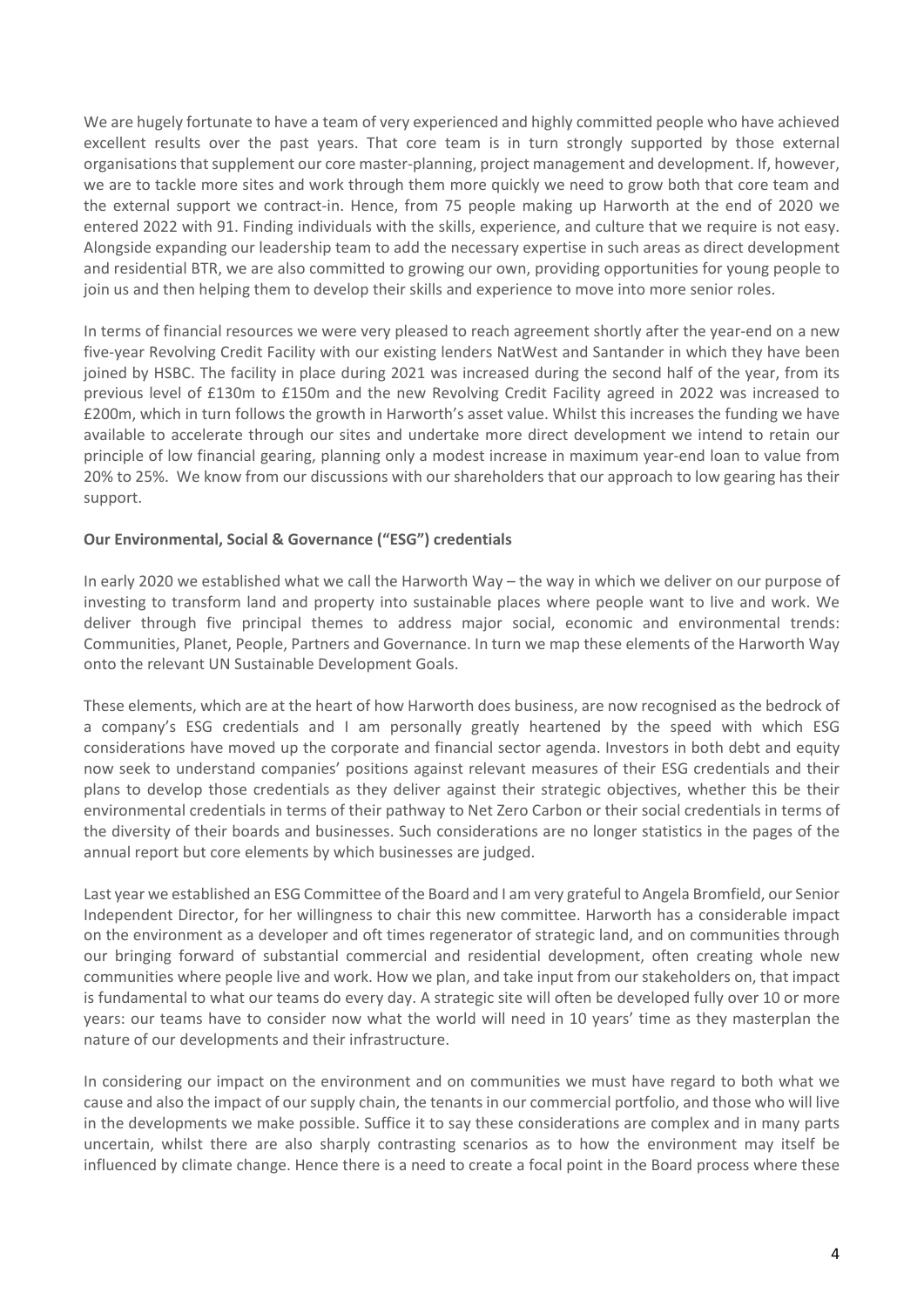topics can be discussed and strategies agreed, at the same time establishing oversight over increasingly complex and varied reporting of these issues. We recognise that defining the pathway to achieve our Net Zero Carbon objectives and developing comprehensive TCFD reporting remains work-in-progress, as it does for many others, but we are committed to maintaining the achievement of these objectives at the forefront of Board decision-making.

#### **My thanks**

Covid-19 made 2021 another difficult year for our people and those in the organisations that support us. Working from home predominated and for some families that meant both parents seeking to fulfil their work commitments from home alongside home schooling their children – an almost impossible ask! That we achieved what we did despite this backdrop is testament to the commitment and capability of our teams and those who support them, to all of whom I express my gratitude.

Having had considerable change in our Board last year I was delighted to have neither departures nor arrivals during 2021. Within our executive I would like to mark Ian Ball, our Chief Operating Officer, leaving the business at the end of January after more than seven years. Having started his career with Harworth managing our Investment Portfolio and then broadening his role to have oversight over all our regions' operating activities, Ian's deep commercial understanding of our sites and their potential has been a mainstay of Harworth: we could not have achieved what we have without his input and we wish him all the best for the future. However, as one door closes another opens and we were very pleased to welcome both Andrew Blackshaw, as our new Chief Operating Officer, and Jonathan Haigh, who has taken the new role of Chief Investment Officer. They both have considerable experience in our sector and are already making a marked contribution to our business.

I would also thank Nigel Turner, our interim Chief Financial Officer, for stepping into the big gap left by Kitty Patmore's maternity leave – not easy to take the helm of a ship moving at speed with the wind full in its sails! Our congratulations to Kitty on the birth of her son.

Finally, my thanks to Lynda Shillaw, our Chief Executive, for what she has achieved in her first year with us, redefining Harworth's strategy and repositioning our medium-term objectives whilst at the same time putting in place the resources, human and financial, she needs to deliver against them, and leading the achievement of a very strong outturn for the year.

**Alastair Lyons** Non-Executive Chair 21 March 2022

*\* Harworth discloses both statutory and alternative performance measures ('APMs'). A full description and reconciliation to the APMs is set out in Note 2 to the financial statements*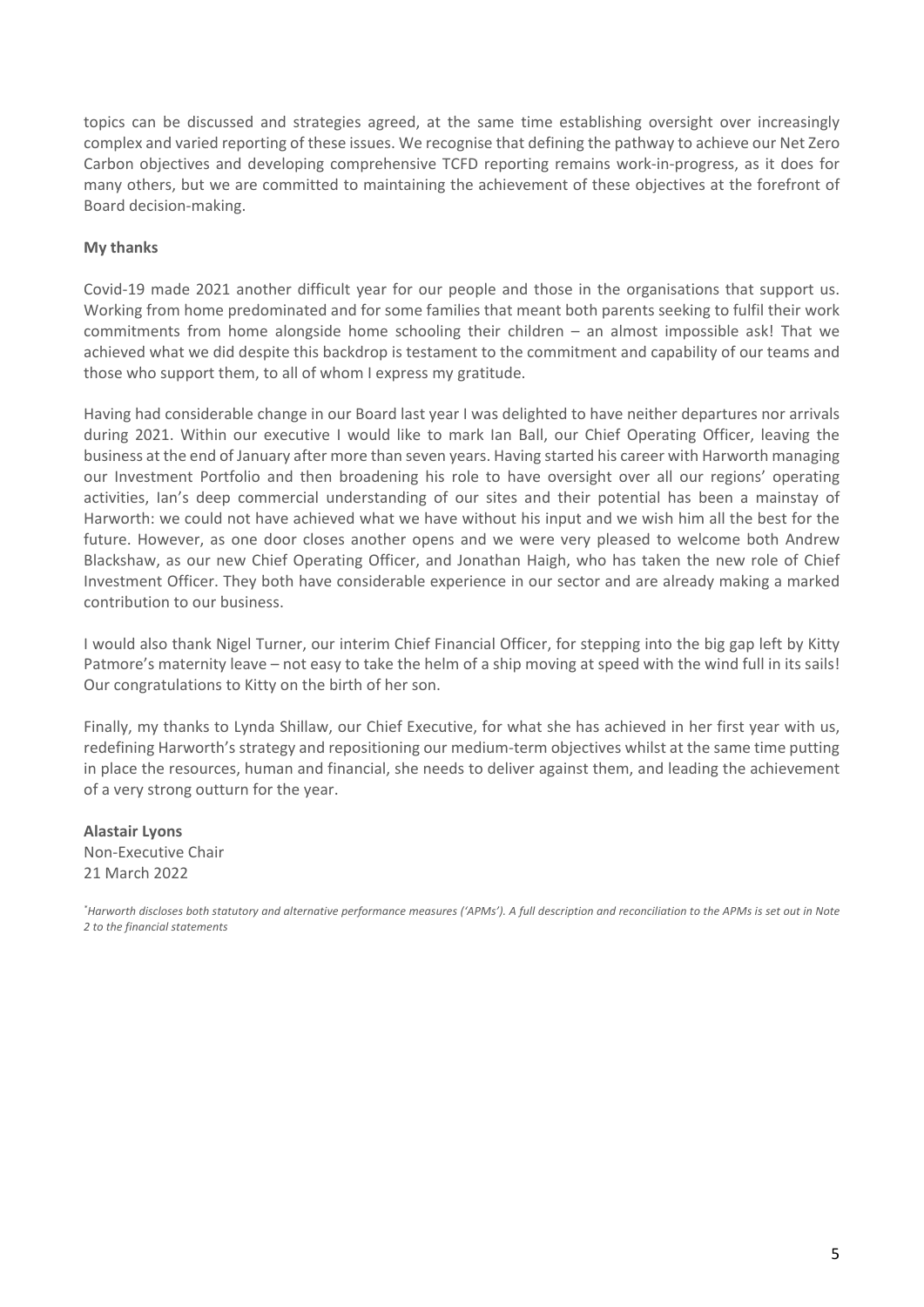### **Chief Executive's Review**

#### **Introduction**

The end of 2021 marked my first full year at Harworth, one which has been both exciting and challenging, as we navigated delivering business as usual, and developing and mobilising a new strategic plan, through another year which was impacted by Covid-19.

Our results show that 2021 was a very strong year for Harworth both in terms of our performance - delivering significant growth in EPRA NDV<sup>\*</sup> and a Total Return<sup>\*</sup> during the period of 24.6%, our highest annual Total Return on record - and the launch and completion of my strategic review of the business. This outlined an ambitious growth strategy, building on the skills of our people and our asset base to drive growth, maximise returns to investors and grow the business to £1bn of EPRA NDV\* over five to seven years, starting from the end of 2020.

Our strategy is evolution not revolution, and fundamentally we remain a business that is regionally focused in the industrial & logistics and residential sectors. We have a deep understanding of the regions that we operate in and continue to deploy our specialist skills to assemble complex sites and work them through the planning process and into production. Our strategy work has identified the potential of our landbank to do more, faster, and provides a roadmap to enable us to scale up the creation of sustainable places where people want to live and work.

#### **Our markets**

The industrial & logistics and residential markets remained buoyant throughout 2021 and both are still characterised by structural undersupply. We continued to see a depth of market demand from occupiers and investors for both built stock and, increasingly, strategic land within our industrial & logistics portfolio, as well as for our residential serviced land product.

Investor, occupier and homeowner demand strengthened through 2021, despite cost and supply chain pressures also surfacing, and our sales during the year were either ahead of, or in line with, December 2020 valuations, as we continued both to drive value into our sites through our management activities as well as capture a strong market in underlying land values. We exchanged on the sales of our Kellingley development site in North Yorkshire for £54.0m and Ansty strategic land site in Warwickshire for £53.5m towards the end of the year. Whilst both conditional, these transactions highlight the quality and potential of our landbank, also providing future funds to reinvest to deliver our strategy.

Government policy remains focussed on rebalancing the UK economy and in particular driving investment into, and the regeneration and growth of, the economies of the regions. With the pandemic diverting government resources and focus, the reality of this on the ground is a slower pace of change than the expectation set.

The publication of the Integrated Rail Plan and more recently the Levelling Up White Paper have started to provide more colour and a framework for business to work within: however, there is much more to do to bring this to life. Harworth is extremely well placed to do this: regeneration in the regions is our core skillset, something that is at the heart of what we do as a business. We have a long track record of regenerating former brownfield sites successfully, and we understand better than most how to assemble and remediate strategic sites and create sustainable places where people want to live and work. These capabilities are central to our growth to date and our strategy going forward.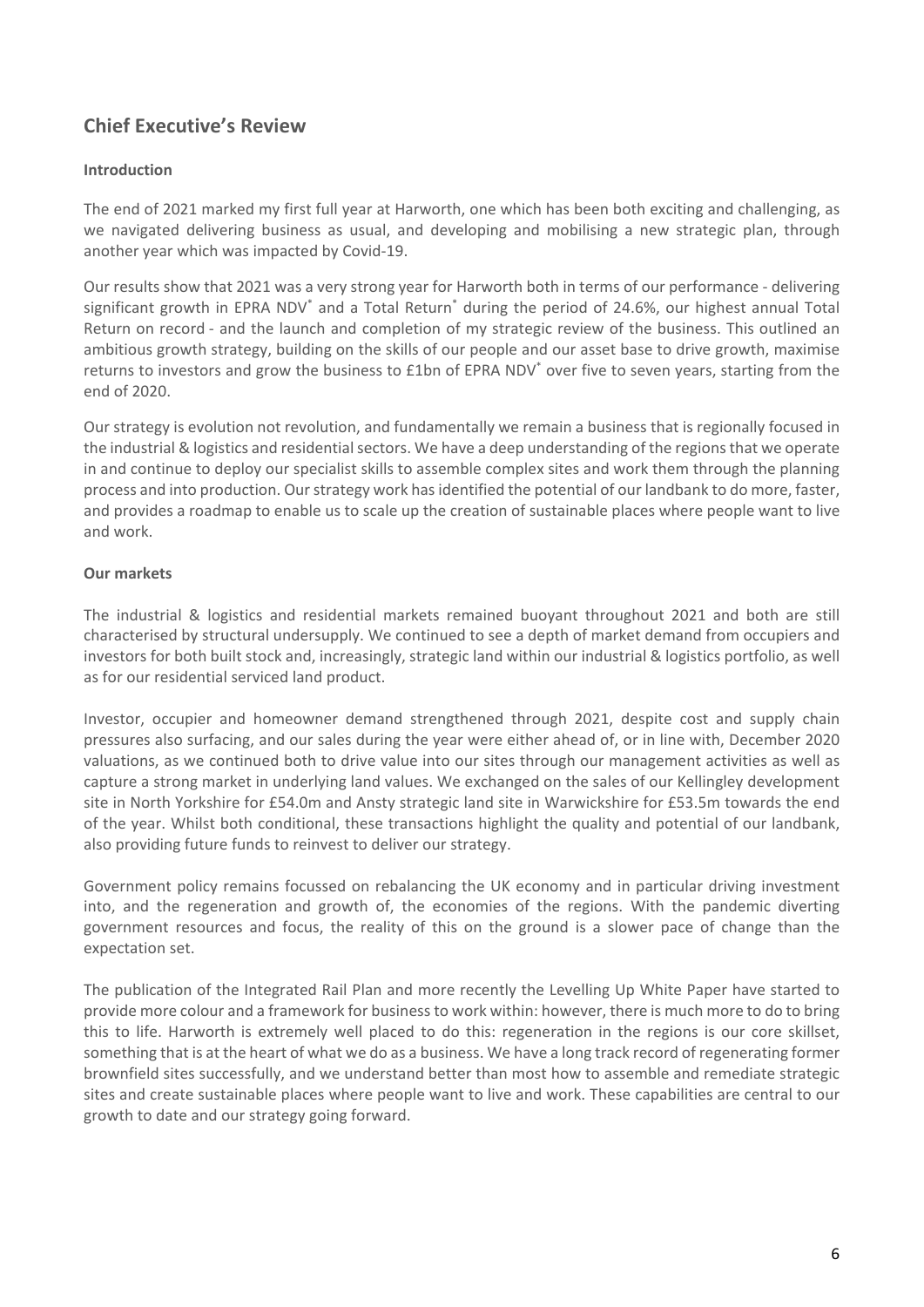#### **Progress against our strategy**

Our strategy, outlined in September 2021, set out a clear road map for our ambition to grow EPRA NDV\* from £515.9m at the end of 2020 to £1bn over five to seven years, through:

- increasing direct development of industrial & logistics stock;
- accelerating sales and broadening the range of our residential products;
- scaling up land acquisitions and promotion activities; and
- repositioning our Investment Portfolio to modern Grade A.

We have made a strong start on our strategic ambition. Our EPRA NDV<sup>\*</sup> at 31 December 2021 was £637.5m, a 23.5% increase on 31 December 2020 (and a 7.9% increase on 30 June 2021). Net assets increased 18% from £488.7m as at 31 December 2020 to £578.0m as at 31 December 2021.

Our plans are ramping up to increase direct development from c.200,000 sq. ft per annum over the past six years, to 800,000 sq. ft per annum by 2027. During 2021 we delivered and let a 50,800 sq. ft unit at Logistics North and started on site with 432,000 sq. ft in total at Bardon Hill, Leicestershire and the Advanced Manufacturing Park ("AMP") in Waverley, South Yorkshire. In early 2022 we expect to begin a further 191,000 sq. ft of development at Gateway 36 in Barnsley, South Yorkshire and the AMP. Also during 2022, we will begin site preparation works for 2.0m sq. ft of development at Wingates in Bolton, Greater Manchester and Chatterley Valley in Staffordshire, and target planning determinations for 2.8m sq. ft at our Skelton Grange and Gascoigne Wood sites in Yorkshire.

In 2021, we delivered a step change in residential plot sales, completing 1,411, a 64% increase on our average annual rate of 862 plots per annum over the past six years, as we start to move towards our strategic target of 2,000 plot sales per annum. Sales were achieved across all three of our regions to a range of different housebuilders, with the largest contributors of plots being our developments in Moss Nook, Merseyside; Simpson Park, Nottinghamshire; and South East Coalville, Leicestershire. In addition, we secured planning consent to deliver c.1,000 residential plots at our Ironbridge site, and for an additional 500 new homes across a number of smaller sites. Diversifying our product at residential sites is a key component of our strategy, and to that end we recruited James Crow as Head of Mixed Tenure to oversee the development and launch of our first BTR portfolio in 2022.

We take a long-term view of replenishing our landbank, and our strategy targets maintaining a 12-15 year land supply throughout our five year plan period. During 2021, we have been active in acquiring new sites to replenish our portfolio, adding Rothwell in Northamptonshire, which has the potential to deliver up to 1.5m sq. ft of industrial & logistics space, and Staveley in Derbyshire, which is capable of delivering up to 600 new homes.

Our Investment Portfolio continues to deliver robust operational metrics, with 99% of rents due in 2021 now collected, and, as at 31 December 2021, a vacancy rate of 2.7% (31 December 2020: 4.5%) and a WAULT of 11.5 years (31 December 2020: 12.5 years). During the year we completed 696,400 sq. ft of leasing deals, including 267,500 sq. ft of new lettings. The new lettings included: (i) a 149,300 sq. ft unit to complete Phase 2 of the Multiply scheme, triggering further one-off promote fees, amounting to £12m in total, and (ii) a 50,800 sq. ft unit at Logistics North.

Harworth remains well-capitalised and continues to manage its cashflows sustainably. As at 31 December 2021, net debt\* was £25.7m (31 December 2020: £71.2m), providing significant headroom and flexibility. To support our growth strategy, since the year-end we have completed on a new five-year £200m facility with a £40m uncommitted accordion. The new facility is provided by Natwest, Santander, and HSBC, a new lender for Harworth.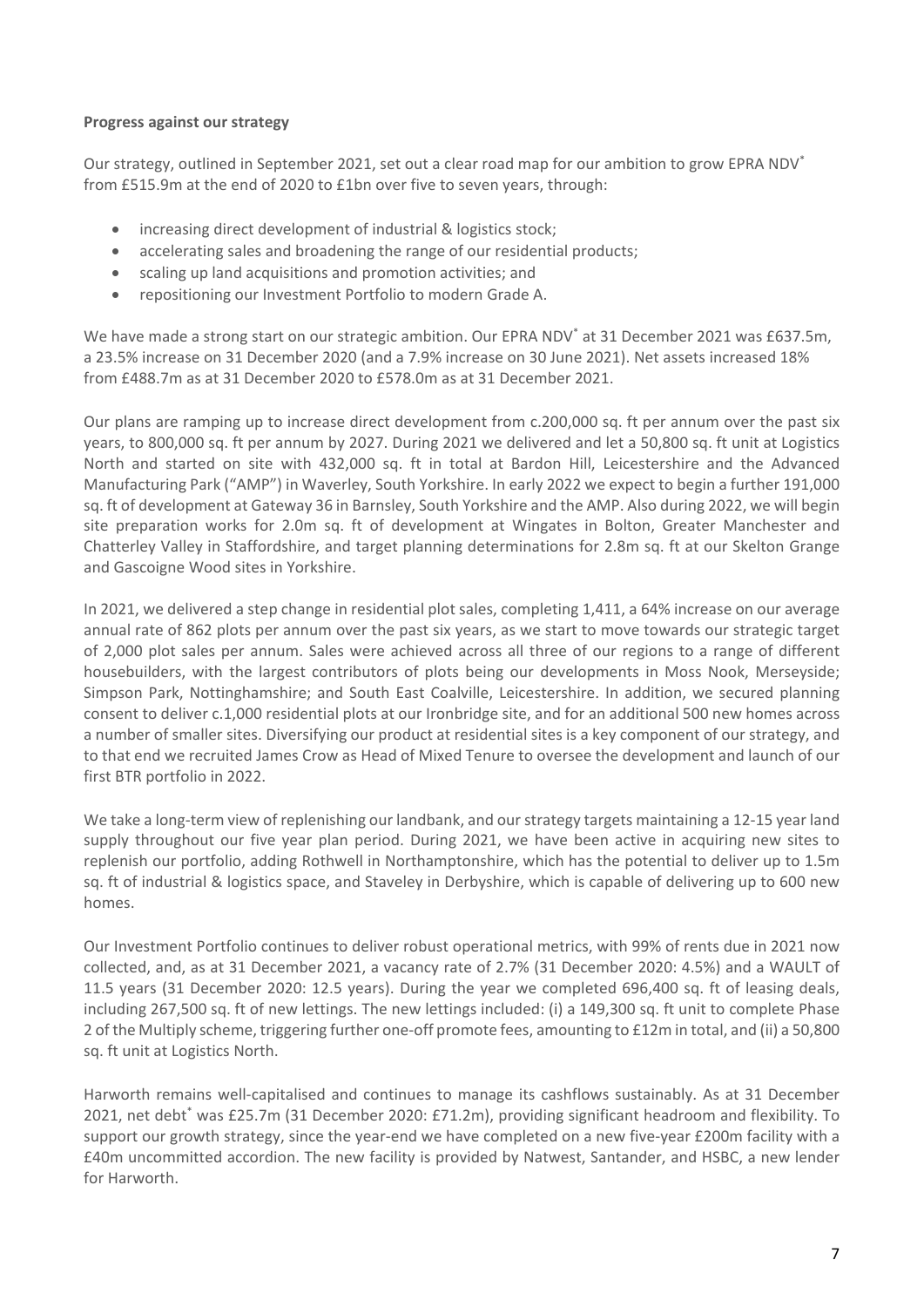ESG is a priority for Harworth, and is embedded into the way that we work and the developments we deliver. Harworth prides itself on being a responsible business, and we have continued our work embedding The Harworth Way through our strategy and operations during the year with particular focus on the design and carbon use in operation of the logistics assets that we build.

Throughout the year we have been working with our Board ESG Committee to ensure that the ESG targets and metrics that we set and measure ourselves against going forward are right for Harworth. This has culminated in the identification of eight Focus Impact Areas, centred around the Communities, Planet and People pillars of the Harworth Way. These will inform our ESG approach in the coming years, and we intend to report our progress against them regularly.

Through the work that we undertook in 2021 we have also recognised the need to increase ESG resources, and are delighted that after a short sabbatical, Peter Henry will return to the business as Director of Sustainability, to lead our work in this important area.

#### **People**

In my first Chief Executive's Review last year I highlighted the capabilities and resilience of Harworth people and that the culture of the business is apparent in everything that we do. I believe that these characteristics set us apart as a business, and while 2021 has been another challenging year as we have scaled up and have started to implement our strategy, these fundamentals have again shone through.

However, I recognise that it is not just about our growth strategy: change is unsettling for people within any organisation and managing the development of a new strategy and change through video calls is difficult. We have made a great start, but there is still much to do to deliver on the opportunities that we have identified and show the world what we are capable of.

Front and centre of this is ensuring that we have the right level of skills and resources in the business, the right culture, and that we are a great place to work. We have been successful in hiring 16 great people into our business during 2021 to support the delivery of our strategy and I would like to welcome to the senior leadership team: Andrew Blackshaw as Chief Operating Officer; Jonathan Haigh as Chief Investment Officer; and Haroon Akram as Director of Strategy, Investment and Business Development. It has not just been about new hires though: we have also focussed on the talent within the business, ensuring that there are opportunities for individuals to thrive and develop, and we have made a number of promotions and enabled departmental moves as a result.

During the year, we have reviewed most of our policies, from Diversity and Inclusion through to Maternity, Adoption, Paternity, and Shared Parental leave, to ensure that they are at the market leading end of the spectrum, as well as introducing a salary sacrifice car scheme for low or zero emission vehicles. One of the most significant policy changes during the year was the introduction of hybrid working, which enables our people to work more flexibly and underpins our focus on wellbeing and ensuring that they have more choice as to where they work and when they start and finish their day. Another significant change is focused on widening share ownership within the business and from 2022 we are proposing to extend the scale and application of our Restricted Share Plan and Share Incentive Plan, reaching all employees in our business.

At Harworth, how we lead, our behaviours and the culture that we are part of are things that we are immensely proud of, and I am really pleased to highlight that in our recent engagement survey 97% of people said they were proud to work for Harworth, and 93% of people said they would recommend Harworth as a good place to work.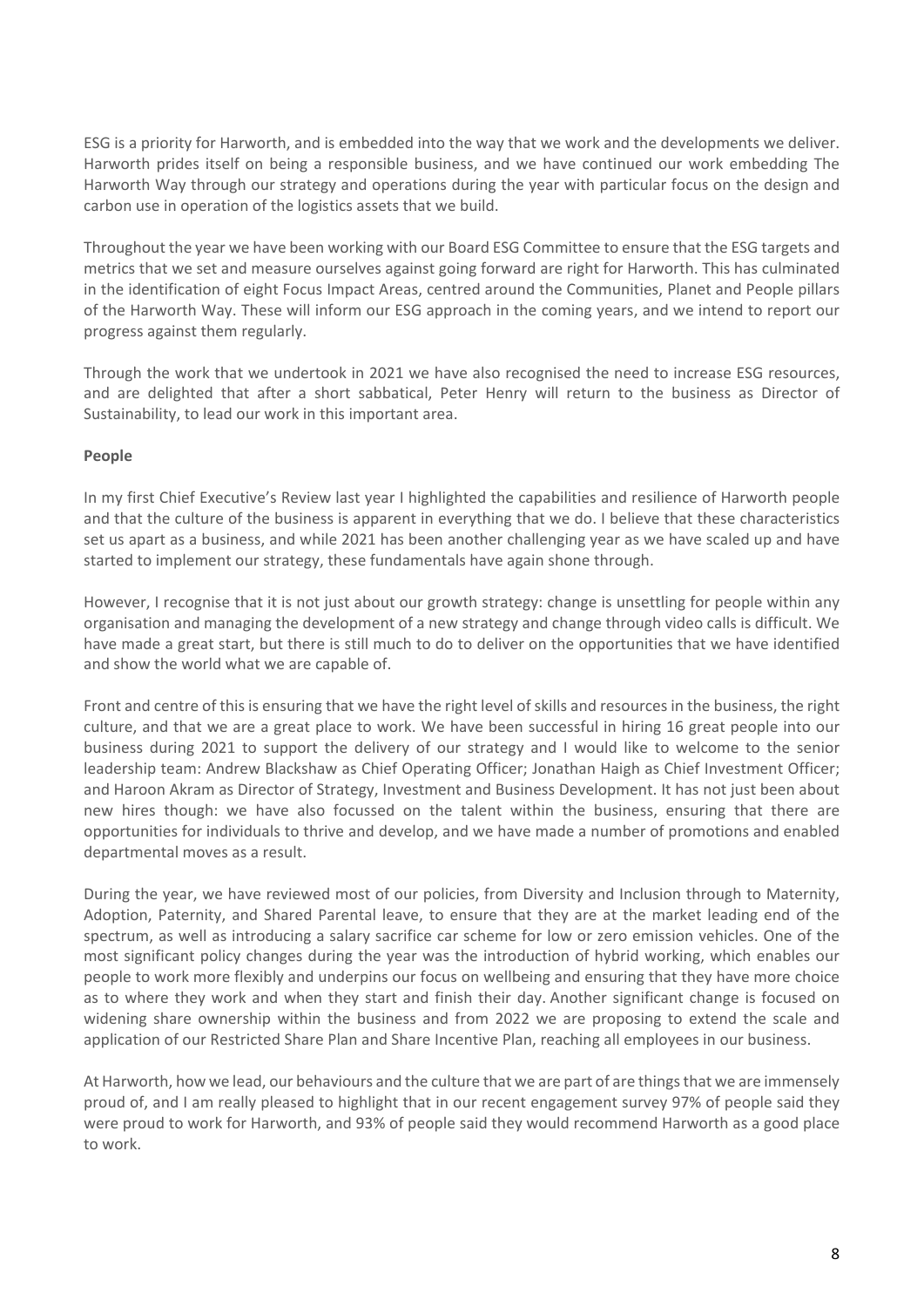#### **Outlook**

Our 2021 results build on our strong performance in 2020 and highlight both the demand for our focus sectors and the resilience of our business model. Our new strategy builds on our existing strengths, capabilities and scale, and unlocks the potential within our strategic landbank, delivering growth and sustainable returns to investors. We have created a clear plan to reach £1bn of ERPA NDV\* over five to seven years. Our focus is now fully on the execution of the strategy, but I am acutely aware that, for a strategic land business, it is a marathon, not a sprint, and the flying start presented by our 2021 results will moderate as we move through the cycle – some of our sites take in excess of a decade to assemble and deliver. My focus is on ensuring that, as we work through our plans, the team has the skills and resources to deliver consistently and successfully, sustainably growing the business and delivering returns through the cycle.

The early months of 2022 have been extraordinary. Against the backdrop of continued strong demand for our products we are seeing rising inflation and interest rates in the UK, and a war in Europe, which has potentially wide-reaching implications in the near term for Western European economies, particular in our energy and some core commodity markets. Our core markets are currently performing well, but are not immune to global supply issues, or any downturn in the economy driven by a combination of global and UK economic factors. Government policy remainsfocused on driving up regional investment and growth and delivering a more equal balance of economic outcomes and opportunities for UK citizens.

Looking forward, overall commercial property returns are expected to be lower in 2022. The industrial sector is still expected to continue to perform well, driven by a huge weight of capital seeking access to occupiers chasing finite available stock, causing record low void rates. The shortage in supply of new homes seen in 2021 pushed prices higher and this has continued into 2022. Order books and demand for developable land from housebuilders, and rental product from investors, are robust, with prices rising ahead of inflation and cost increases, and the end of the stamp duty holiday having remarkably little impact on buyer demand. The sector does however face some headwinds as interest rates rise, the cladding repair crisis remains unresolved and the sector digests the changes to Building Regulations and the Future Homes Standards pathway.

We remain a resilient, well capitalised, through-the-cycle business and we have made a great start as we step into the delivery of our strategy, doing what Harworth does best – creating sustainable places where people want to live and work.

What Harworth does in the regions and how we do it matters. I believe that Harworth has both a track record of delivery and a deep understanding of what it takes to successfully deliver large scale regeneration and that we can, therefore, play a key role in helping local and central Government to deliver on their core agendas on housing, levelling up and the green economy.

#### **Conclusion**

I have had a very enjoyable first year as Chief Executive of Harworth, and this is because of the people in our business. I would like to thank the Harworth team for their hard work and dedication, for delivering an outstanding set of results in 2021, and for stepping up to help to develop and mobilise our new strategy.

I would also like to thank Ian Ball, our former Chief Operating Officer who left the business in January, for the invaluable support that he has provided to me and his service to the business over the last seven years. I also extend a thank you to Nigel Turner, who joined us as Interim Chief Financial Officer to cover Kitty's maternity leave, and to welcome Kitty back into the business.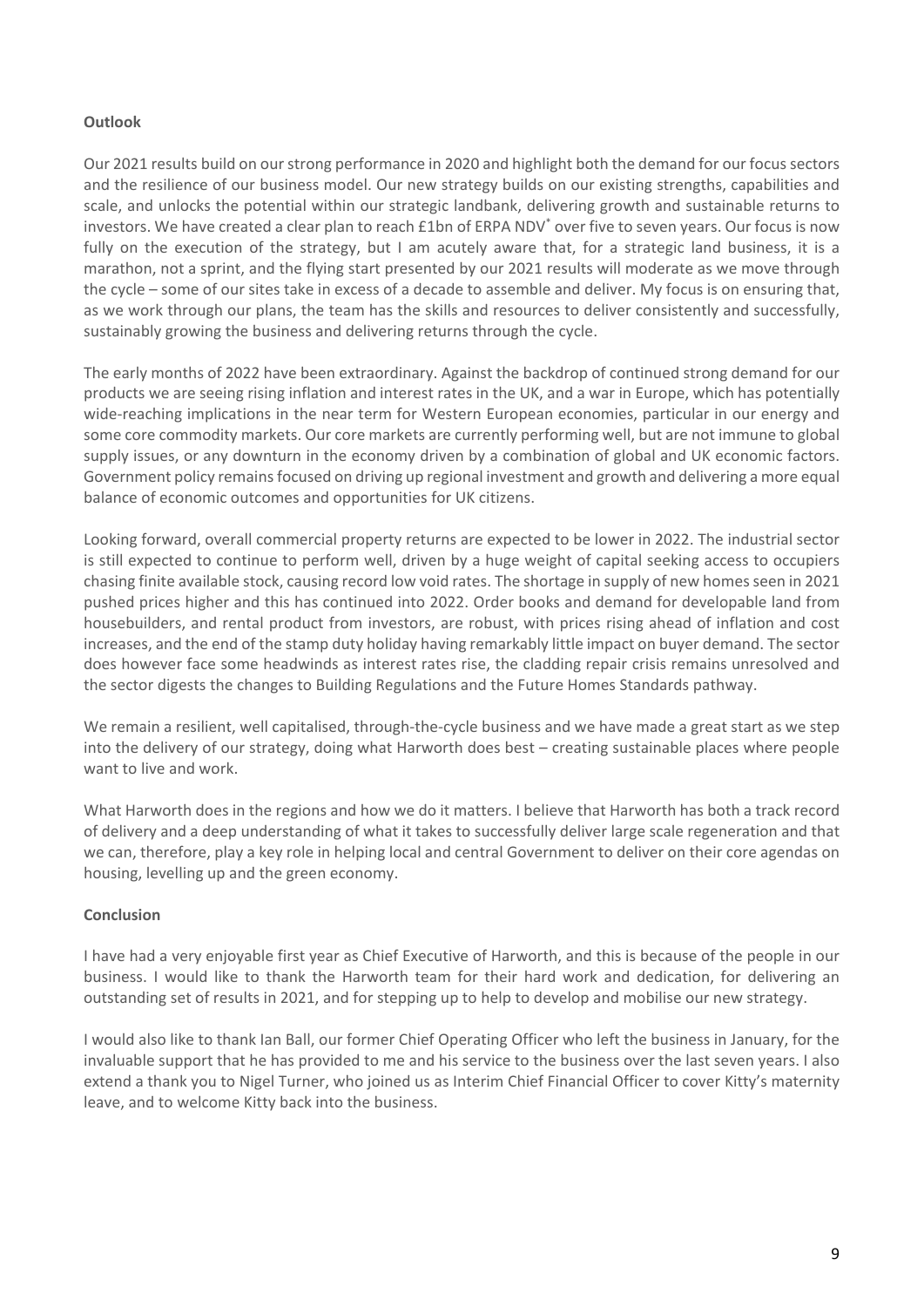I am excited by our strategy and extremely proud to lead Harworth and to work with such a talented team.

**Lynda Shillaw** Chief Executive 21 March 2022

*\* Harworth discloses both statutory and alternative performance measures ('APMs'). A full description and reconciliation to the APMs is set out in Note 2 to the financial statements*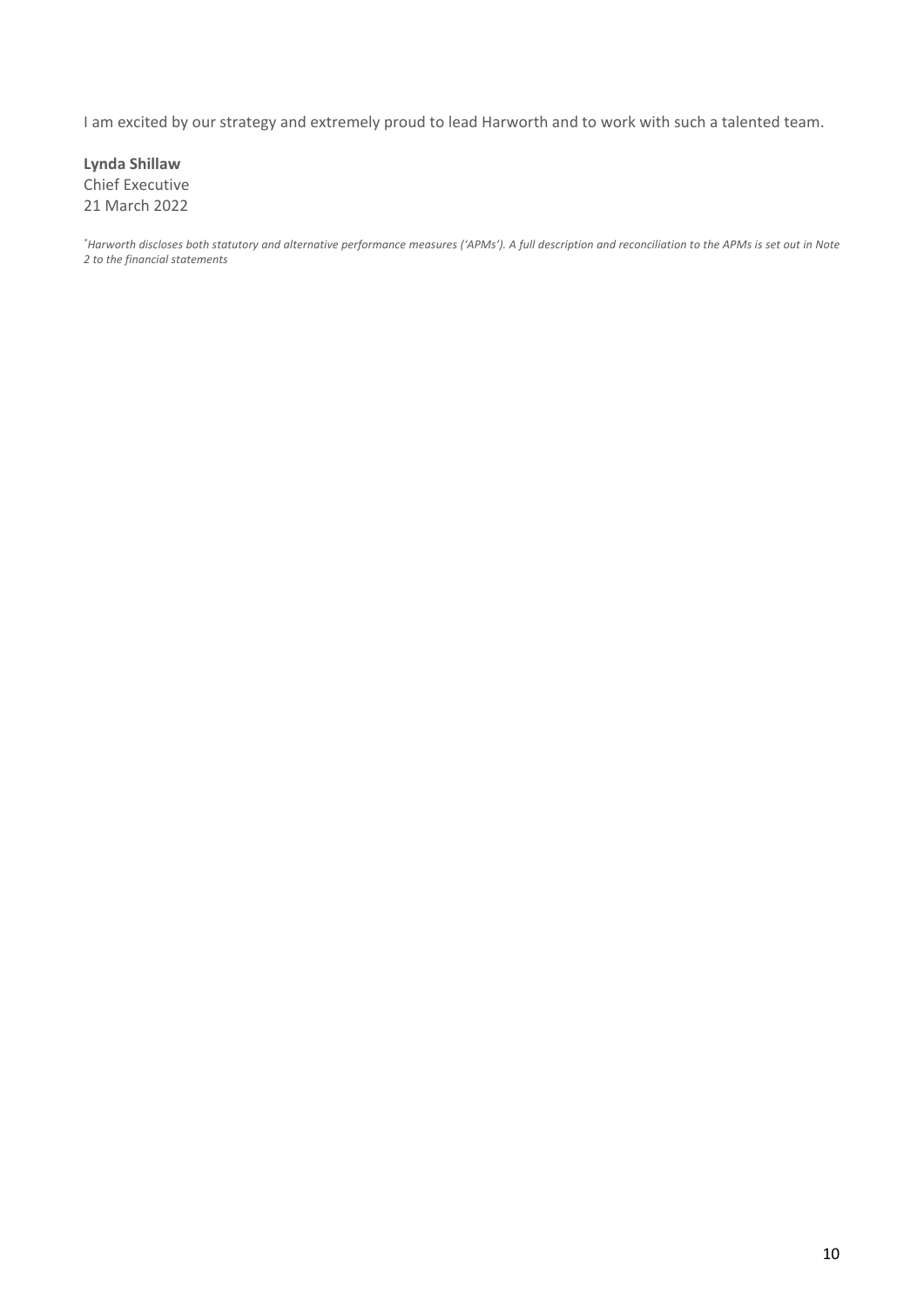### **Operational Review**

#### **Industrial & logistics land portfolio**

At 31 December 2021, the industrial & logistics pipeline totalled 28.2m sq. ft (31 December 2020: 27.3m sq. ft), of which 7.3m sq. ft was consented (31 December 2020: 9.2m sq. ft), and 6.1m sq. ft was in the planning system awaiting determination (31 December 2020: 1.3m sq. ft). At the same date, the pipeline was 76% owned freehold, while 24% related to PPAs or Options.

#### *Acquisitions and land assembly*

During the year, completed industrial & logistics land acquisitions totalled £10.6m. A large proportion of this related to the freehold acquisition in November of a 107-acre site in Rothwell, Northamptonshire. Located at Junction 3 of the A14, connecting to the A6, the site has a strong strategic position within the prime Midlands industrial location known as the 'Golden Triangle'. Harworth will work with local stakeholders, including the newly-formed North Northamptonshire unitary authority, to bring forward a planning application for 1.5m sq. ft of Grade A industrial & logistics space.

The remainder related to land assembly works at Harworth's Ansty strategic land site in Warwickshire. Contracts were exchanged for the conditional sale of the entire site in December 2021.

#### *Planning*

During the year, Harworth submitted planning applications for 6.1m sq. ft of industrial & logistics space, including:

- Gascoigne Wood, North Yorkshire: This 185-acre former colliery site benefits from an existing rail connection and close proximity to the A1(M) and M62. Revised plans have been submitted for 2.0m sq. ft of rail-linked industrial & logistics space at the site.
- Skelton Grange, Leeds, West Yorkshire: Formerly the location of Skelton Grange Power Station, this 50-acre site was acquired by Harworth in 2014 and is adjacent to Junction 45 of the M1, to the southeast of Leeds city centre. Plans have been submitted for 800,000 sq. ft of space across five units, in addition to infrastructure upgrades, new cycle ways and footpaths, and ecological enhancements.

Planning was secured by Harworth during the year for 1.3m sq. ft of industrial & logistics space. The majority of this related to the Wingates development site in Bolton, Greater Manchester. In June, planning consent was granted for 1.1m sq. ft of space at the site, which is adjacent to Junction 6 of the M61, in close proximity to Harworth's now-completed Logistics North development.

#### *Direct development*

In September, construction commenced at the Bardon Hill site in Leicestershire, which will see the direct development by Harworth of 332,000 sq. ft of logistics and manufacturing space across six units. The development is expected to reach practical completion in the second half of 2022, resulting in a total GDV of between £40m and £50m. Harworth is also currently underway with the delivery of a 100,000 sq. ft facility at the AMP in Waverley, South Yorkshire, on behalf of sportswear manufacturer SBD Apparel.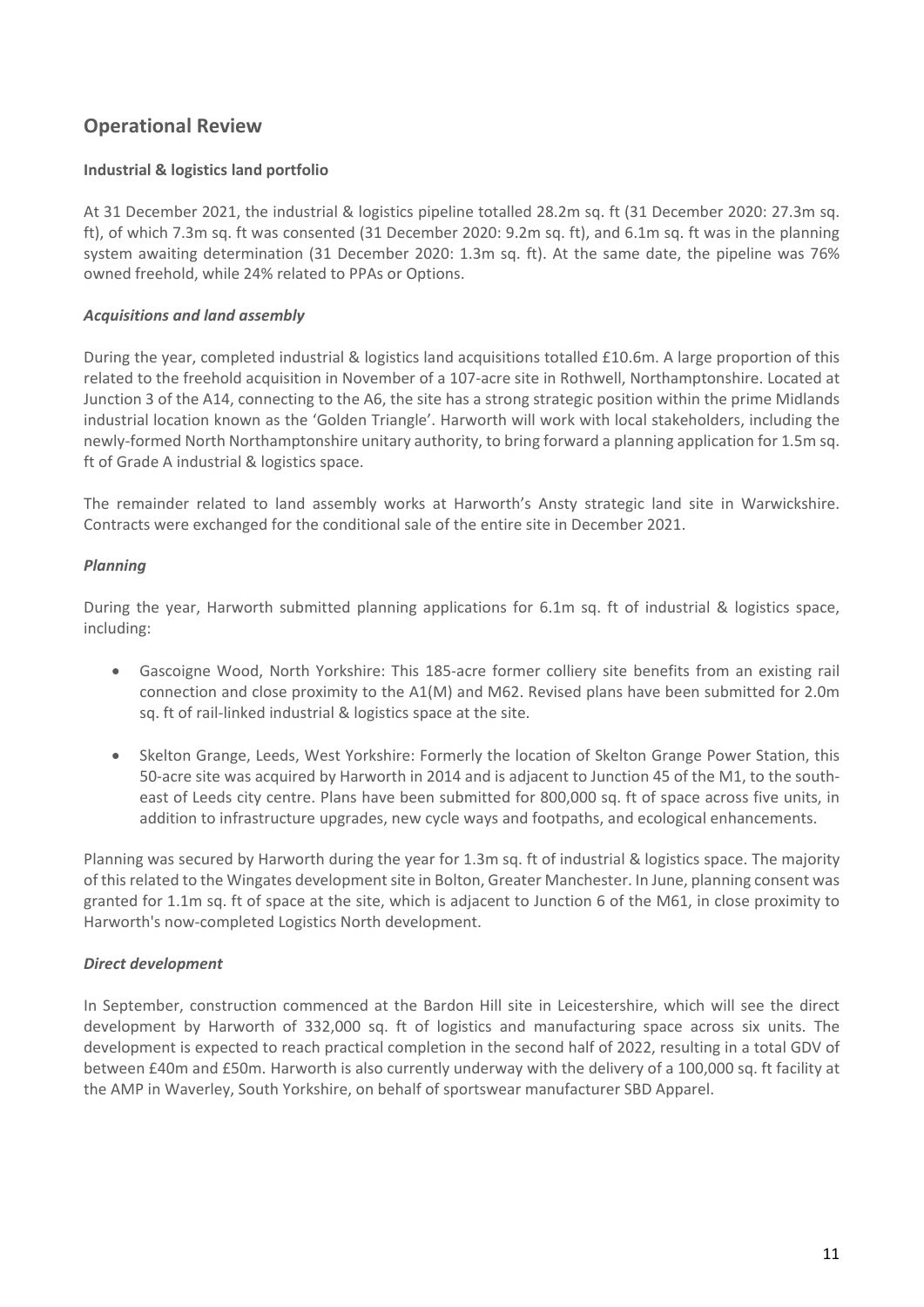In May, practical completion was reached on LN50, a 50,800 sq. ft unit at Logistics North, concluding Harworth's eight-year build-out of the developmentsite. LN50 was designed, built and future-proofed to allow it to be Net Zero Carbon in operation, and was let to a manufacturing occupier after the year-end.

#### *Land sales*

Harworth completed £18.1m of industrial & logistics land sales during the year, at prices above or in line with 31 December 2020 valuations. The largest disposal was of a 24-acre land parcel at Gateway 36 in Barnsley, South Yorkshire, to Firethorn for £11.6m. The land parcel represents Phase 3 of the development and will be used to develop a BREEAM 'Excellent' rated 340,000 sq. ft logistics facility.

At year-end there were two significant land sales on which Harworth had conditionally exchanged contracts:

- Kellingley, North Yorkshire: The sale of the development site was agreed for £54.0m. The transaction will only complete if all sale conditions are satisfied prior to the transaction's long-stop date of 31 August 2022. These conditions include, but are not limited to, the approval of a reserved matters planning application, which is submitted and currently awaiting determination.
- Ansty, Warwickshire: The sale of this strategic land site was agreed for £53.5m. The completion of this transaction is conditional on the granting of a hybrid planning permission, which is to be submitted by Harworth and the purchaser. The planning application is expected to be submitted later this year, with a determination in 2023.

#### **Residential land portfolio**

As at 31 December 2021, the residential pipeline had the potential to deliver 30,804 housing plots (31 December 2020: 30,668), of which 9,978 were consented (31 December 2020: 9,355), and 811 were in the planning system awaiting determination (31 December 2020: 2,536). At the same date, the pipeline was 55% owned freehold, while 45% was subject to PPAs, Options or Overages.

#### *Acquisitions and land assembly*

During the year, completed residential land acquisitions totalled £3.8m. The largest purchase was the freehold acquisition in December of a 133-acre brownfield site in Staveley, Derbyshire. The site is located in the Staveley & Rother Valley Corridor, which is allocated to deliver up to 1,500 new dwelling and employment opportunities in Chesterfield Borough Council's Local Plan. We intend to leverage our placemaking skills to deliver 600 homes, alongside new green spaces, a retail hub and other amenities.

#### *Planning*

In September, planning was secured for a 1,000-home mixed use development at Ironbridge, Shropshire. The 350-acre former power station site was acquired by Harworth in June 2018. Alongside new homes, the development will deliver up to 0.2m sq. ft of employment space, a retirement village, and a local centre offering convenience retail and other services. Demolition works to remove the power station structures were largely completed by year-end, and enabling works for the first phase of development at the site began in early 2022.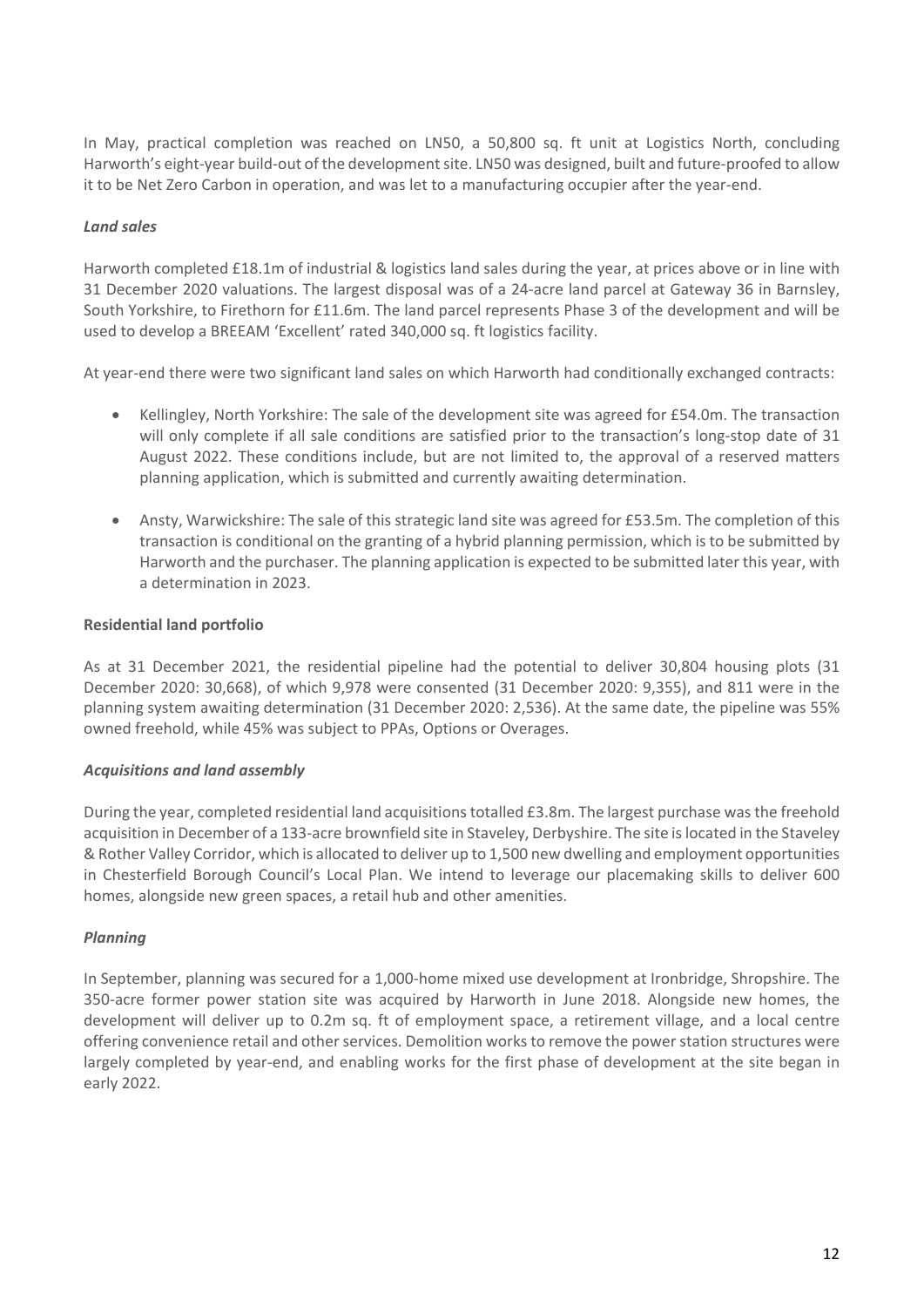Planning was also secured for up to 500 homes across a number of smaller sites in the portfolio. This included approvals for: up to 250 new homes at a 25-acre site in Awsworth, Nottinghamshire; up to 132 new homes in Little Lever, Bolton, on a former industrial site that was acquired by Harworth in 2020; and up to 118 homes on a site in Birdwell, South Yorkshire.

#### *Plot sales*

During the year, completed residential land sales grew significantly to 1,411 plots(2020: 873 plots). Sales were either in line with, or ahead of, 31 December 2020 valuations. Sales were made to a range of different housebuilders across eight sites, including: Moss Nook, Merseyside; Simpson Park, Nottinghamshire; and South East Coalville, Leicestershire. The headline sales prices ranged from £30k to £73k per serviced plot (2020: £37k to £70k).

#### **Investment portfolio**

The Investment Portfolio, previously referred to as the Business Space portfolio, mainly comprises industrial & logistics assetsthat have been directly developed and retained, and standing assets that have been acquired. This portfolio provides recurring rental income in addition to providing asset management opportunities and the potential for capital value growth.

As at 31 December 2021, the Investment Portfolio comprised 18 sites covering 3.7m sq. ft (31 December 2020: 19 sites covering 3.4m sq. ft). It generated £18.0m of annualised rent (31 December 2020: £15.7m), equating to a gross yield of 6.5% (31 December 2020: 6.8%) and a net initial yield of 5.6% (31 December 2020: 6.1%). Grade A space represented 11% of the portfolio (31 December 2020: 9%).

#### *Acquisitions*

In March, Harworth acquired Towngate Business Park, Widnes for £12.7m, reflecting a net initial yield of 7.1% and a reversionary yield of 9.4%. The asset comprises 262,000 sq. ft of fully-let industrial space across nine industrial units, with easy access to the M62. Harworth will leverage its asset management expertise to capture rental reversion at the site and explore infill development opportunities over the medium term.

#### *Asset management*

During the year we completed 696,400 sq. ft of leasing deals, including 267,500 sq. ft of new lettings. Lease renewals and regears were completed at terms which, on average, represented a 28% uplift to previous passing rents. New lettings were completed on terms either in line with, or ahead of, estimated rental values ("ERVs"). Most of this activity related to two transactions at Logistics North: the letting in June of a 149,300 sq. ft Grade A warehouse as part of Phase 2 of the Company's Multiply Joint Venture ("Multiply") with the LPPI Real Estate Fund; and the letting of LN50.

In September, Harworth completed the letting of a further plot at Multiply Logistics North, with planning permission for a 131,300 sq. ft industrial unit. The plot represented Phase 3 of Multiply and the completion of the development, triggering significant one-off promote fees.

Across the Investment Portfolio, operational metrics remain strong, with 99% of rents falling due in the year collected, vacancy falling to 2.7% as at 31 December 2021 (31 December 2020: 4.5%), and a sustainable Weighted Average Unexpired Lease Term ("WAULT") of 11.5 years as at 31 December 2021 (31 December 2020: 12.5 years).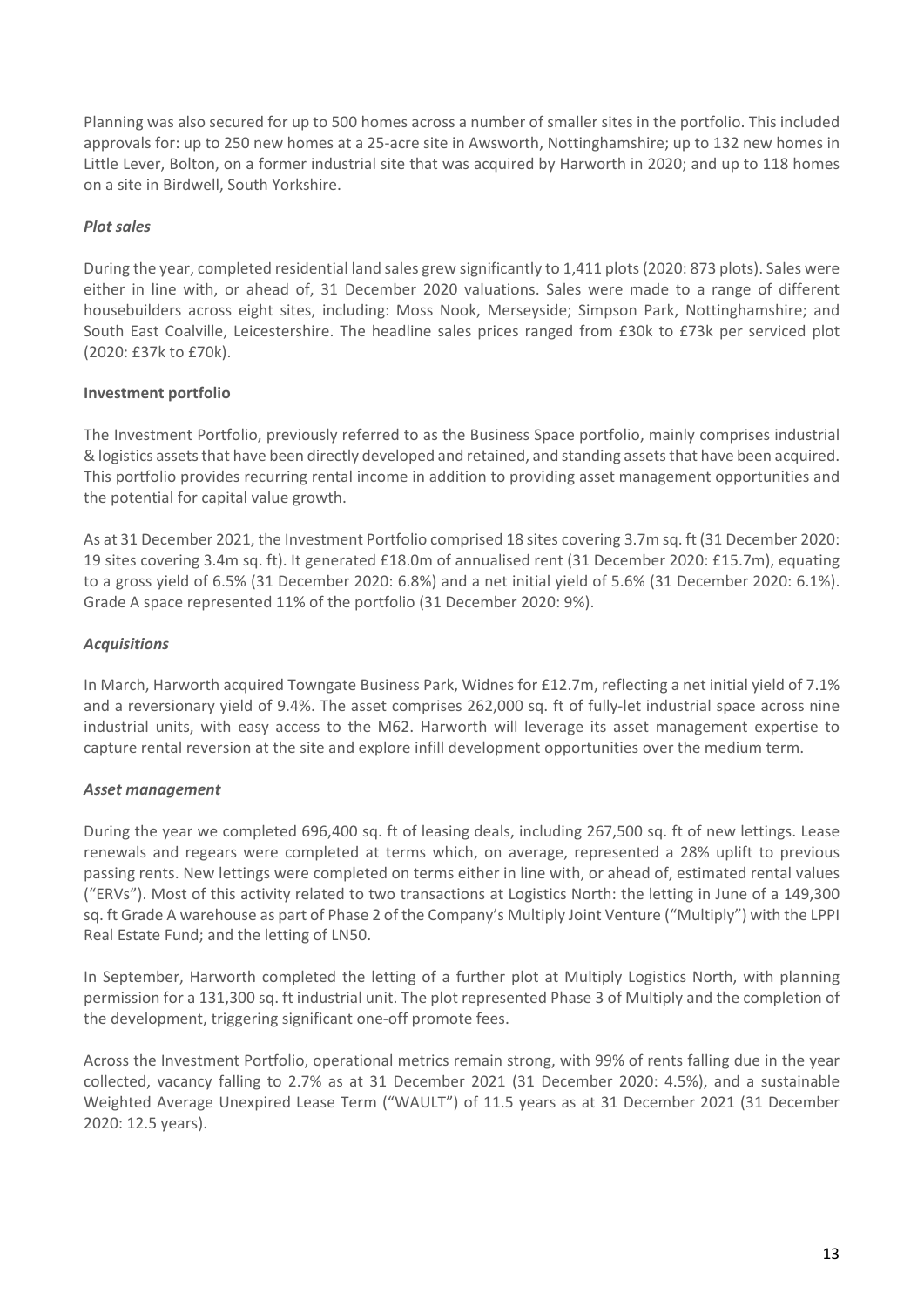From 2022, Harworth will adjust the calculation of its Investment Portfolio vacancy metric to align it with the EPRA Best Practice Guidelines, which use the ERV of vacant space rather than sq. ft. Based on this calculation, Investment Portfolio vacancy as at 31 December 2021 was 4.1%.

#### *Sales*

Completed Investment Portfolio sales totalled £8.8m during the year, at prices in line with, or ahead of 31 December 2020 valuations, and representing a net initial yield of 5.1%. These disposals were mainly of mature assets where asset management or development initiatives had been completed.

#### **Natural Resources portfolio**

The Natural Resources portfolio comprises sites used for a wide range of energy production and extraction purposes, including wind and solar energy schemes, battery storage and methane capture. Sales from this portfolio during the year totalled £13.9m, with sales prices ahead of 31 December 2020 valuations. These sites included the former Harworth Tip in Nottinghamshire, the former Alcan smelter at Lynefield Park, Northumberland and the former North Selby Mine.

#### **The Harworth Way**

Harworth's Purpose is to transform land and property into sustainable places where people want to live and work. A commitment to sustainability is embedded across the Company's culture, strategy and operations, and is seen as critical to making a lasting positive impact on communities and the environment. This commitment is delivered through the Harworth Way, and its three Impact Pillars: Communities, Planet and People, and two Supporting Pillars: Partners and Governance.

The year saw significant progress in the development and delivery of the Harworth Way. In April, a Board ESG Committee was established, chaired by Senior Independent Director, Angela Bromfield and supported by an ESG Steering Group comprising staff from across the business. The Company has also established a set of eight Focus Impact Areas for the first time, centred around the three Impact Pillars of the Harworth Way, and six principal UN Sustainable Development Goals ("SDGs") which are most relevant to the business. These are: SDG 3 (Good Health & Wellbeing); SDG 8 (Decent Work & Economic Growth); SDG 9 (Industry, Innovation & Infrastructure); 10 (Reduced Inequalities); SDG 11 (Sustainable Cities & Communities); and SDG 12 (Responsible Consumption & Production).

The table below summarises key highlights of the Harworth Way during the period, and our Focus Impact Areas. More details can be found on Pages 48-69 of our 2021 Annual Report.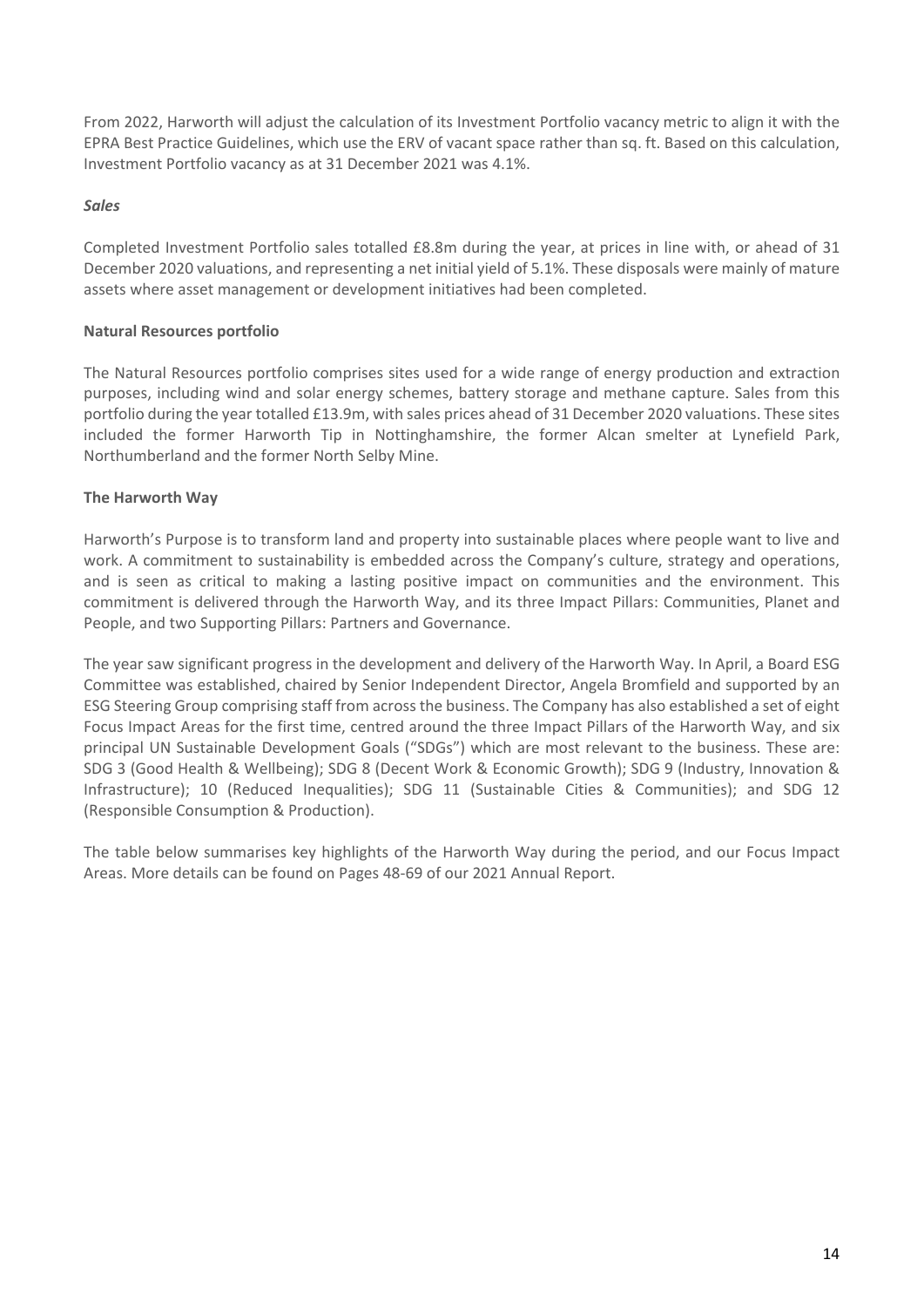| <b>Impact Pillar</b>          | <b>Highlights during 2021</b>                   | <b>Focus Impact Areas</b>                |
|-------------------------------|-------------------------------------------------|------------------------------------------|
| <b>Communities</b>            | . Portfolio now has the potential to deliver    | 1. Delivering homes, supporting jobs     |
| Creating,                     | £4.1bn of GVA per annum, enabling over          | and creating communities                 |
| strengthening and             | 72,000 jobs and over 30,000 homes               | 2. Promoting healthy lifestyles and      |
| supporting our                | • Advanced plans for two innovative cycling     | wellbeing in our communities             |
| communities today             | infrastructure schemes at Thoresby Vale         |                                          |
| and for the future            | and Waverley                                    |                                          |
|                               | . Donated over £67,000 and volunteered 71       |                                          |
| <b>UN SDG link: 3, 11, 12</b> | hours of staff time to support local causes     |                                          |
| Planet                        | . Harworth's first building capable of being    | 3. Increasing biodiversity               |
| Minimising our                | Net Zero Carbon in operation, LN50,             | Reducing CO <sub>2</sub> emissions<br>4. |
| environmental impact,         | delivered at Logistics North                    | 5.<br><b>Building greener</b>            |
| building climate              | • Launch of a staff salary sacrifice car scheme | Developing responsibly<br>6.             |
| resilience and                | exclusively for low or zero emission vehicles   |                                          |
| promoting biodiversity        | · Solar panels installed at Advantage House     |                                          |
|                               | head office, generating 80KWh of                |                                          |
| <b>UN SDG link: 9, 11, 12</b> | renewable electricity per annum                 |                                          |
| People                        | • Launch of enhanced hybrid working,            | 7. Engaging our people                   |
| Building an inclusive,        | maternity and adoption, and paternity           | 8. Prioritising health & safety          |
| supportive and                | policies                                        |                                          |
| empowered culture in          | • 97% of staff said they were proud to work     |                                          |
| which our people can          | for Harworth in our annual employee             |                                          |
| fulfil their potential        | engagement survey                               |                                          |
|                               | . To date, five staff have been trained as      |                                          |
| <b>UN SDG link: 3, 8, 10</b>  | mental health first aiders                      |                                          |

#### *Transformation to Net Zero*

The climate emergency and the transition imperative to a Net Zero Carbon economy have particular implications for property owners and developers – and for those invested in them – due to the significant contribution that the building and construction sectors make to global carbon emissions. Harworth is poised to embrace this challenge and to capture the opportunities that the transition to Net Zero presents.

Harworth's *Transformation to Net Zero* is our commitment to reaching Net Zero Carbon by 2030 for Scope 1 and Scope 2 emissions, and the business travel and employee commuting categories of Scope 3 emissions. We commit to becoming Net Zero Carbon by 2040 for all emissions. Achieving this goal will ensure Harworth develops and holds assets that are fit for the future, underpinning shareholder value in the long-term, whilst taking full responsibility for the climate-related impacts of its activities and those in its value chain. Whilst ambitious, this commitment builds upon some significant areas of progress that we have already achieved.

Further details of Harworth's *Transformation to Net Zero*, including our CO<sub>2</sub> emissions baseline (with additional Scope 3 emissions data), our investment boundary and delivery plan, including short-, medium- and long-term goals, will be provided later in 2022.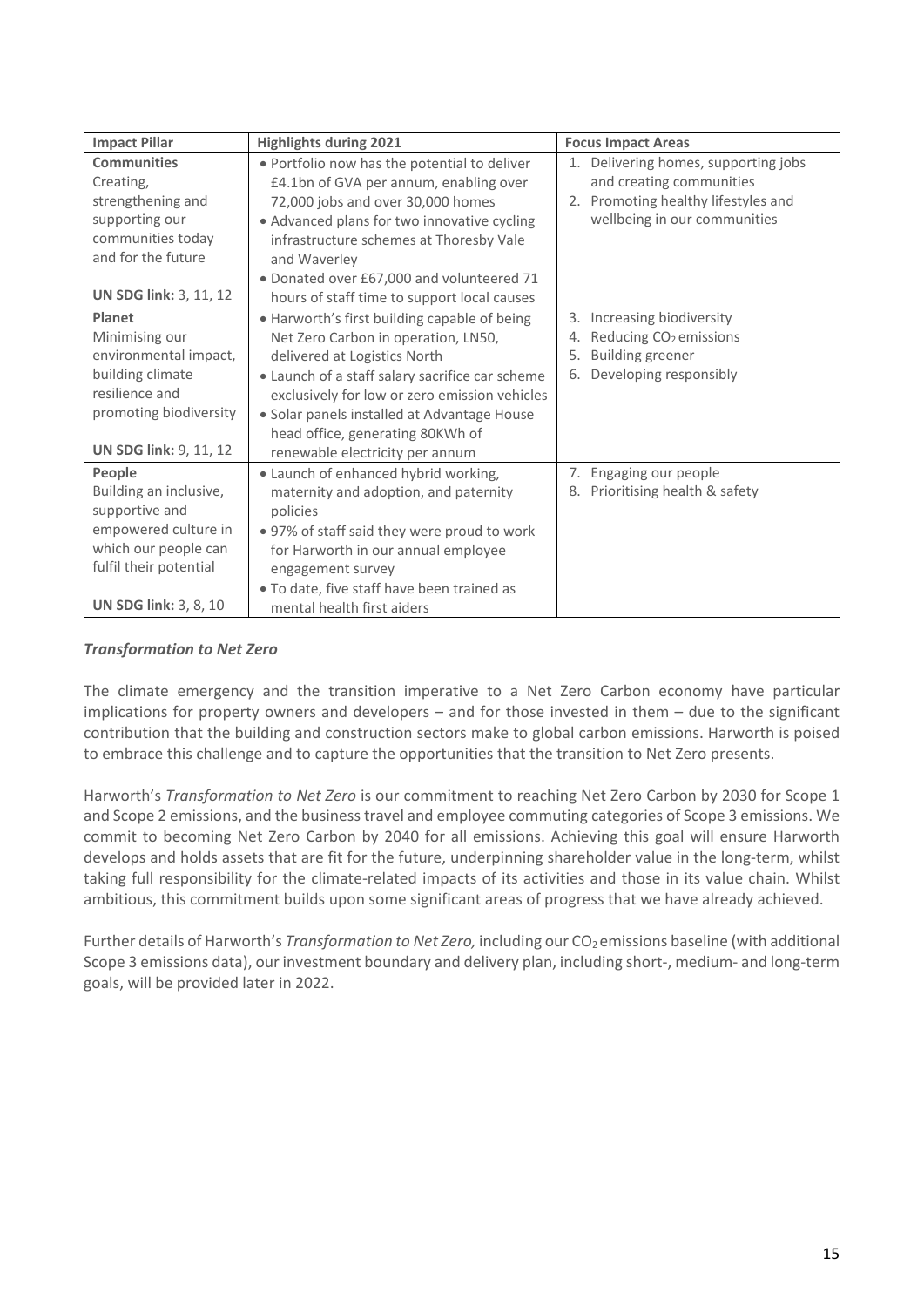### **Financial Review**

#### **Overview**

Our Total Return (the movement in EPRA NDV\* plus dividends per share paid in the year expressed as a percentage of opening EPRA NDV per share) for 2021 was 24.6% (2020: 3.0%), our highest annual Total Return to date and a significant increase on 2020, which was especially impacted by Covid-19. Our 2021 performance was the result of strong operational delivery, good progress towards our strategic objectives, a resilient residential market and buoyant demand for industrial & logistics land and properties.

Sales of serviced land and property, in addition to income from rent, royalties and fees, resulted in Group revenue of £109.9m (2020: £70.0m). This increase derived from accelerated serviced land sales in line with our growth strategy as well as some rephasing of serviced land sales during the Covid-19 pandemic. Rent collection remained strong, driven by new acquisitions in 2020 and asset management initiatives. Included within the £109.9m, there were one-off promote fees totalling £12.0m at Multiply Logistics North. Looking forward, the sales profile is robust with 36% of 2022 budgeted sales by value already agreed or exchanged.

BNP Paribas and Savills, our independent valuers, completed a full valuation of our portfolio as at 31 December 2021, resulting in valuation gains\* during the year of £148.0m (2020: £15.6m), including the movement in the market value of development properties, in addition to profit on sales of £12.5m (2020: £6.7m). These external independent valuations demonstrate the strength of the industrial & logistics market for both investment properties and development land, as well as continued demand for residential serviced land.

The fair value of investment properties increased by £84.0m (2020: £25.4m), which contributed to an operating profit of £121.9m (2020: £27.8m) and a profit after tax of £94.0m (2020: £25.9m).

Over the year, the net asset value grew to £578.0m (31 December 2020: £488.7m). With EPRA adjustments for development property valuations included, EPRA NDV\* at 31 December 2021 was £637.5m (31 December 2020: £515.9m) representing a per share increase of 23.5% to 197.6p (31 December 2020: 160.0p).

The Group has declared a final dividend of 0.845p per share, bringing the total dividend per share for 2021 to 1.212p, representing 10% underlying growth from 2020, in line with our dividend policy.

During 2021, the Group's RCF was increased from £130m to £150m and maturity extended to February 2024. In early 2022, a new five-year £200m RCF was agreed with a £40m uncommitted accordion facility. We welcome HSBC to our lender syndicate alongside existing lenders Natwest and Santander. This new facility provides more flexibility and the additional liquidity will support the delivery of our growth strategy.

#### **Presentation of financial information**

As our property portfolio includes development properties and joint venture arrangements, Alternative Performance Measures ("APMs") can provide valuable insight into our business alongside statutory measures. In particular, revaluation gains on development properties are not recognised in the Consolidated Income Statement and Balance Sheet. The APMs outlined below measure movements in development property revaluations, overages and joint ventures. We believe that these APMs assist in providing stakeholders with additional useful disclosure on the underlying trends, performance and position of the Group. 

Our key APMs\* are:

• Total Return: the movement in EPRA NDV plus dividends per share paid in the year expressed as a percentage of opening EPRA NDV per share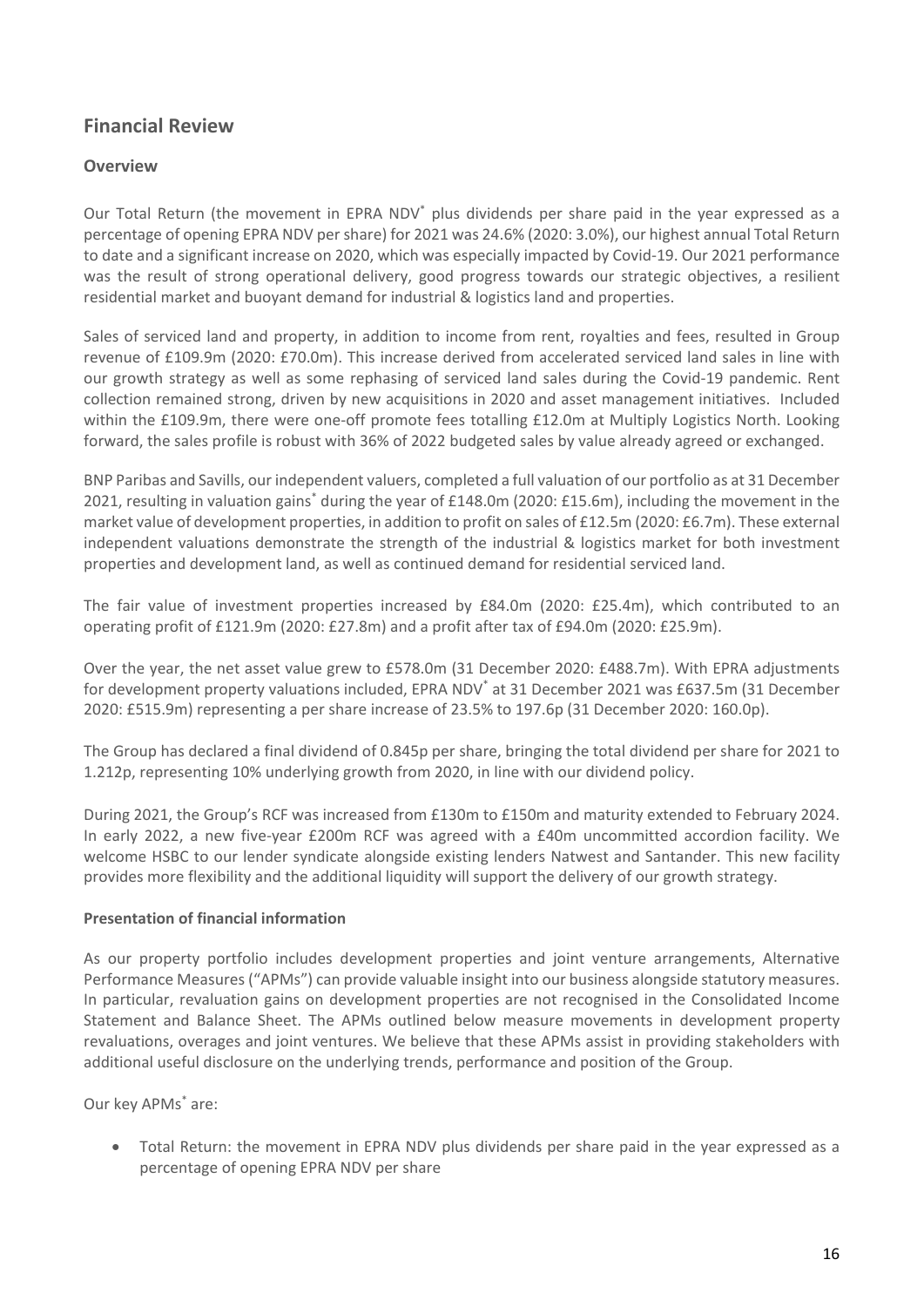- EPRA NDV per share: EPRA NDV aims to represent shareholder value under an orderly sale of the business, where deferred tax, financial instruments and certain other adjustments are calculated to the full extent of their liability net of any resulting tax. EPRA NDV per share is EPRA NDV divided by the number of shares in issue at the end of the period, less shares held by the Employee Benefit Trust or Yorkshire Building Society to satisfy Long Term Incentive Plan and Share Incentive Plan awards.
- Value gains: these are the realised profits from the sales of properties and unrealised profits from property valuation movements including joint ventures, and the mark-to-market movement on development properties and overages
- Net loan to portfolio value: Group debt net of cash held expressed as a percentage of portfolio value

A full description of all non-statutory measures and reconciliations between all statutory and non-statutory measures are provided in Note 2 to the consolidated financial statements.

Profit excluding value gains (PEVG) is no longer included as a key APM from 2021 as it forms part of the EPRA NDV per share and Total Return key APMs but is a non-material component of these measures. PEVG is defined as property net rental, royalty and fee income, net of running costs of the business (adjusted operating profit): this represents the underlying profitability of the business excluding property value gains or profits from the sales of properties.

Our financial reporting is aligned to our business units of Capital Growth and Income Generation with items which are not directly allocated to specific business activities, held centrally and presented separately.

|                                |         | 2021                     |                          |        |                          | 2020                     |                          |        |
|--------------------------------|---------|--------------------------|--------------------------|--------|--------------------------|--------------------------|--------------------------|--------|
|                                | Capital | Income                   | Central                  |        | Capital                  | Income                   | Central                  |        |
|                                | Growth  | Generation               | <b>Overheads</b>         | Total  | Growth                   | Generation               | Overheads                | Total  |
|                                | £m      | £m                       | £m                       | £m     | £m                       | £m                       | £m                       | £m     |
| Revenue                        | 81.1    | 28.8                     | $\overline{\phantom{a}}$ | 109.9  | 49.6                     | 20.4                     | $\overline{\phantom{a}}$ | 70.0   |
| Cost of sales                  | (53.1)  | (8.1)                    | $\overline{\phantom{a}}$ | (61.2) | (56.2)                   | (3.2)                    | $\overline{\phantom{0}}$ | (59.4) |
| Gross profit/(loss)            | 28.0    | 20.7                     | ٠                        | 48.7   | (6.6)                    | 17.2                     | $\overline{\phantom{m}}$ | 10.6   |
| Administrative expenses        | (3.4)   | (2.1)                    | (13.7)                   | (19.2) | (3.1)                    | (1.9)                    | (9.6)                    | (14.5) |
| Other gains                    | 57.5    | 35.0                     |                          | 92.5   | 12.6                     | 19.1                     | $\overline{\phantom{m}}$ | 31.7   |
| Other operating expense        |         | $\overline{\phantom{a}}$ | (0.1)                    | (0.1)  | $\overline{\phantom{a}}$ | $\overline{\phantom{a}}$ | (0.1)                    | (0.1)  |
| <b>Operating profit/(loss)</b> | 82.2    | 53.5                     | (13.8)                   | 121.9  | 2.9                      | 34.4                     | (9.7)                    | 27.8   |
| Share of profit of JVs         | 4.5     | 4.7                      |                          | 9.2    | 8.0                      | 0.7                      |                          | 8.7    |
| Net interest expense           | 0.2     | $\overline{\phantom{a}}$ | (4.1)                    | (3.9)  | 0.4                      | $\overline{\phantom{a}}$ | (3.5)                    | (3.1)  |
| Profit/(loss) before tax       | 86.9    | 58.2                     | (17.9)                   | 127.2  | 11.3                     | 35.1                     | (13.2)                   | 33.4   |
| Tax charge                     |         | $\overline{\phantom{a}}$ | (33.2)                   | (33.2) |                          | $\overline{\phantom{a}}$ | (7.5)                    | (7.5)  |
| Profit/(loss) after tax        | 86.9    | 58.2                     | (51.1)                   | 94.0   | 11.3                     | 35.1                     | (20.7)                   | 25.9   |

#### **Income Statement**

*Note: There are minor differences on some totals due to roundings* 

Revenue in the year was £109.9m (2020: £70.0m), of which Capital Growth contributed £81.1m (2020: £49.6m) and Income Generation contributed £28.8m (2020: £20.4m).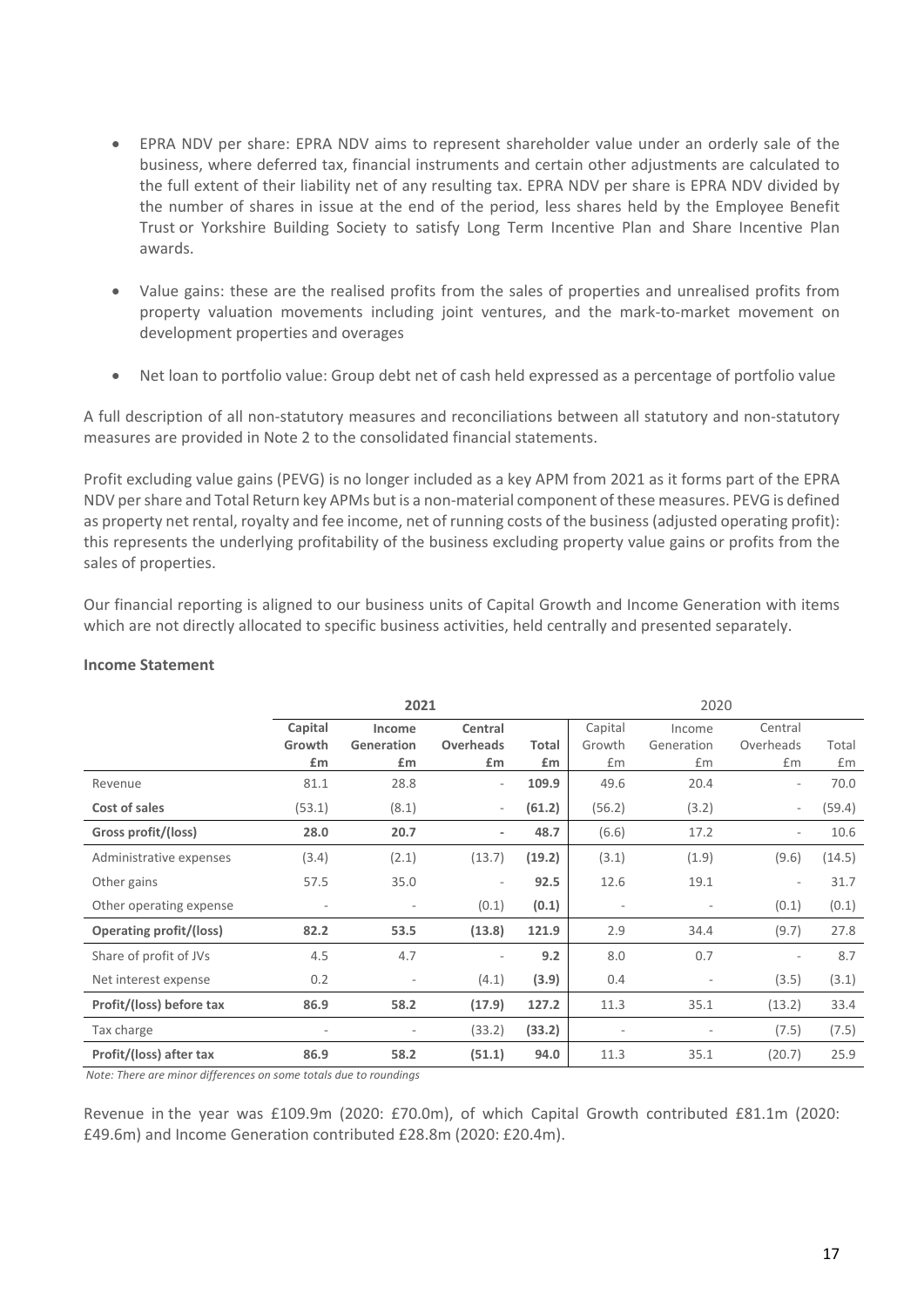Capital Growth revenue, which primarily relates to the sale of development properties, increased reflecting accelerated land sales under the new strategy as well as due to Covid-19, which had a subsequent impact on development programmes and resulted in a catch-up of sales in 2021. Capital Growth revenue also includes a £12.0m promote fee from our now completed Multiply joint venture at Logistics North.

Revenue from Income Generation (the Investment Portfolio, previously known as Business Space, and the Natural Resources portfolio) mainly comprises property rental and royalty income. Revenue of £28.8m (2020: £20.4m) was higher as a result of increased rental income from property acquisitions and asset management initiatives which drove rent increases. Rental income from the Investment Portfolio increased on an annualised basis from £15.7m to £18.0m in 2021 following new lettings, re-gears and the acquisition of Towngate Business Park, Widnes.

Cost of sales comprises the inventory cost of development property sales and the direct costs of the Income Generation business. Cost of sales increased to £61.2m (2020: £59.4m) of which £55.1m related to the inventory cost of development property sales (2020: £43.9m). In the year, we saw a reduction in the net realisable value provision on development properties of £5.2m (2020: £10.4m increase) following the valuation process as at 31December 2021.

Administrative expenses increased in the year by £4.7m. This was due to higher salary expenses, resulting from increased employee numbers, and higher bonus costs for 2021, increased insurance costs following the 2021 insurance renewal driven by changes in the insurance market, and costs incurred as part of the strategy review of the business. Administrative expenses expressed as a percentage of revenue decreased from 21% in 2020 to 17% in 2021 reflecting the acceleration in activity relating to sales of development property as well as the promote fee from the Multiply joint venture at Logistics North.

Other gains comprised an £85.0m (2020: £25.1m) net increase in the fair value of investment properties and assets held for sale ("AHFS") plus the profit on sale of investment properties, AHFS and overages of £7.4m (2020: £6.6m).

Joint venture profits of £9.2m (2020: £8.7m) were largely a result of an increase in the value of the Multiply Logistics North site (£4.7m) and Aire Valley Land (£4.5m). Value gains/(losses) on a non-statutory basis are outlined below.

#### **Non-statutory value gains/(losses)\***

Value gains/(losses) are made up of profit on sale, revaluation gains/(losses) on investment properties (including joint ventures), and revaluation gains/(losses) on development properties, AHFS and overages. A reconciliation between statutory and non-statutory value gains can be found in Note 2 to the financial statements.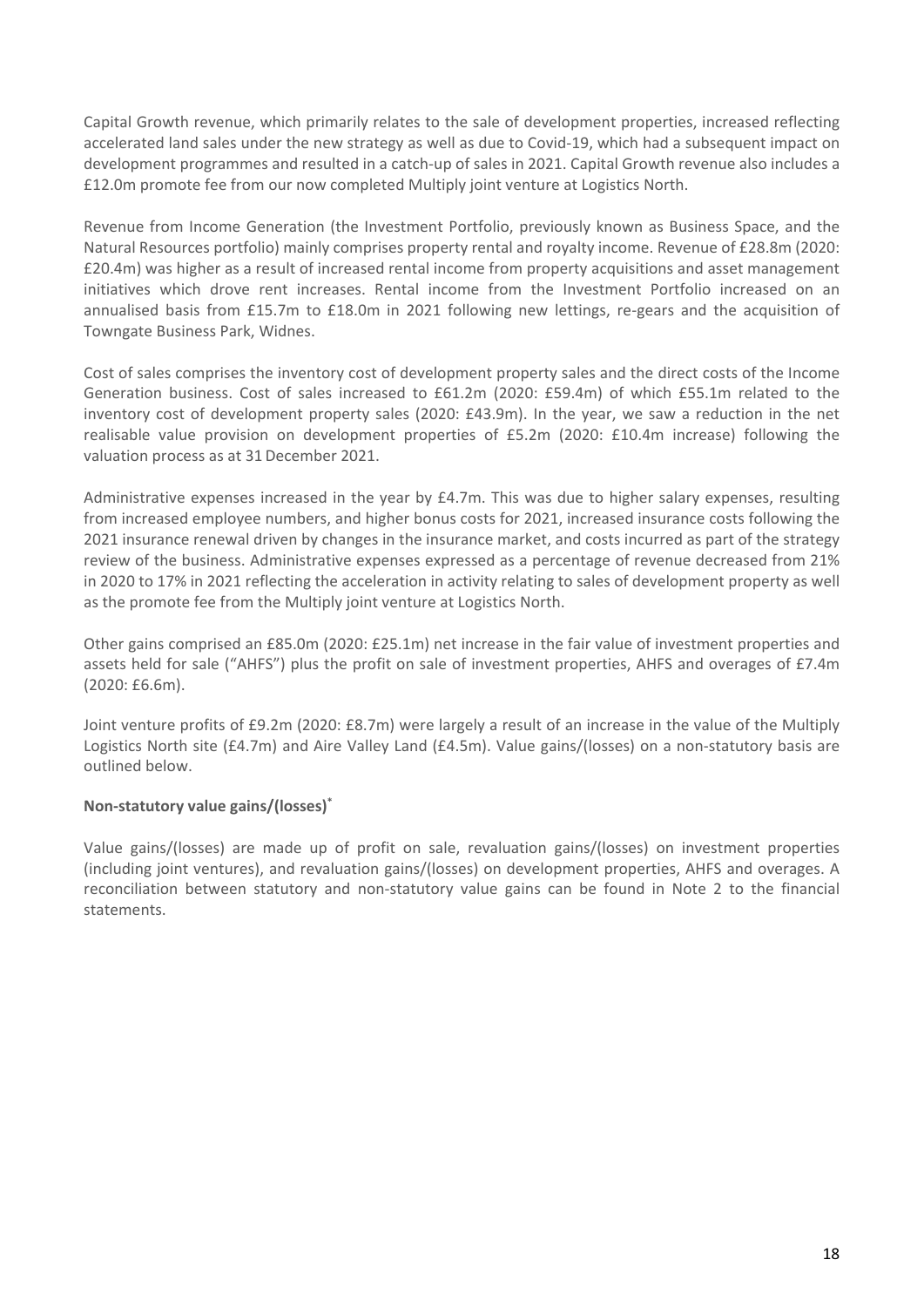| £m                          |                |                   | 2021                                 |       |                   | 2020                          |        | 2021               | 2020               |
|-----------------------------|----------------|-------------------|--------------------------------------|-------|-------------------|-------------------------------|--------|--------------------|--------------------|
|                             | Categorisation | Profit on<br>sale | <b>Revaluation</b><br>gains/(losses) | Total | Profit<br>on sale | Revaluation<br>gains/(losses) | Total  | Total<br>valuation | Total<br>valuation |
| <b>Capital Growth</b>       |                |                   |                                      |       |                   |                               |        |                    |                    |
| Major<br>Developments       | Mixed          | 6.6               | 79.4                                 | 86.0  | 0.1               | (10.4)                        | (10.3) | 308.2              | 248.1              |
| <b>Strategic Land</b>       | Investment     | 1.1               | 34.4                                 | 35.5  | 6.1               | 6.5                           | 12.6   | 144.0              | 96.2               |
| <b>Income Generation</b>    |                |                   |                                      |       |                   |                               |        |                    |                    |
| Investment<br>Portfolio     | Investment     | 0.1               | 36.2                                 | 36.3  | (0.2)             | 14.8                          | 14.6   | 277.5              | 227.6              |
| Natural<br><b>Resources</b> | Investment     | 3.5               | (1.9)                                | 1.6   | 0.0               | 5.1                           | 5.1    | 30.6               | 38.3               |
| <b>Agricultural Land</b>    | Investment     | 1.2               | (0.2)                                | 1.1   | 0.7               | (0.4)                         | 0.3    | 5.4                | 8.0                |
| Total                       |                | 12.5              | 148.0                                | 160.5 | 6.7               | 15.6                          | 22.3   | 765.7              | 618.2              |

*Notes: A full description and reconciliation of the APMs in the above table is included in Note 2 to the condensed consolidated financial statements*. *There are some minor differences on some totals due to roundings*

Profit on sale of £12.5m (2020: £6.7m) reflected the completion of sales above book value. Revaluation gains were £148.0m (2020: £15.6m) and are outlined in the table below.

|                                                                               | 2021<br>£m | 2020<br>£m |
|-------------------------------------------------------------------------------|------------|------------|
|                                                                               |            |            |
| Increase in fair value of investment properties                               | 84.0       | 25.4       |
| Increase/(decrease) in value of assets held for sale                          | 1.1        | (0.3)      |
| Movement in net realisable value provision on development properties          | 2.8        | (11.8)     |
| Contribution to statutory operating profit                                    | 87.9       | 13.3       |
| Share of profit of joint ventures                                             | 9.2        | 8.7        |
| Unrealised gains/(losses) on development properties and overages <sup>*</sup> | 50.9       | (6.4)      |
| Total non-statutory revaluation gains                                         | 148.0      | 15.6       |

The principal revaluation gains and losses across the divisions reflected the following:

- Major Developments: the major contribution came from industrial & logistics development sites with planning permission including the conditional sale at our Kellingley development, alongside robust housebuilder demand for residential sites;
- Strategic Land: increased market appetite, in particular for industrial & logistics sites including the conditional sale of Ansty, as well as planning permission received at our Wingates and Ironbridge sites;
- Investment Portfolio: strong rent collection and good letting progress achieved across our portfolio reducing vacancy with increased demand for industrial & logistics properties;
- Natural Resources: valuations remained broadly consistent with minor valuation decline in the waste and recycling portfolio; and
- Agricultural Land: profits achieved on sales

The net realisable value provision on development properties as at 31 December 2021 was £12.2m (31 December 2020: £17.3m). This provision is held to reduce the value of six development properties from their deemed cost (the fair value at which they were transferred from an investment to a development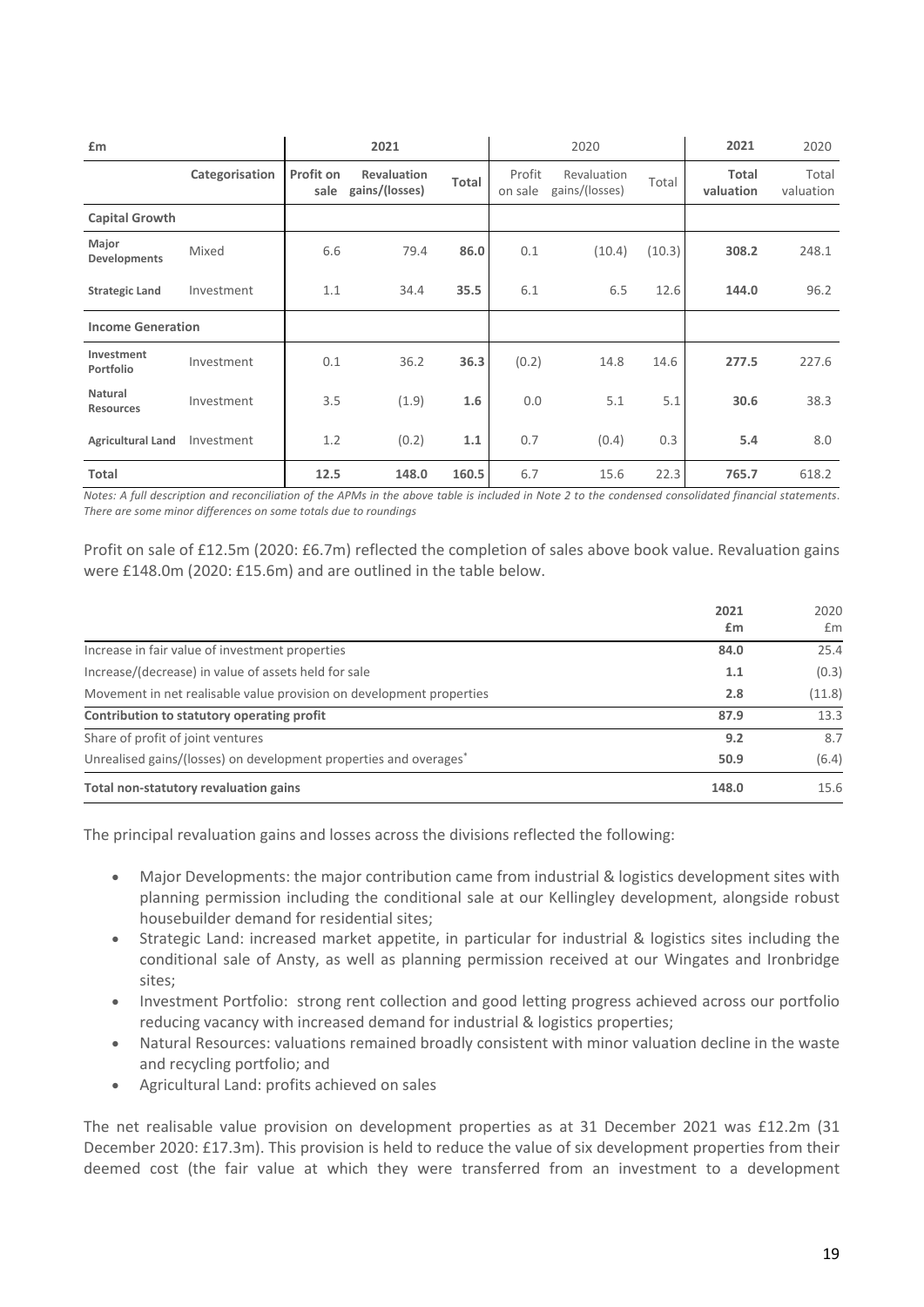categorisation) to their net realisable value at 31 December 2021. The transfer from Investment to development property takes place once planning is secured and development with a view to sale has commenced.

#### **Cash and sales**

The Group made property sales\* in the year of £108.3m (2020: £75.8m), achieving a total profit on sale of £12.5m (2020: £6.7m). Sales comprised residential plot sales of £64.9m (2020: £44.4m), industrial & logistics land sales of £18.1m (2020: £15.4m) and sales of other, mainly mature, income-generating sites and agricultural land, of £25.3m (2020: £16.0m)

Cash proceeds from sales in the period were £114.5m (2020: £83.8m) as shown in the table below:

|                                                                 | 2021<br>£m | 2020<br>£m |
|-----------------------------------------------------------------|------------|------------|
| Total property sales <sup>(1)</sup>                             | 108.3      | 75.8       |
| Less deferred consideration on sales in the year                | (27.4)     | (21.6)     |
| Add receipt of deferred consideration from sales in prior years | 33.6       | 29.6       |
| <b>Total cash proceeds</b>                                      | 114.5      | 83.8       |

(1) A full description and reconciliation of APMs is included in Note 2 to the condensed consolidated financial statements.

#### **Tax**

The income statement charge for taxation for the period was £33.2m (2020: £7.5m) which comprised a current year tax charge of £6.4m (2020: £0.4m credit) and a deferred tax charge of £26.8m (2020: £7.9m).

The current tax charge resulted primarily from profits from the sale of development properties, investment property, AHFS and PEVG<sup>\*</sup>.

The increase in deferred tax largely relates to unrealised gains on investment properties. In addition, the March 2021 Budget announced a further increase to the main rate of corporation tax to 25% effective from April 2023. This increase was substantively enacted on 24 May 2021. As such, the deferred tax balance has been calculated using either 19% or 25%, dependent on the rate expected to apply on the date the liability is reversed. The deferred tax movement resulting from the impact of the tax rate change was £10.7m.

At 31 December 2021, the Group had deferred tax liabilities of £46.9m (31 December 2020: £23.1m) and deferred tax assets of £4.3m (31 December 2020: £7.3m). The net deferred tax liability was £42.6m (31 December 2020: £15.8m).

#### **Basic earnings per share and dividends**

Basic earnings per share for the year increased to 29.1p (2020: 8.0p) reflecting the increase in the valuation of the land and property portfolio as at 31 December 2021.

In addition to the interim dividend of 0.367p, the Board has determined that it is appropriate for a final dividend of 0.845p (2020: 1.466p) per share to be paid, bringing the total dividend for the year to 1.212p (2020: 1.800p) per share. The 2020 final dividend was increased to reflect the cancelled final 2019 dividend excluding which, the 2020 dividends totalled 1.102p per share. Given this, the recommended 2021 final dividend and 2021 total dividend represent a 10% increase in line with our dividend policy. There is no change to the current dividend policy to continue to grow dividends by 10% each year.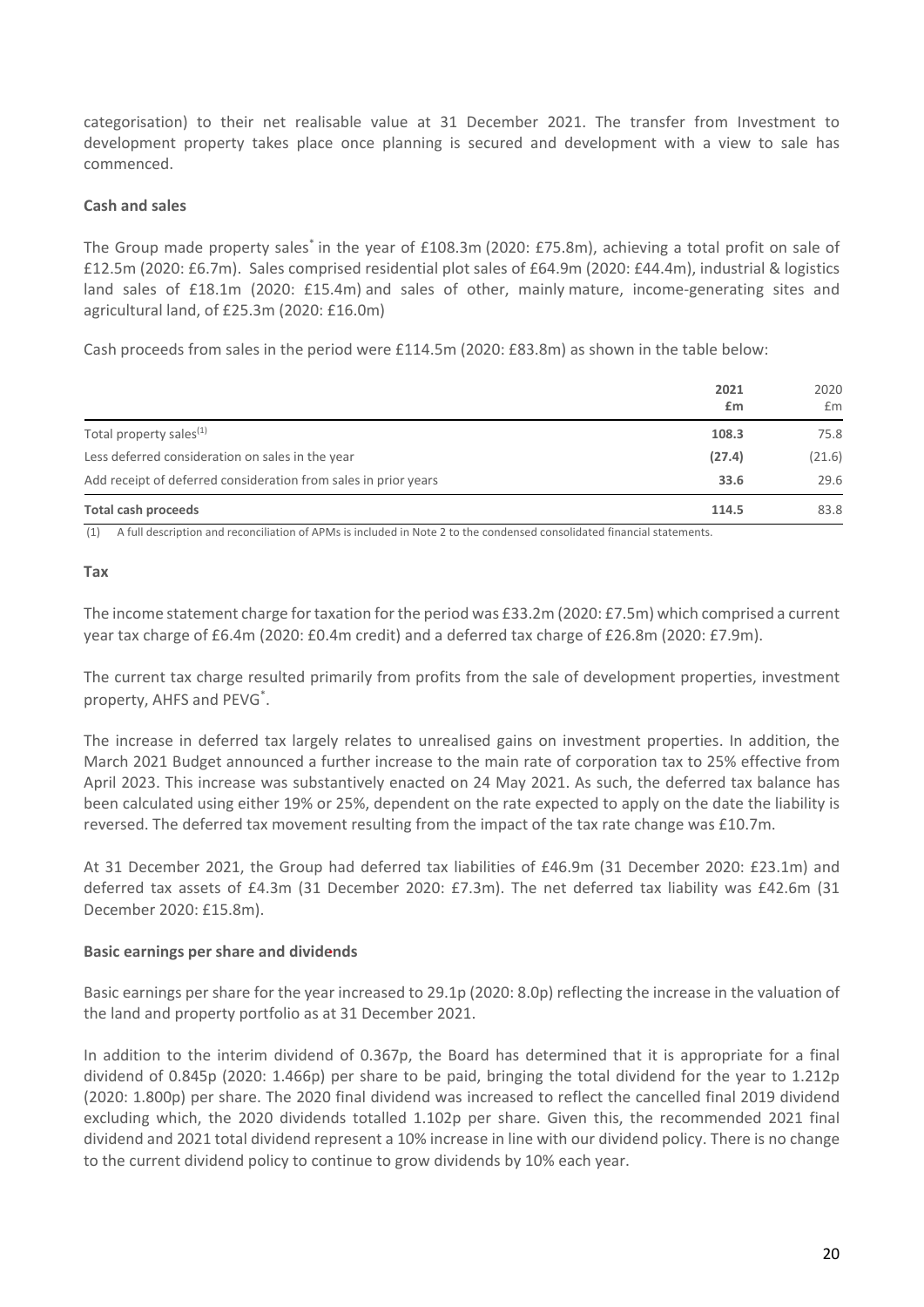#### **Property categorisation**

Until sites receive planning permission and their future use has been determined, our view is that the land is held for a currently undetermined future use and should therefore be held as investment property. We categorise properties and land that have received planning permission, and where development with a view to sale has commenced, as development properties. 

As at 31 December 2021, the balance sheet value of all our development properties was £172.7m (2020: £177.7m) and their independent valuation by BNP Paribas was £245.2m, reflecting a £72.5m cumulative uplift in value since they were classified as development properties. In order to highlight the market value of development properties, and overages, and to be consistent with how we state our investment properties, we use EPRA NDV<sup>\*</sup>, which includes the market value of development properties and overages less notional deferred tax, as our primary net assets metric.

#### **Net asset value**

|                                                                                        | 31 Dec 2021 | 31 Dec 2020 |
|----------------------------------------------------------------------------------------|-------------|-------------|
|                                                                                        | £m          | £m          |
| Properties <sup>(1)</sup>                                                              | 689.8       | 584.5       |
| Cash                                                                                   | 12.0        | 12.7        |
| Trade and other receivables                                                            | 55.1        | 56.4        |
| Other assets                                                                           | 5.3         | 5.4         |
| <b>Total assets</b>                                                                    | 762.2       | 659.0       |
| Gross borrowings                                                                       | 37.8        | 83.9        |
| Deferred tax liability                                                                 | 42.6        | 15.8        |
| Derivative financial instruments                                                       | 0.2         | 0.8         |
| Other liabilities                                                                      | 103.6       | 69.8        |
| <b>Statutory net assets</b>                                                            | 578.0       | 488.7       |
| Mark to market value adjustment on development properties and overages                 | 59.5        | 27.2        |
| less notional deferred tax <sup>(2)</sup>                                              |             |             |
| <b>EPRA NDV(2)</b>                                                                     | 637.5       | 515.9       |
| Number of shares in issue less Employee Benefit Trust & YBS <sup>(3)</sup> held shares | 322,539,284 | 322,410,320 |
| <b>EPRA NDV per share(2)</b>                                                           | 197.6p      | 160.0p      |

(1) Properties include investment properties, development properties, AHFS, occupied properties and investment in joint ventures

(2) A full description and reconciliation of the APMs in the above table is included in Note 2 to the condensed consolidated financial statements (3) Yorkshire Building Society

EPRA NDV\* at 31 December 2021 was £637.5m (31 December 2020: £515.9m) which includes the mark to market adjustment on the value of the development properties and overages. The total portfolio value as at 31 December 2021 was £765.7m, an increase of £147.5m from 31 December 2020 (£618.2m).

The Group's share of profit from joint ventures resulted in investments in joint ventures increasing to £36.1m (31 December 2020: £25.3m).

Trade and other receivables include deferred consideration on sales as set out above. At 31 December 2021, deferred consideration of £27.4m (31 December 2020: £33.5m) was outstanding, of which 84% is due within one year.

The table below sets out our top ten sites by value, which represent 44% of our total portfolio, showing the total acres for each site and split according to their categorisation, including currently consented residential plots and commercial space: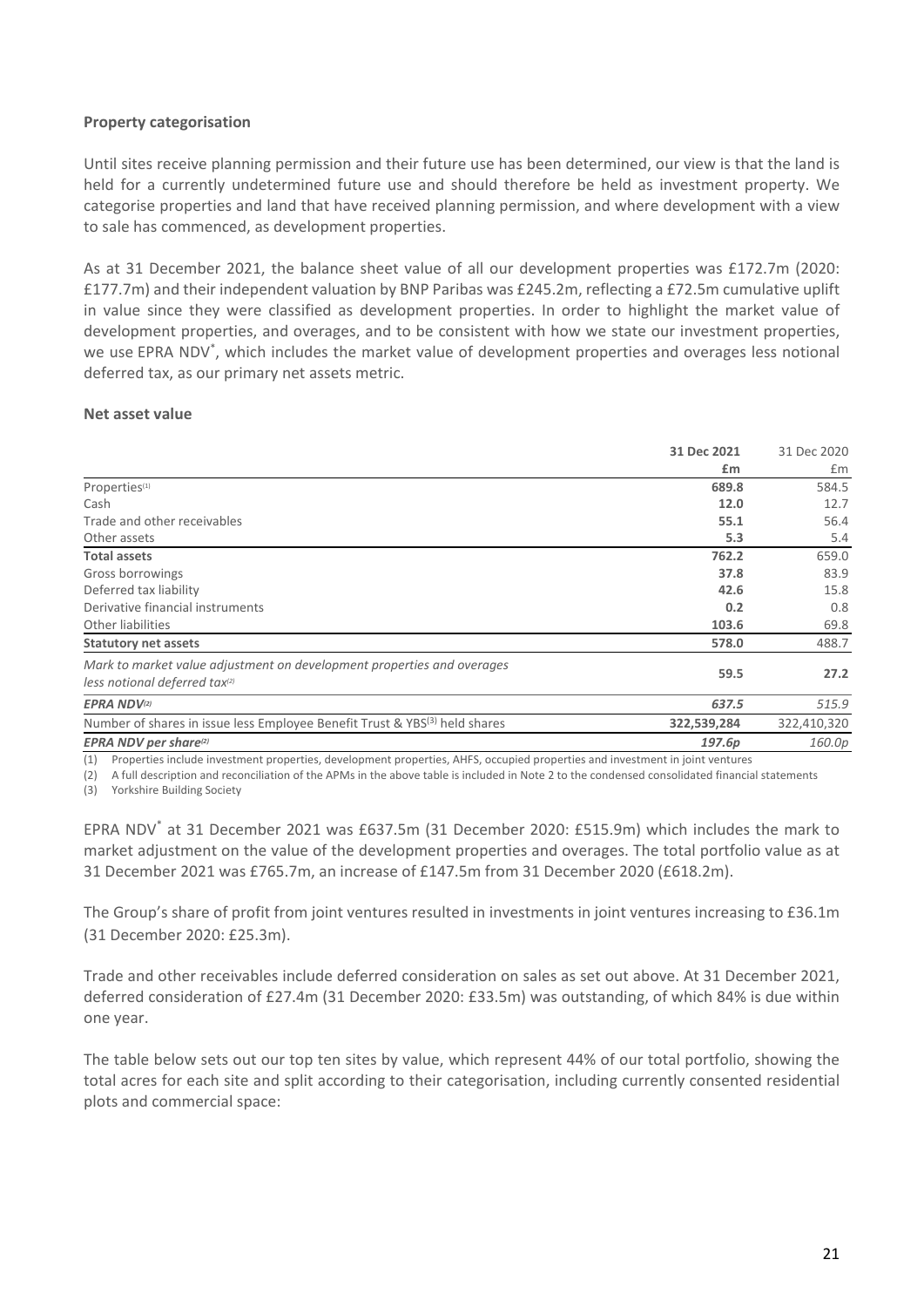| <b>Site</b>                    | Site type               | <b>Categorisation in</b><br><b>Balance Sheet</b> | Region                 | <b>Progress to date</b>                                                              |
|--------------------------------|-------------------------|--------------------------------------------------|------------------------|--------------------------------------------------------------------------------------|
| <b>South East Coalville</b>    | Major<br>Development    | Development                                      | Midlands               | 2,016 residential units consented, land<br>sold representing 679 units               |
| <b>Nufarm</b>                  | Investment<br>Portfolio | Investment                                       | Yorkshire &<br>Central |                                                                                      |
| Kellingley*                    | Major<br>Development    | Development                                      | Yorkshire &<br>Central | 1.4m sq. ft of industrial & logistics space<br>consented, less than 0.1m sq. ft sold |
| Waverley                       | Major<br>Development    | Development                                      | Yorkshire &<br>Central | 3,890 residential units consented, land<br>sold representing 1,886 units             |
| <b>Waverley AMP</b>            | Investment<br>Portfolio | Investment                                       | Yorkshire &<br>Central | 2.1m sq. ft of industrial & logistics space<br>consented, 1.6m built or sold         |
| Knowsley                       | Investment<br>Portfolio | Investment                                       | North West             |                                                                                      |
| Ansty*                         | Strategic<br>Land       | Investment                                       | Midlands               | Proposed industrial & logistics site,<br>planning not yet submitted                  |
| Ironbridge                     | Major<br>Development    | Investment                                       | Midlands               | 1,000 residential units consented,<br>enabling works commenced                       |
| <b>Four Oaks Business Park</b> | Investment<br>Portfolio | Investment                                       | North West             |                                                                                      |
| <b>Pheasant Hill Park</b>      | Major<br>Development    | Development                                      | Yorkshire &<br>Central | 1,200 residential units consented, land<br>sold representing 540 units               |

\*Contracts had been conditionally exchanged for the sale of the site at year-end

#### **Financing strategy**

Harworth's financing strategy remains to be prudently geared. The Income Generation portfolio provides a recurring income source to service debt facilities and this is supplemented by proceeds from sales. The Group has an established sales track record that has been built up since re-listing in 2015.

To deliver its strategic plan, the Group has adopted a target net loan to portfolio value\* at year end of below 20%, with a maximum of 25%. As a principle, the Group will seek to maintain its cash flows in balance by funding the majority of infrastructure expenditure through disposal proceeds whilst allowing for growth in the portfolio.

The Group intends to continue to enter into site-specific development and infrastructure loans alongside the main banking facilities to support its growth strategy.

#### **Debt facilities**

An RCF (the "Original RCF") with Natwest and Santander has been in place since 2015. During 2021, this Original RCF was increased from £130m to £150m in support of the strategy set out in the Group's interim results in September 2021 and expiry date extended to February 2024. Since the 2021 year-end, we have entered into a new five year £200m RCF (the "New RCF"), with a £40m uncommitted accordion option, which replaces the Original RCF. Natwest and Santander continue to support us in the New RCF and we welcome HSBC to our banking group. The New RCF is aligned to the Group's strategy and provides significant additional liquidity and flexibility to enable it to pursue its strategic objectives. The interest rate of the New RCF is on an LTV ratchet mechanism with a margin payable above SONIA in the range of 2.25% to 2.50%.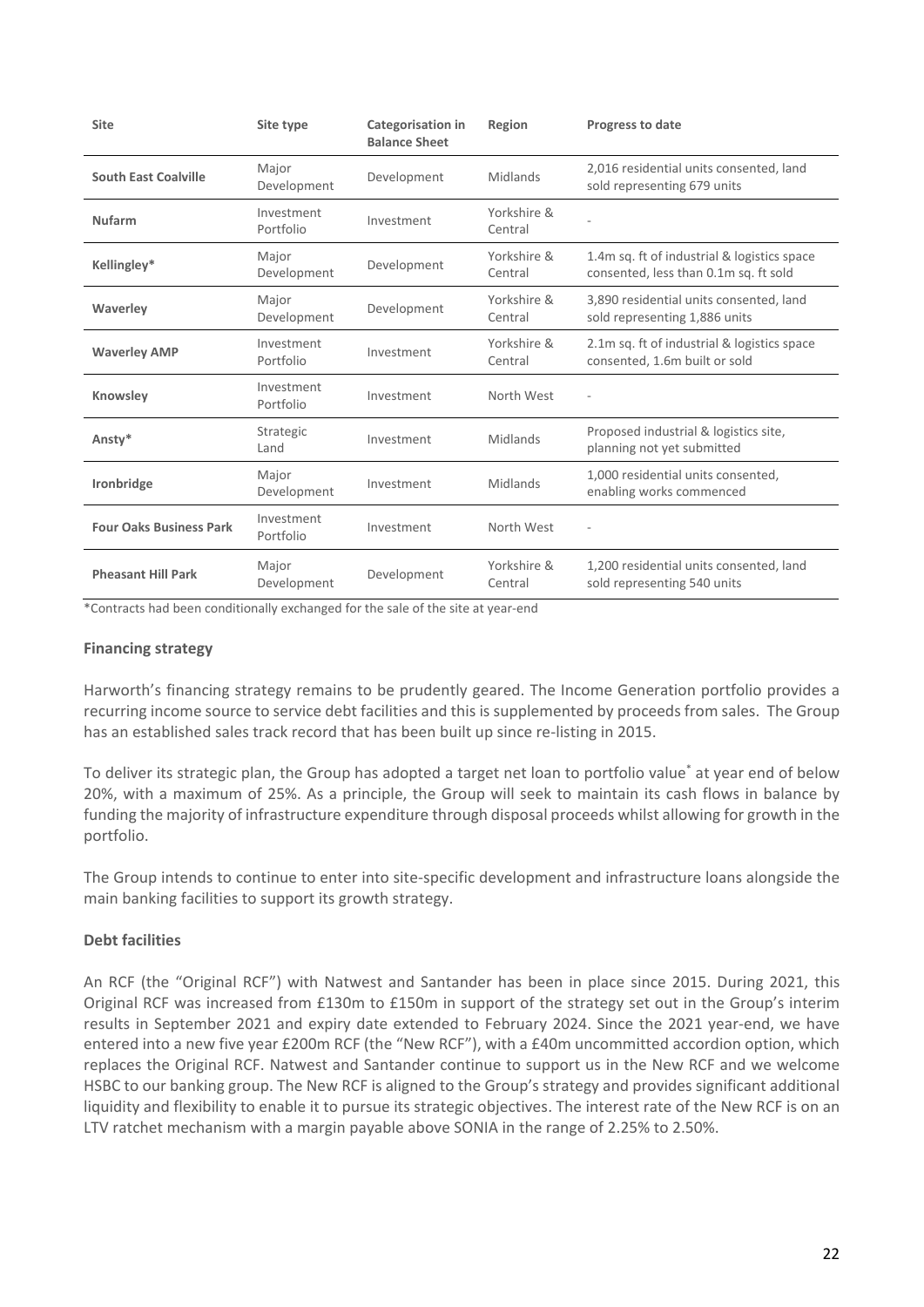As part of its funding structure, the Group also uses infrastructure financing provided by public bodies and site-specific direct development loans to promote the development of major sites and bring forwards the development of logistics units. Consistent with this, during the year the Group signed three new facilities totalling £37.6m to fund the development of logistics units at Bardon Hill, Leicestershire (£23.5m), Gateway 36 in Barnsley (£7.5m) and the AMP at Waverley, South Yorkshire (£6.6m).

The Group had borrowings and loans of £37.8m at 31 December 2021 (2020: £83.9m), being the Original RCF drawn balance (net of capitalised loan fees) of £33.3m (2020: £79.7m) and infrastructure or direct development loans (net of capitalised loan fees) of £4.5m (2020: £4.2m).  The Group's cash balances at 31 December 2021 were £12.0m (2020: £12.7m). The resulting net debt was £25.7m (2020: £71.2m). 

Net debt<sup>\*</sup> decreased with the completion of serviced land and property sales. The movements in net debt over the year are shown below:

|                                                      | 2021   | 2020   |
|------------------------------------------------------|--------|--------|
|                                                      | £m     | £m     |
| Opening net debt as at 1 January                     | 71.2   | 70.9   |
| Cash inflow from operations                          | (57.0) | (25.8) |
| Property expenditure and acquisitions                | 41.0   | 56.1   |
| Disposal of investment property, AHFS and overages   | (44.5) | (27.7) |
| Investments in and distributions from joint ventures | 1.6    | (8.6)  |
| Interest and loan arrangement fees                   | 4.6    | 3.4    |
| Dividends paid                                       | 5.9    | 1.1    |
| Tax paid                                             | 3.6    | 2.1    |
| Other cash and non-cash movements                    | (0.7)  | (0.4)  |
| Closing net debt as at 31 December                   | 25.7   | 71.2   |

The weighted average cost of debt, using an end of month average 2021 balance and 31 December 2021 rates, was 2.90% with a 0.9% non-utilisation fee on undrawn RCF amounts (2020: 2.70% with a 0.9% non-utilisation fee).

From 2022, the Group's hedging strategy to manage its exposure to interest rate risk will be to hedge the lower of around half its average debt during the year or its net debt<sup>\*</sup> balance at year end. At 31 December 2021 the Group had a £45m fixed rate interest swap (maturing in 2022) at an all-in cost of 1.2% (including fees) on top of the existing margin paid under the RCF. The interest rate swap is hedge accounted with any unrealised movements going through reserves to the extent that the hedge is effective. With the completion of the New RCF in early 2022, the fixed rate interest swap was terminated concurrently. New hedging will be put in place over 2022.

As at 31 December 2021, the Group's gross loan to portfolio value\* was 4.9% (31 December 2020: 13.6%) and its net loan to portfolio value was 3.4% (31 December 2020: 11.5%). If gearing is assessed against the value of the core income portfolio (the Investment Portfolio and Natural Resources portfolio) only, this equates to a gross loan to core income portfolio value of 13.0% (31 December 2020: 33.8%) and a net loan to core income portfolio value of 8.9% (31 December 2020: 28.7%). Under the New RCF, the Group could withstand a material fall in portfolio value, property sales or rental income before reaching covenant levels.

At 31 December 2021, undrawn facilities under the Original RCF were £116.0m. Going forwards, the New RCF provides additional liquidity of £50m and headroom to execute our growth strategy

**Kitty Patmore** Chief Financial Officer 21 March 2022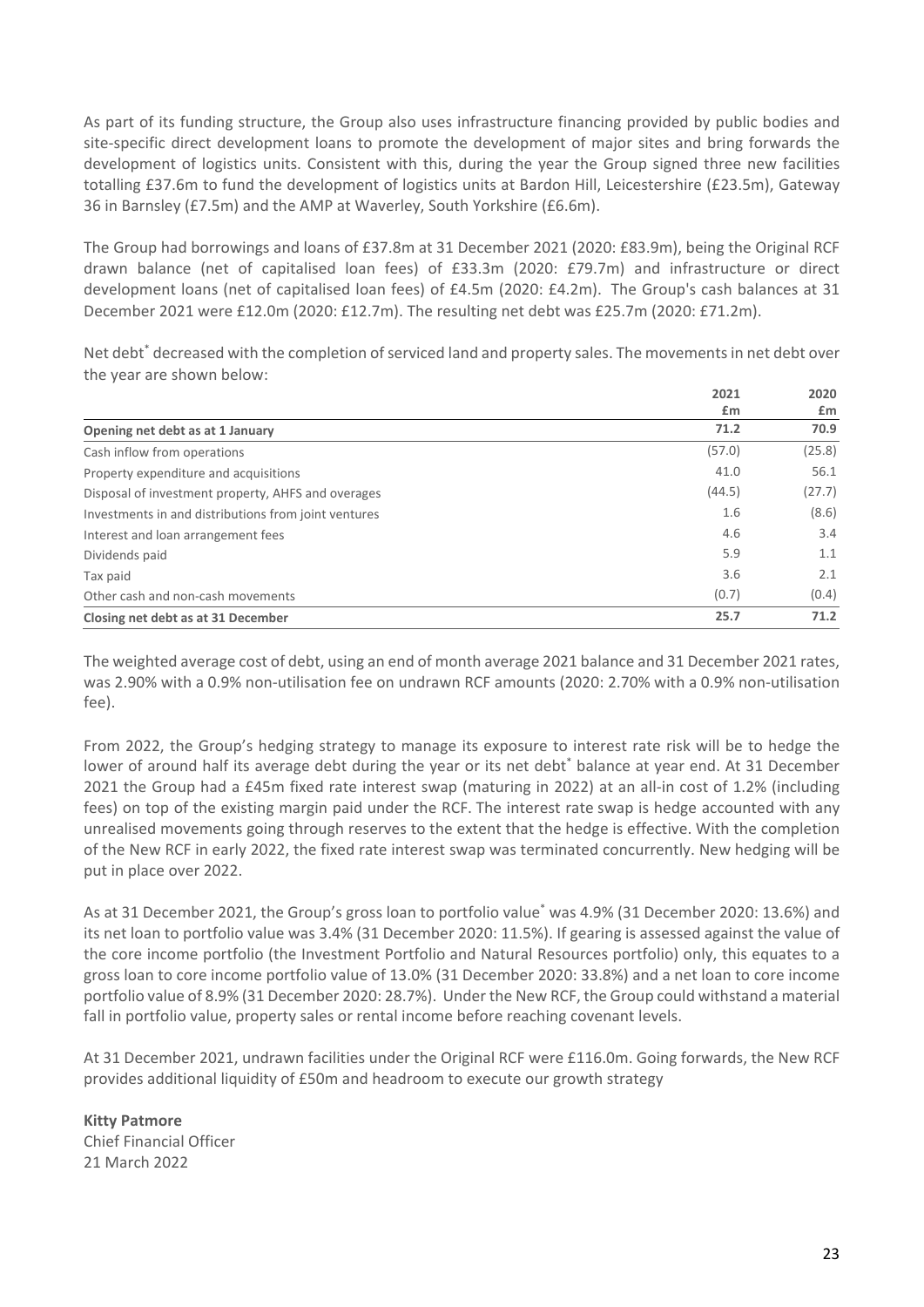*\* Harworth discloses both statutory and alternative performance measures ('APMs'). A full description and reconciliation to the APMs is set out in Note 2 to the financial statements*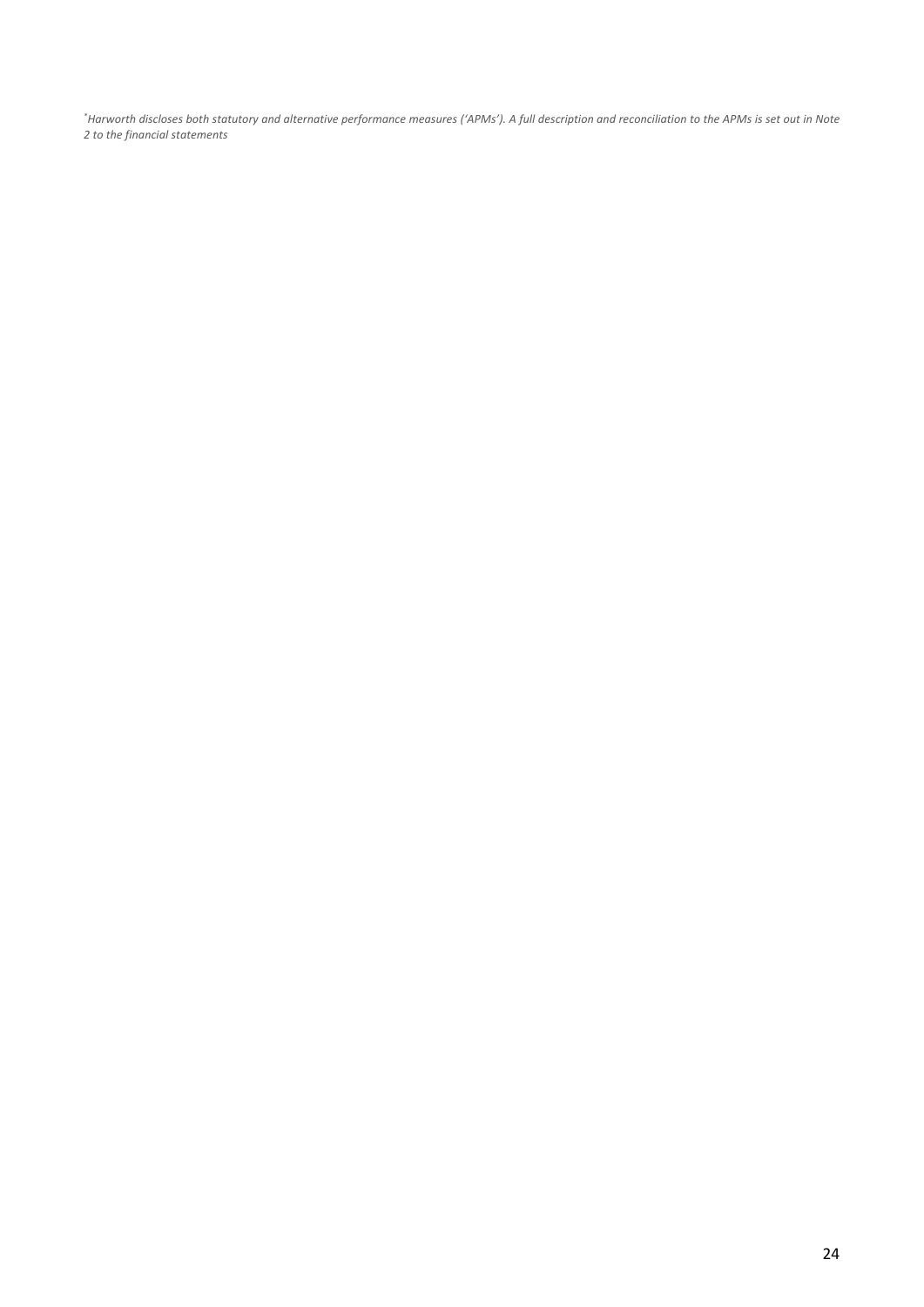### **Principal Risks & Uncertainties**

The Board is responsible for identifying, setting the risk appetite for, and evaluating the Group's principal risks, being those risks that could threaten the delivery of our strategy, our business model, future performance, solvency or liquidity and/or reputation. Over the last 12 months, the Board has identified through a series of workshops a refreshed set of principal risks and uncertainties, informed by the growth strategy. A detailed analysis of each principal risk is set out below and on Pages 70–77 of the 2021 Annual Report.

The Senior Executive and Board are monitoring closely the conflict in Ukraine, its macro-economic implications and potential impacts on the business. The profile of our principal risks remains subject to very regular review at an operational level, both in the context of the Ukraine/Russia conflict, and more widely.

| Risk: Availability of and competition for strategic sites                                                          |                            |                                       |                                                                                                                           |  |
|--------------------------------------------------------------------------------------------------------------------|----------------------------|---------------------------------------|---------------------------------------------------------------------------------------------------------------------------|--|
| Failure to acquire strategic land at appropriate prices due to constrained supply or competition                   |                            |                                       |                                                                                                                           |  |
| <b>Current risk</b>                                                                                                |                            |                                       |                                                                                                                           |  |
| <b>Inherent risk</b>                                                                                               | <b>Residual risk</b>       |                                       | Change in residual risk in the year                                                                                       |  |
| (before mitigating actions)                                                                                        | (after mitigating actions) |                                       |                                                                                                                           |  |
| Very high                                                                                                          | High                       |                                       | No change                                                                                                                 |  |
| Commentary                                                                                                         |                            |                                       |                                                                                                                           |  |
|                                                                                                                    |                            |                                       | In the current strong market for industrial & logistics and residential sites, competition for acquisitions remains a key |  |
| risk as acquiring new sites is fundamental to maintaining target returns and driving growth consistent with our    |                            |                                       |                                                                                                                           |  |
| strategy. Having said that, we have a landbank of around 14,000 acres with a pipeline of 28.2m sq. ft (7.3m sq. ft |                            |                                       |                                                                                                                           |  |
|                                                                                                                    |                            |                                       | consented) of industrial space and 30,804 plots (of which 9,978 were consented), which means we can be patient if         |  |
| hurdle return aspirations cannot be met in the current market.                                                     |                            |                                       |                                                                                                                           |  |
| <b>Mitigation</b>                                                                                                  |                            |                                       | <b>Additional measures planned for 2022</b>                                                                               |  |
| Extensive external stakeholder engagement to<br>$\bullet$                                                          |                            | $\bullet$                             | Further development of acquisition strategy                                                                               |  |
| identify opportunities supported by internal                                                                       |                            | Refresh stakeholder maps<br>$\bullet$ |                                                                                                                           |  |
| coordination via regular internal acquisitions                                                                     |                            | $\bullet$                             | Development of Customer Relationship                                                                                      |  |
| meetings                                                                                                           |                            | Management system                     |                                                                                                                           |  |
| As part of the strategy review, we commissioned<br>$\bullet$                                                       |                            | $\bullet$                             | Additional acquisitions resource                                                                                          |  |
| reports from external consultants to inform our                                                                    |                            |                                       |                                                                                                                           |  |
| acquisition strategy                                                                                               |                            |                                       |                                                                                                                           |  |
| We seek input from our valuers prior to acquisition<br>$\bullet$                                                   |                            |                                       |                                                                                                                           |  |
| to inform pricing                                                                                                  |                            |                                       |                                                                                                                           |  |
| Via our portfolio strategy, we manage the timing of<br>$\bullet$                                                   |                            |                                       |                                                                                                                           |  |
| acquisitions                                                                                                       |                            |                                       |                                                                                                                           |  |
|                                                                                                                    |                            |                                       |                                                                                                                           |  |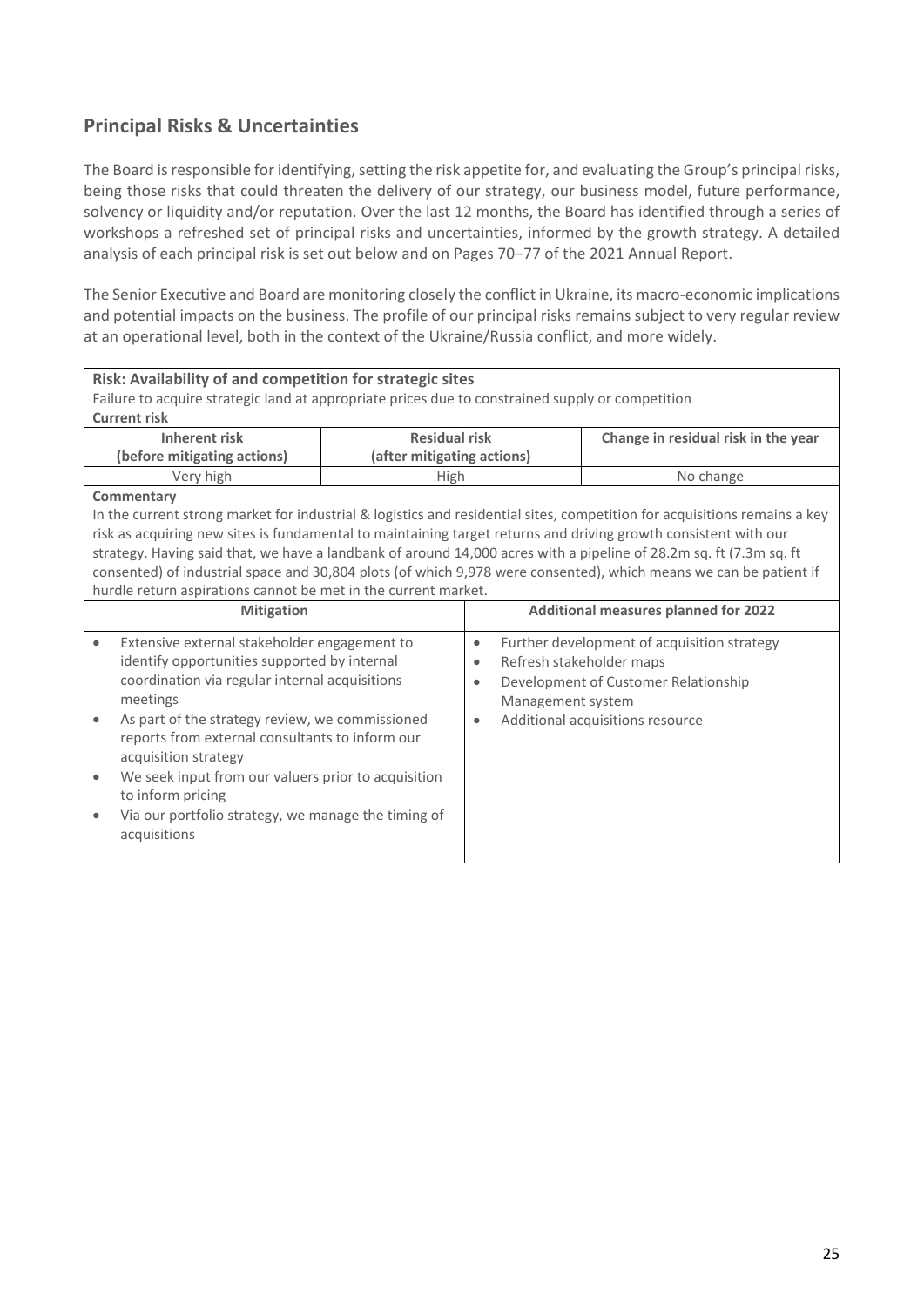| <b>Risk: Planning</b>                                                                                                                                                                                                                                                                                                                                                                                                                                                                                                                                                                                                                                                        |                                                    |                                                                                                            |                                                                                                                    |  |
|------------------------------------------------------------------------------------------------------------------------------------------------------------------------------------------------------------------------------------------------------------------------------------------------------------------------------------------------------------------------------------------------------------------------------------------------------------------------------------------------------------------------------------------------------------------------------------------------------------------------------------------------------------------------------|----------------------------------------------------|------------------------------------------------------------------------------------------------------------|--------------------------------------------------------------------------------------------------------------------|--|
| Planning promotion risk including uncertainty around local and national changes to planning regime with potential                                                                                                                                                                                                                                                                                                                                                                                                                                                                                                                                                            |                                                    |                                                                                                            |                                                                                                                    |  |
| for adverse effect on promotion activity                                                                                                                                                                                                                                                                                                                                                                                                                                                                                                                                                                                                                                     |                                                    |                                                                                                            |                                                                                                                    |  |
| <b>Current and emerging risk</b>                                                                                                                                                                                                                                                                                                                                                                                                                                                                                                                                                                                                                                             |                                                    |                                                                                                            |                                                                                                                    |  |
| <b>Inherent risk</b>                                                                                                                                                                                                                                                                                                                                                                                                                                                                                                                                                                                                                                                         | <b>Residual risk</b>                               |                                                                                                            | Change in residual risk in the year                                                                                |  |
| (before mitigating actions)                                                                                                                                                                                                                                                                                                                                                                                                                                                                                                                                                                                                                                                  | (after mitigating actions)                         |                                                                                                            |                                                                                                                    |  |
| Very high                                                                                                                                                                                                                                                                                                                                                                                                                                                                                                                                                                                                                                                                    | High                                               |                                                                                                            | No change                                                                                                          |  |
| Commentary                                                                                                                                                                                                                                                                                                                                                                                                                                                                                                                                                                                                                                                                   |                                                    |                                                                                                            |                                                                                                                    |  |
| Changes to the planning regime have the potential to impact adversely on promotion activity and financial returns.                                                                                                                                                                                                                                                                                                                                                                                                                                                                                                                                                           |                                                    |                                                                                                            |                                                                                                                    |  |
| There is greater uncertainty since the Government's flagship planning reforms have been put on hold.                                                                                                                                                                                                                                                                                                                                                                                                                                                                                                                                                                         |                                                    |                                                                                                            |                                                                                                                    |  |
| <b>Mitigation</b>                                                                                                                                                                                                                                                                                                                                                                                                                                                                                                                                                                                                                                                            |                                                    |                                                                                                            | <b>Additional measures planned for 2022</b>                                                                        |  |
| We regularly review greenbelt exposure at a portfolio<br>$\bullet$<br>level<br>Through key stakeholder groups, we respond to<br>$\bullet$<br>emerging planning policy<br>Stakeholder mapping is undertaken at a project level<br>$\bullet$<br>Local political advisers are appointed on individual<br>$\bullet$<br>sites, where appropriate<br>Strong relationships with local planning authorities<br>$\bullet$<br>and key local stakeholders<br>Risk: Supply chain cost inflation and constraints<br>Supply chain pricing pressures and constraints (affecting both labour and raw materials) resulting in development<br>cost increases and delays<br><b>Current risk</b> |                                                    | Refresh stakeholder maps<br>$\bullet$<br>Develop a Customer Relationship Management<br>$\bullet$<br>system |                                                                                                                    |  |
| <b>Inherent risk</b><br>(before mitigating actions)                                                                                                                                                                                                                                                                                                                                                                                                                                                                                                                                                                                                                          | <b>Residual risk</b><br>(after mitigating actions) |                                                                                                            | Change in residual risk in the year                                                                                |  |
| High                                                                                                                                                                                                                                                                                                                                                                                                                                                                                                                                                                                                                                                                         | Medium                                             |                                                                                                            | Increase                                                                                                           |  |
| Commentary                                                                                                                                                                                                                                                                                                                                                                                                                                                                                                                                                                                                                                                                   |                                                    |                                                                                                            |                                                                                                                    |  |
|                                                                                                                                                                                                                                                                                                                                                                                                                                                                                                                                                                                                                                                                              |                                                    |                                                                                                            | Both we and our customers are experiencing supply chain challenges including shortages in raw materials and labour |  |
| constraints.                                                                                                                                                                                                                                                                                                                                                                                                                                                                                                                                                                                                                                                                 |                                                    |                                                                                                            |                                                                                                                    |  |
| <b>Mitigation</b>                                                                                                                                                                                                                                                                                                                                                                                                                                                                                                                                                                                                                                                            |                                                    | <b>Additional measures planned for 2022</b>                                                                |                                                                                                                    |  |
| Our procurement approach is considered early in<br>$\bullet$<br>project planning<br>We undertake rigorous tender processes<br>$\bullet$<br>We have established a suite of legal precedents to<br>$\bullet$<br>promote consistency in land remediation and direct<br>development procurement<br>We utilise market intelligence regarding contractors'<br>$\bullet$<br>commitments and workload                                                                                                                                                                                                                                                                                |                                                    | $\bullet$<br>resource                                                                                      | Additional direct development and technical                                                                        |  |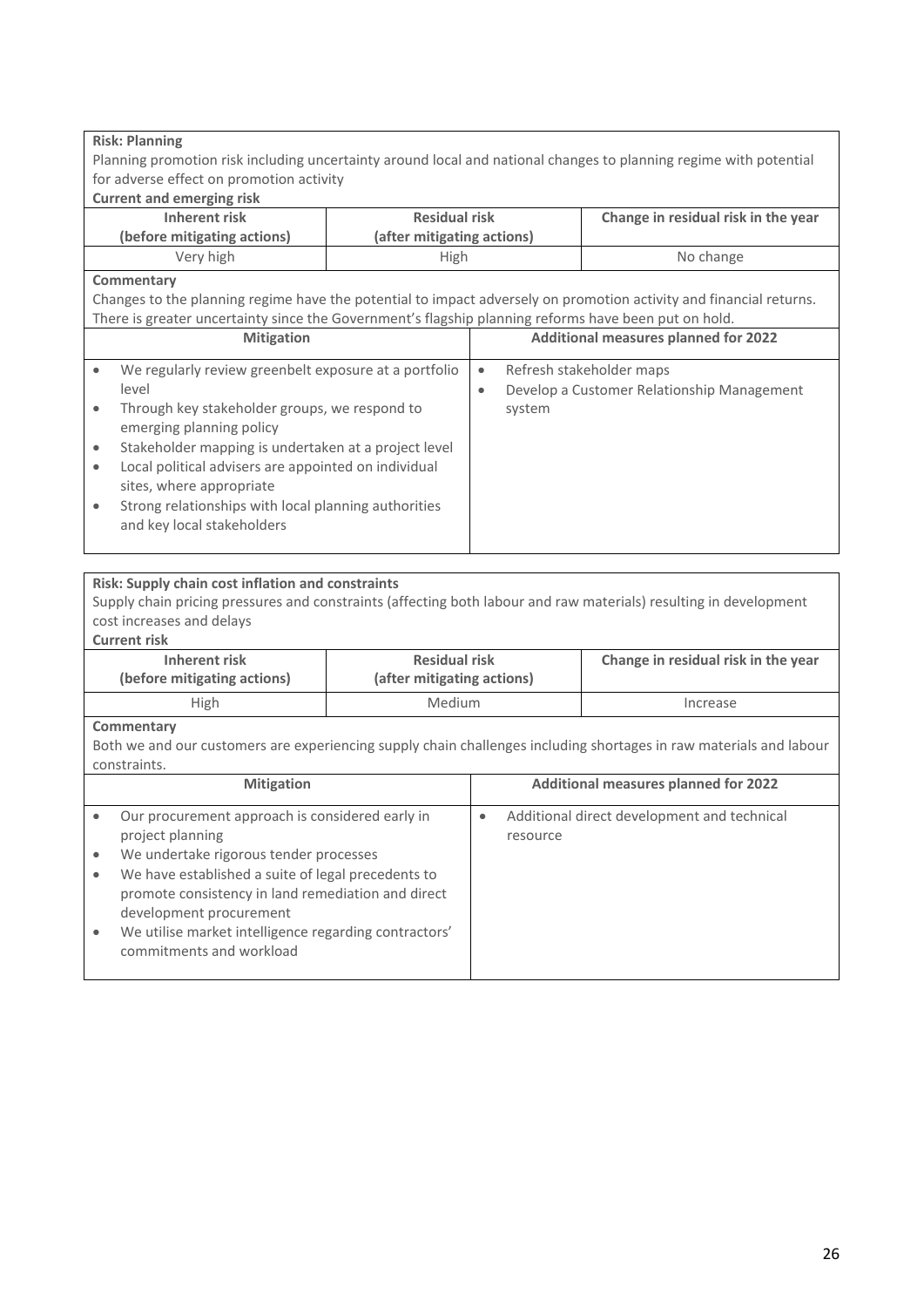#### **Risk: Supply chain and delivery partner management (counterparty risk)**

Increase in exposure to supply chain, delivery and investment partners leading to increased risk of disputes with and/or default by and/or insolvency of counterparties

#### **Current and emerging risk**

| Inherent risk               | <b>Residual risk</b>       | Change in residual risk in the year |
|-----------------------------|----------------------------|-------------------------------------|
| (before mitigating actions) | (after mitigating actions) |                                     |
| <b>High</b>                 | Medium                     | Increase                            |

#### **Commentary**

Our strategy to increase direct development activity and enter the Build to Rent market increases delivery and execution risk within the business, resulting in a growing need to select, monitor and manage counterparties effectively.

| <b>Mitigation</b>                                                                                                                                                                                                                                 |           | <b>Additional measures planned for 2022</b>                                                                                                                                                                                                                |
|---------------------------------------------------------------------------------------------------------------------------------------------------------------------------------------------------------------------------------------------------|-----------|------------------------------------------------------------------------------------------------------------------------------------------------------------------------------------------------------------------------------------------------------------|
| Our procurement approach is considered early in<br>project planning<br>A consistent process is followed for "onboarding"<br>suppliers<br>We have established a suite of legal precedents to<br>promote consistency in land remediation and direct | $\bullet$ | Upgrades to our supplier onboarding process,<br>extending to all counterparties, and<br>implementation of improvements to ongoing<br>monitoring regime<br>Explore viability of framework agreements with<br>suppliers who undertake works at volume and/or |
| development procurement<br>Our central technical team monitors contractor<br>"concentration risk" and promotes consistencies and<br>knowledge-sharing across our portfolio                                                                        |           | scale                                                                                                                                                                                                                                                      |

#### **Risk: Statutory costs of development**

Legislative reforms which do or may impose a tax or levy on development, or have the effect of levying an additional cost on development

#### **Current and emerging risk**

| Inherent risk               | <b>Residual risk</b>       | Change in residual risk in the year |
|-----------------------------|----------------------------|-------------------------------------|
| (before mitigating actions) | (after mitigating actions) |                                     |
| <b>High</b>                 | Medium                     | Increase                            |

#### **Commentary**

Short-term higher risk areas are focused on biodiversity net gains, now mandated via the Environment Act 2021, changes to Part L of the Building Regulations and the recently implemented residential property developer tax. On the horizon are planning reforms and the future Homes Standard.

| <b>Mitigation</b>                                                                                                                                                                                                                                                                                                                                                                                       | <b>Additional measures planned for 2022</b>                                                                                                                                                                             |
|---------------------------------------------------------------------------------------------------------------------------------------------------------------------------------------------------------------------------------------------------------------------------------------------------------------------------------------------------------------------------------------------------------|-------------------------------------------------------------------------------------------------------------------------------------------------------------------------------------------------------------------------|
| The known and potential impact of changes in the<br>Building Regulations, implementation of biodiversity<br>net gain requirements and planning reforms is<br>modelled into project appraisals ahead of acquisition<br>Through key stakeholder groups, we respond to<br>emerging policy<br>Initial modelling suggests limited direct impact from<br>the residential property developer tax at this stage | Enhanced horizon scanning regime<br>Ongoing work to determine how we can best<br>$\bullet$<br>address the challenges and capitalise on the<br>opportunities arising from mandated biodiversity<br>net gain requirements |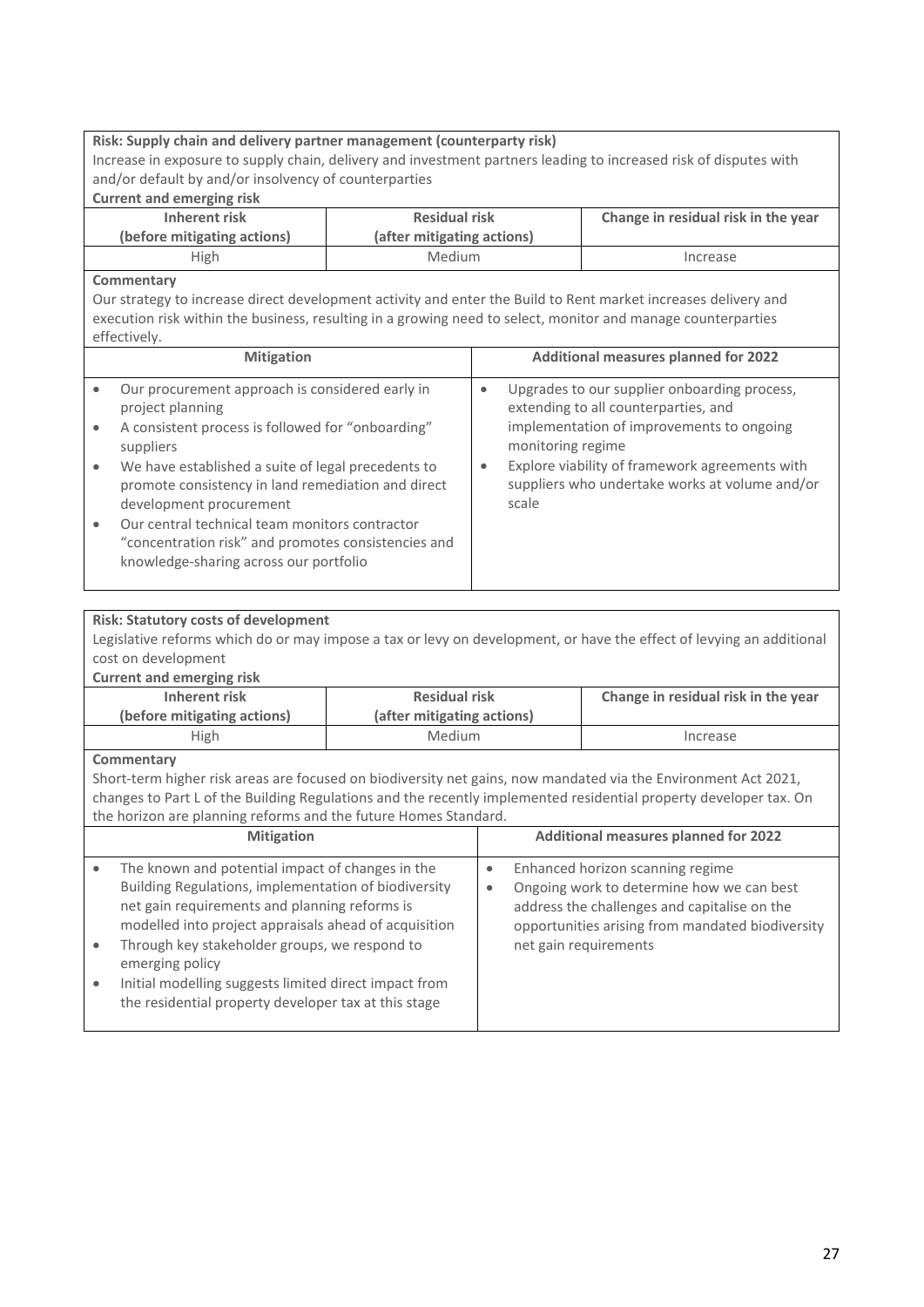#### **Risk: Residential and commercial markets**

Downturn in industrial & logistics and/or residential market conditions leading to falls in property values **Current risk**

| <b>Residual risk</b><br>Inherent risk<br>(after mitigating actions)<br>(before mitigating actions) |               | Change in residual risk in the year |
|----------------------------------------------------------------------------------------------------|---------------|-------------------------------------|
| High                                                                                               | <b>Medium</b> | No change                           |

#### **Commentary**

We continue to focus on both residential and industrial & logistics markets. The Group is currently operating in a very buoyant commercial market reflecting strong demand in the industrial & logistics sector. The residential market also performed well through 2021, with strong house prices and housing sales volumes nationally including on our sites.

|                                          | <b>Mitigation</b>                                                                                                                                                                                                                                                                                                                                                                                                                                                                                                                                                                                                                                                                                                                     |                        | <b>Additional measures planned for 2022</b>                                                                                                                  |
|------------------------------------------|---------------------------------------------------------------------------------------------------------------------------------------------------------------------------------------------------------------------------------------------------------------------------------------------------------------------------------------------------------------------------------------------------------------------------------------------------------------------------------------------------------------------------------------------------------------------------------------------------------------------------------------------------------------------------------------------------------------------------------------|------------------------|--------------------------------------------------------------------------------------------------------------------------------------------------------------|
| commentary<br>٠<br>$\bullet$<br>resource | Regular feedback is received from advisers on the<br>status of residential and industrial & logistics markets<br>in our core regions to supplement generic market<br>Pursuant to our strategy we are working to take full<br>advantage of current market conditions and mitigate a<br>potential downturn by accelerating residential sales,<br>introducing new products at our residential sites.<br>repositioning our Investment Portfolio and increasing<br>the quantum and speed of direct development (but<br>with controlled exposure to speculative development)<br>Appointed a Head of Mixed Tenure, a Development<br>Director, a Director of Strategy, Investment & Business<br>Development, and we are recruiting additional | $\bullet$<br>$\bullet$ | Roll-out of the first wave of our Build to Rent<br>product<br>Repositioning of Investment Portfolio including<br>selective disposal of certain legacy assets |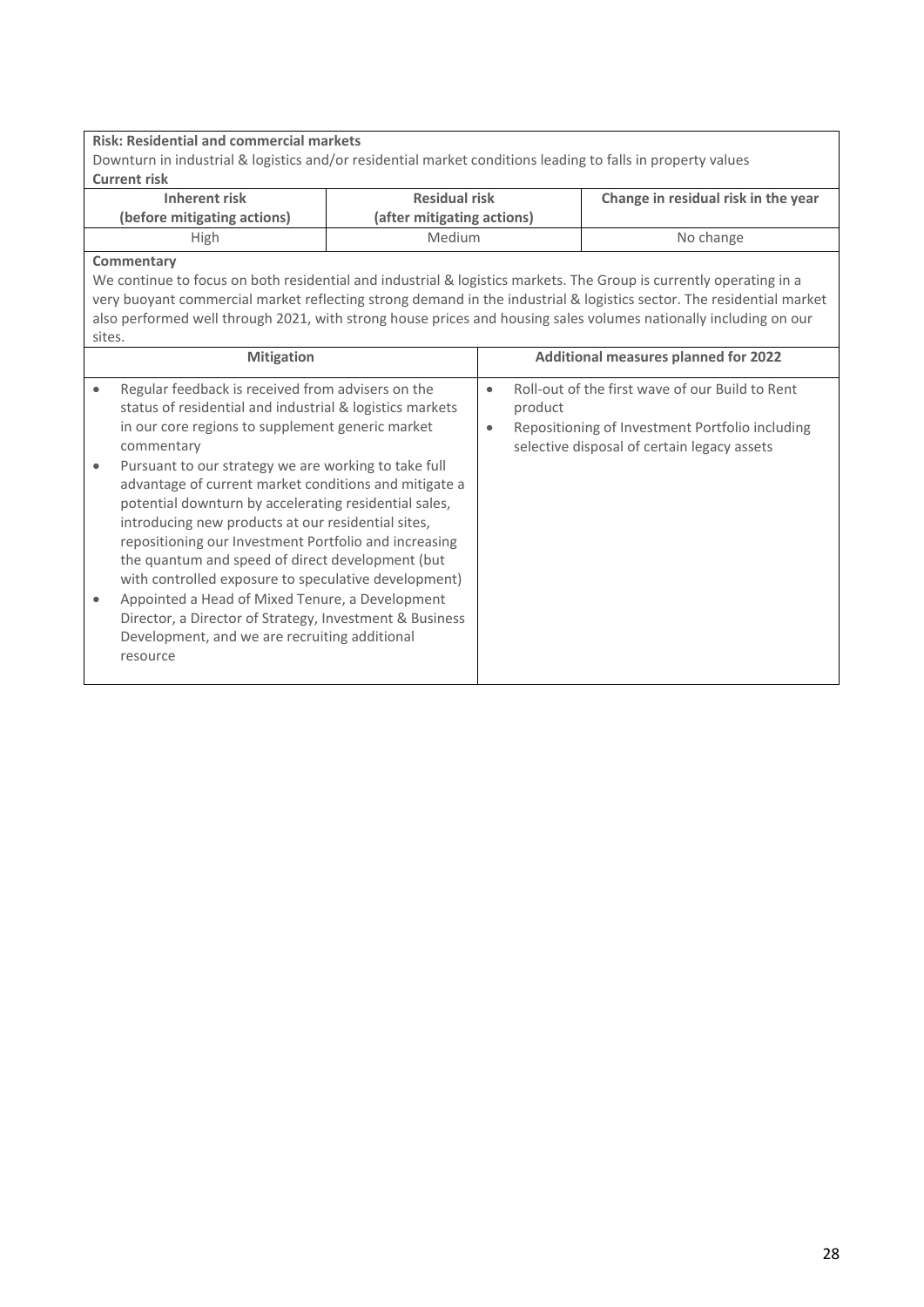#### **Risk: Resourcing**

Insufficient and/or inappropriate resources, including overworked staff and/or inability to retain and/or attract necessary talent

**Current risk**

| <b>Residual risk</b><br>Inherent risk<br>(before mitigating actions)<br>(after mitigating actions) |        | Change in residual risk in the year |
|----------------------------------------------------------------------------------------------------|--------|-------------------------------------|
| High                                                                                               | Medium | Decrease                            |

#### **Commentary**

Resource stretch, in particular exacerbated by the work implications of Covid-19 and the current challenging labour market, is currently one of the biggest concerns amongst the Board and Senior Executive as the Group must be able to attract and retain the right people to deliver the strategy. Significant work has been, and continues to be, undertaken on recruitment, employee engagement and well-being initiatives.

|           | <b>Mitigation</b>                                                                                                                                                                                          |           | <b>Additional measures planned for 2022</b>                                                           |
|-----------|------------------------------------------------------------------------------------------------------------------------------------------------------------------------------------------------------------|-----------|-------------------------------------------------------------------------------------------------------|
| $\bullet$ | Development of a people strategy to complement our<br>business strategy. External benchmarking of<br>organisational design, recruitment and retention,<br>competitiveness of reward, health and well-being | $\bullet$ | Continued implementation of people strategy<br>including expansion of talent development<br>programme |
| $\bullet$ | We continue to progress recruitment for replacement<br>and new roles and succession planning                                                                                                               |           |                                                                                                       |
| $\bullet$ | New maternity, paternity, adoption and shared<br>parental leave policies                                                                                                                                   |           |                                                                                                       |
| $\bullet$ | Introduced hybrid working                                                                                                                                                                                  |           |                                                                                                       |
| ٠         | Widened share ownership through the Restricted<br>Share Plan and Share Incentive Plan                                                                                                                      |           |                                                                                                       |
|           | Alignment of Group and personal objectives on<br>delivery of strategy                                                                                                                                      |           |                                                                                                       |

#### **Risk: Availability of appropriate capital**

Inability to access appropriate equity and/or debt funding to support the strategy **Current risk**

|                                                                                                                                                                                                                                                                                                                                                                  | CULLEIIL LISN                                                                                                            |                                             |                                            |  |                                                                                                                                          |  |  |
|------------------------------------------------------------------------------------------------------------------------------------------------------------------------------------------------------------------------------------------------------------------------------------------------------------------------------------------------------------------|--------------------------------------------------------------------------------------------------------------------------|---------------------------------------------|--------------------------------------------|--|------------------------------------------------------------------------------------------------------------------------------------------|--|--|
|                                                                                                                                                                                                                                                                                                                                                                  | Inherent risk                                                                                                            | <b>Residual risk</b>                        |                                            |  | Change in residual risk in the year                                                                                                      |  |  |
|                                                                                                                                                                                                                                                                                                                                                                  | (before mitigating actions)                                                                                              | (after mitigating actions)                  |                                            |  |                                                                                                                                          |  |  |
|                                                                                                                                                                                                                                                                                                                                                                  | High                                                                                                                     | Low                                         |                                            |  | Decrease                                                                                                                                 |  |  |
|                                                                                                                                                                                                                                                                                                                                                                  | Commentary                                                                                                               |                                             |                                            |  |                                                                                                                                          |  |  |
| There is a need to match capital to the operational and project specific needs of the business, accommodating the<br>increase in pace and scale of activity, particularly development, under our strategy. In 2021 we engaged extensively<br>with existing and prospective funders culminating in the entering into of a new senior debt facility in early 2022. |                                                                                                                          |                                             |                                            |  |                                                                                                                                          |  |  |
| <b>Mitigation</b>                                                                                                                                                                                                                                                                                                                                                |                                                                                                                          | <b>Additional measures planned for 2022</b> |                                            |  |                                                                                                                                          |  |  |
| $\bullet$                                                                                                                                                                                                                                                                                                                                                        | Development of a financing strategy to complement<br>our business strategy, supported by external<br>consultants         |                                             | $\bullet$<br>$\bullet$                     |  | Continue to identify scheme specific funding<br>The prospect of raising additional equity, if<br>required to pursue specific development |  |  |
| $\bullet$                                                                                                                                                                                                                                                                                                                                                        | Informed by that strategy, we have entered into a new<br>senior debt facility with a resulting £50m increase to<br>£200m |                                             | opportunities, is kept under consideration |  |                                                                                                                                          |  |  |
| $\bullet$                                                                                                                                                                                                                                                                                                                                                        | This is supplemented by accessing project specific<br>funding where relevant                                             |                                             |                                            |  |                                                                                                                                          |  |  |
|                                                                                                                                                                                                                                                                                                                                                                  | We continue to pursue and unlock grant funding                                                                           |                                             |                                            |  |                                                                                                                                          |  |  |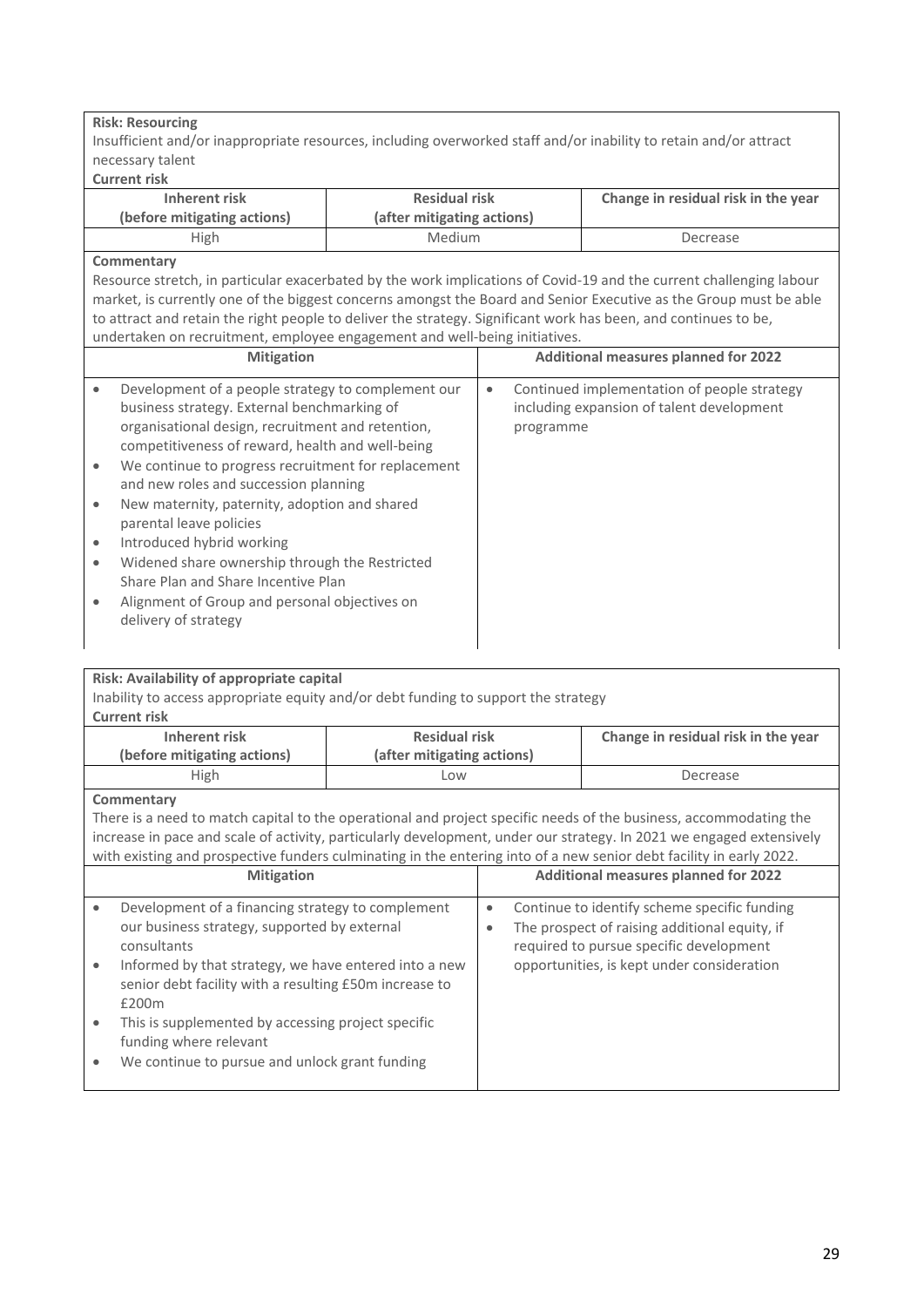**Risk: Health and safety**

Incident causing injury and/or death resulting in liability, penalties and/or reputational damage **Current risk**

| <b>Residual risk</b><br>Inherent risk<br>(after mitigating actions)<br>(before mitigating actions) |     | Change in residual risk in the year |
|----------------------------------------------------------------------------------------------------|-----|-------------------------------------|
| High                                                                                               | LOW | No change                           |

#### **Commentary**

The health, safety and welfare of people involved in or affected by Harworth's activities are of prime importance. This risk ranges from the health and safety of visitors and workers on our sites, and trespassers (given the nature of our sites), through to the health and safety of employees and visitors in an office environment. Full compliance with all relevant legislation is the minimum acceptable standard but we and our partners aim to achieve the highest possible standards of good practice.

|           | <b>Mitigation</b>                                                                                                                                                                                   |                        | <b>Additional measures planned for 2022</b>                                                                                                                             |
|-----------|-----------------------------------------------------------------------------------------------------------------------------------------------------------------------------------------------------|------------------------|-------------------------------------------------------------------------------------------------------------------------------------------------------------------------|
| $\bullet$ | Appropriate policies are in place, including a Safety,<br>Health and Environmental Management System<br>(SHEMS) Policy and an Employee Health and Safety<br>Policy                                  | $\bullet$<br>$\bullet$ | Transition to a cloud-based health, safety and<br>environment management platform<br>Review the effectiveness of our health and safety<br>consultant panel arrangements |
| $\bullet$ | A Risk and Compliance (R&C) function has been<br>established with a focused remit on health and safety<br>and environmental assurance                                                               | $\bullet$              | Additional R&C departmental resource                                                                                                                                    |
| $\bullet$ | The R&C team undertakes a rigorous site inspection<br>regime and maintains a sites risk register through<br>which it monitors and reports the risk health and<br>safety status of each of our sites |                        |                                                                                                                                                                         |
| $\bullet$ | We have a panel of health and safety consultants who<br>support our project delivery                                                                                                                |                        |                                                                                                                                                                         |
| $\bullet$ | Health, safety and environment management meetings<br>are held quarterly and attended by representatives<br>from all operational divisions                                                          |                        |                                                                                                                                                                         |
| $\bullet$ | We host compulsory health and safety training for all<br>employees every two years, supplemented by an<br>annual schedule of mandatory online learning                                              |                        |                                                                                                                                                                         |
| $\bullet$ | We have a programme of health and wellbeing<br>initiatives for employees, including access to internal<br>physical and mental health first aiders and an external<br>Employee Assistance Programme  |                        |                                                                                                                                                                         |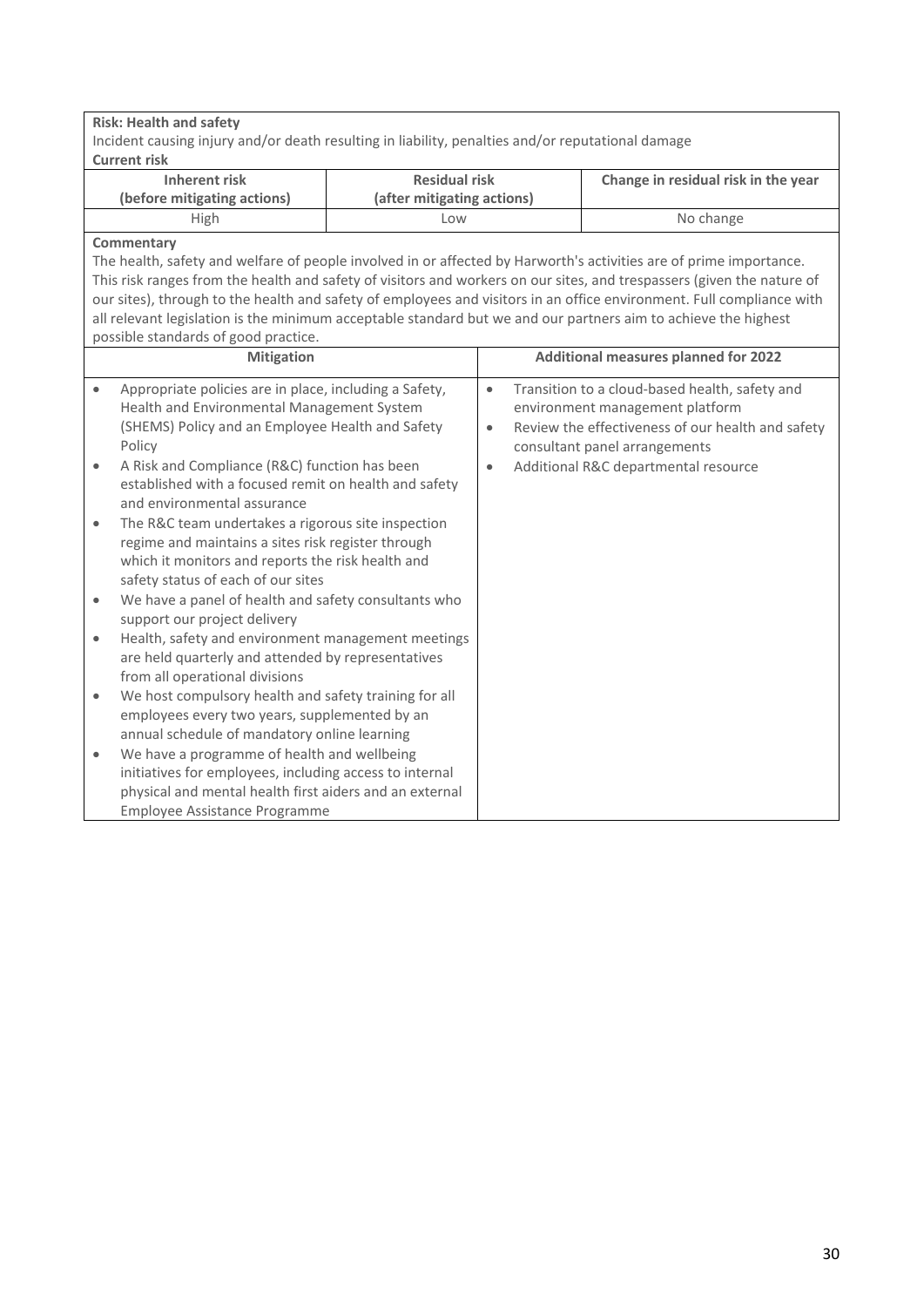| Risk: Managing climate change transition<br>Failure to manage transitional risks associated with climate change covering both operational activity and reporting<br><b>Current and emerging risk</b>                                                                              |                                                                                                                                                                                                                                                                                                                                                                                                                                                                                                                                                                                                                                                                                                                                   |  |                                                                                                                                                                                                                                                                                                                    |  |
|-----------------------------------------------------------------------------------------------------------------------------------------------------------------------------------------------------------------------------------------------------------------------------------|-----------------------------------------------------------------------------------------------------------------------------------------------------------------------------------------------------------------------------------------------------------------------------------------------------------------------------------------------------------------------------------------------------------------------------------------------------------------------------------------------------------------------------------------------------------------------------------------------------------------------------------------------------------------------------------------------------------------------------------|--|--------------------------------------------------------------------------------------------------------------------------------------------------------------------------------------------------------------------------------------------------------------------------------------------------------------------|--|
| <b>Inherent risk</b>                                                                                                                                                                                                                                                              | <b>Residual risk</b>                                                                                                                                                                                                                                                                                                                                                                                                                                                                                                                                                                                                                                                                                                              |  | Change in residual risk in the year                                                                                                                                                                                                                                                                                |  |
| (before mitigating actions)                                                                                                                                                                                                                                                       | (after mitigating actions)                                                                                                                                                                                                                                                                                                                                                                                                                                                                                                                                                                                                                                                                                                        |  |                                                                                                                                                                                                                                                                                                                    |  |
| High                                                                                                                                                                                                                                                                              | Medium                                                                                                                                                                                                                                                                                                                                                                                                                                                                                                                                                                                                                                                                                                                            |  | Decrease                                                                                                                                                                                                                                                                                                           |  |
| Commentary<br>The climate change agenda has a wide-ranging impact on the Group, from our investment case to shareholders and<br>reporting to the stock market through to operational activity, including the need to embed environmental<br>sustainability into all our projects. |                                                                                                                                                                                                                                                                                                                                                                                                                                                                                                                                                                                                                                                                                                                                   |  |                                                                                                                                                                                                                                                                                                                    |  |
| <b>Mitigation</b>                                                                                                                                                                                                                                                                 |                                                                                                                                                                                                                                                                                                                                                                                                                                                                                                                                                                                                                                                                                                                                   |  | <b>Additional measures planned for 2022</b>                                                                                                                                                                                                                                                                        |  |
| $\bullet$<br>target-setting and reporting<br>$\bullet$<br>every team across the business<br>$\bullet$<br>$\bullet$<br>$\bullet$<br>some Scope 3 emissions<br>$\bullet$<br>is more work to do)<br>$\bullet$<br>facilitates sharing of knowledge and best practice                  | We have established an ESG Board Committee to<br>oversee formulation and delivery of our ESG strategy,<br>At an operational level, the Committee is supported by<br>the ESG Steering Group, comprising members from<br>External consultants are appointed to advise on ESG<br>strategy formulation, implementation and reporting<br>Initial measures and short-term and long-term targets<br>have been developed for all areas of the ESG strategy<br>We have identified a decarbonisation target and initial<br>measures to achieve zero carbon on Scope 1, 2 and<br>We are making progress in capturing relevant<br>environmental and social data (recognising that there<br>We have joined the UK Green Building Council which |  | Embed fully environmental and social analysis<br>into our project appraisals and approvals process<br>Continue to improve capture and analysis of<br>environmental and social data to enhance and<br>extend our climate change disclosures<br>Appointment of a Director of Sustainability,<br>reporting to the CEO |  |

#### **Risk: Cyber security**

| Successful cyber-attack jeopardising business continuity<br><b>Current risk</b>                                   |                            |                                                         |  |                                                  |  |  |
|-------------------------------------------------------------------------------------------------------------------|----------------------------|---------------------------------------------------------|--|--------------------------------------------------|--|--|
| <b>Inherent risk</b>                                                                                              | <b>Residual risk</b>       |                                                         |  | Change in residual risk in the year              |  |  |
| (before mitigating actions)                                                                                       | (after mitigating actions) |                                                         |  |                                                  |  |  |
| High                                                                                                              | Low                        |                                                         |  | Decrease                                         |  |  |
| Commentary                                                                                                        |                            |                                                         |  |                                                  |  |  |
| Cyber-attacks pose an evolving threat to all businesses and Harworth, like others, is at risk of regular attacks. |                            |                                                         |  |                                                  |  |  |
| Strategic and technical measures are in place to monitor and mitigate this risk.                                  |                            |                                                         |  |                                                  |  |  |
|                                                                                                                   |                            |                                                         |  |                                                  |  |  |
| <b>Mitigation</b>                                                                                                 |                            | <b>Additional measures planned for 2022</b>             |  |                                                  |  |  |
| We have an established IT Disaster Recovery Plan<br>$\bullet$                                                     |                            | $\bullet$                                               |  | Rollout of a new information security policy set |  |  |
| which is subject to annual desktop testing                                                                        |                            | Our IT Disaster Recovery Plan will be incorporated<br>۰ |  |                                                  |  |  |
| We have an external provider for IT support which<br>$\bullet$                                                    |                            |                                                         |  | into an updated Business Continuity Plan         |  |  |
| remains vigilant to the evolving cyber security                                                                   |                            |                                                         |  |                                                  |  |  |
| backdrop and an outsourced Information Security                                                                   |                            |                                                         |  |                                                  |  |  |
| manager                                                                                                           |                            |                                                         |  |                                                  |  |  |
| We take out cyber risk insurance<br>$\bullet$                                                                     |                            |                                                         |  |                                                  |  |  |
| We undertake phishing simulations, IT system<br>$\bullet$                                                         |                            |                                                         |  |                                                  |  |  |
| vulnerability scanning and annual penetration testing                                                             |                            |                                                         |  |                                                  |  |  |
| We have a rolling cyber and information security<br>$\bullet$                                                     |                            |                                                         |  |                                                  |  |  |
| awareness programme for all employees                                                                             |                            |                                                         |  |                                                  |  |  |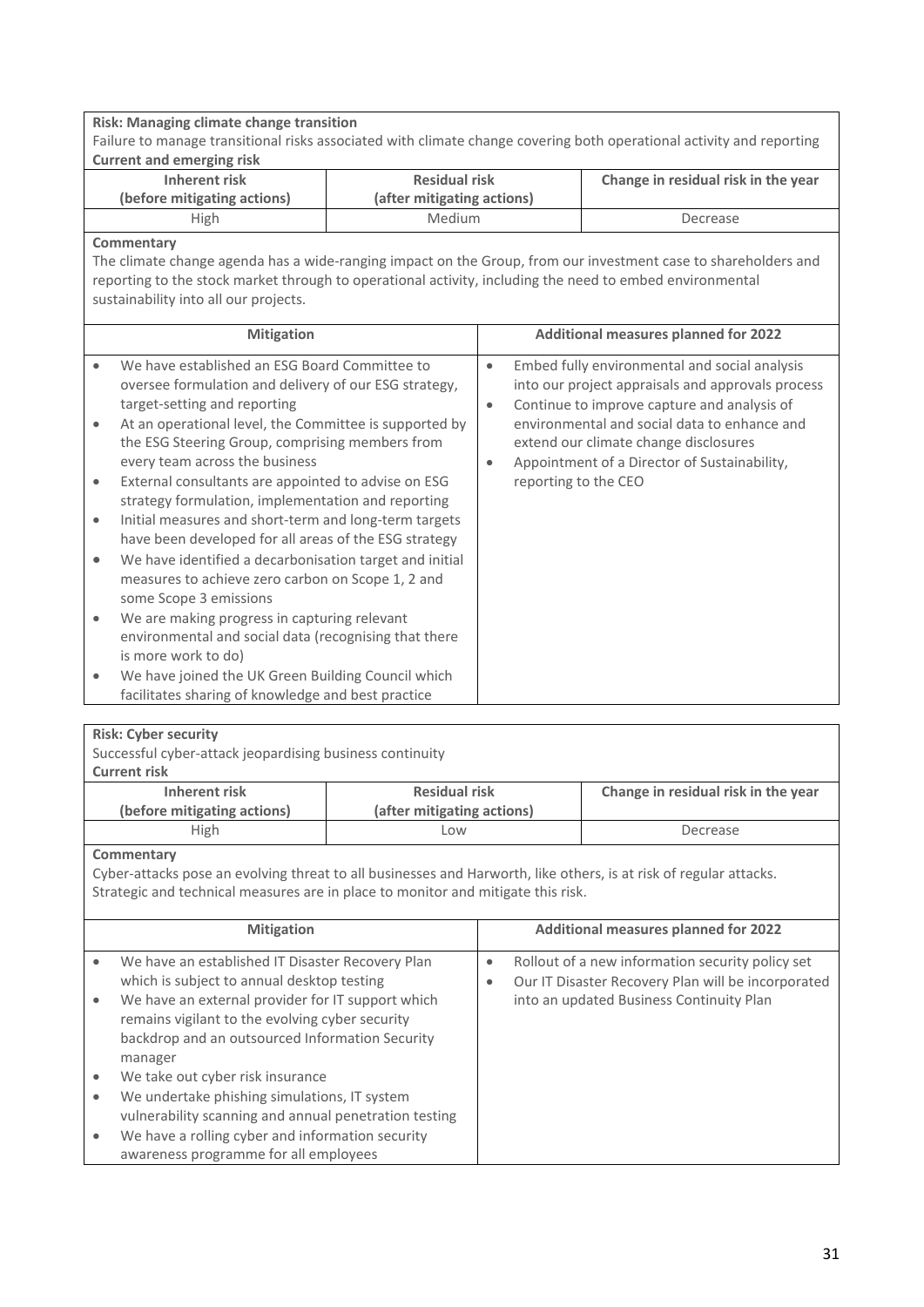**Chris Birch** General Counsel and Company Secretary 21 March 2022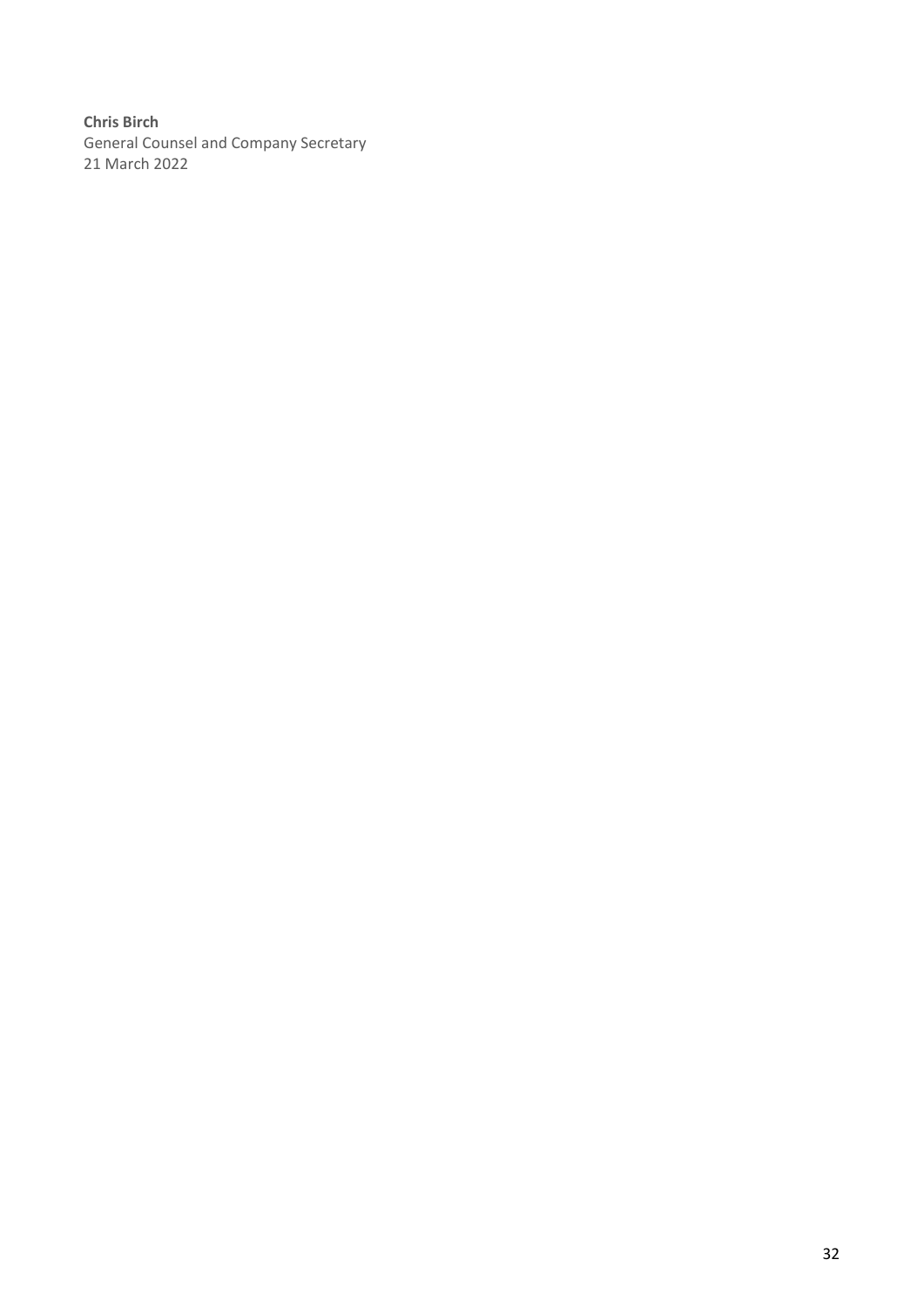### **Directors' Responsibilities Statement**

The Directors' Responsibilities Statement below has been prepared in connection with the full Annual Report and financial statements for the year ended 31 December 2021.

The directors are responsible for preparing the annual report and the financial statements in accordance with applicable United Kingdom law and regulations.

Company law requires the directors to prepare financial statements for each financial year. Under that law the directors have elected to prepare the group and parent company financial statements in accordance with UK-adopted international accounting standards ("IFRSs"). Under company law the directors must not approve the financial statements unless they are satisfied that they give a true and fair view of the state of affairs of the group and the company and of the profit or loss of the group and the company for that period. In preparing these financial statements the directors are required to:

- select suitable accounting policies in accordance with IAS 8 Accounting Policies, Changes in Accounting Estimates and Errors and then apply them consistently;
- make judgements and accounting estimates that are reasonable and prudent;
- present information, including accounting policies, in a manner that provides relevant, reliable, comparable and understandable information;
- provide additional disclosures when compliance with the specific requirements in IFRSs is insufficient to enable users to understand the impact of particular transactions, other events and conditions on the group and company financial position and financial performance;
- in respect of the group financial statements, state whether UK-adopted international accounting standards have been followed, subject to any material departures disclosed and explained in the financial statements;
- in respect of the parent company financial statements, state whether UK-adopted international accounting standards, have been followed, subject to any material departures disclosed and explained in the financial statements; and
- prepare the financial statements on the going concern basis unless it is inappropriate to presume that the company and/ or the group will continue in business.

The directors are responsible for keeping adequate accounting records that are sufficient to show and explain the company's and group's transactions and disclose with reasonable accuracy at any time the financial position of the company and the group and enable them to ensure that the company and the group financial statements comply with the Companies Act 2006. They are also responsible for safeguarding the assets of the group and parent company and group and hence for taking reasonable steps for the prevention and detection of fraud and other irregularities.

Under applicable law and regulations, the directors are also responsible for preparing a strategic report, directors' report, directors' remuneration report and corporate governance statement that comply with that law and those regulations. The directors are responsible for the maintenance and integrity of the corporate and financial information included on the company's website.

#### **Responsibility statements**

The directors (see the list of names and roles on Pages 82-85 of the 2021 Annual Report) confirm, to the best of their knowledge: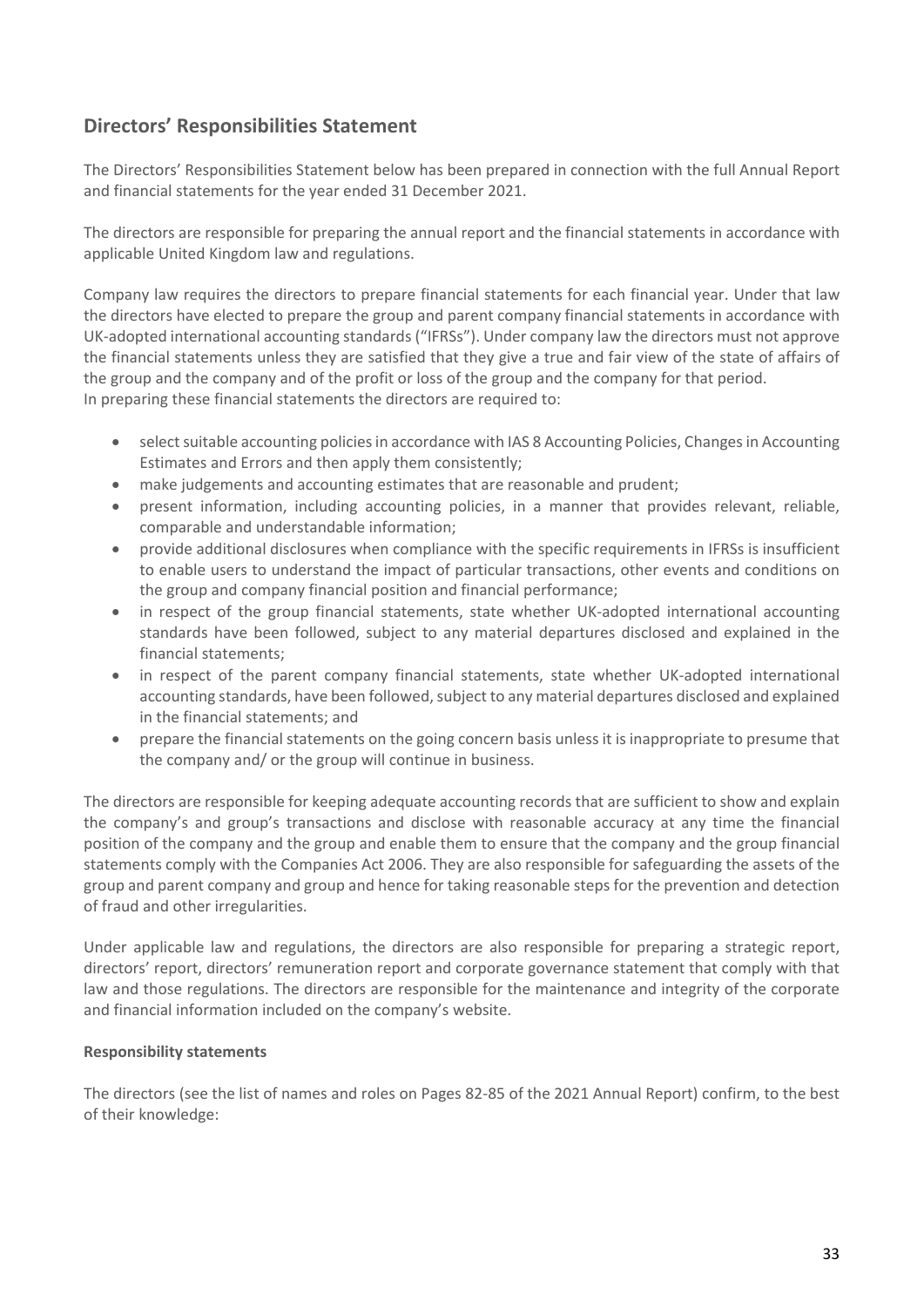- that the consolidated financial statements, prepared in accordance with UK-adopted international accounting standards give a true and fair view of the assets, liabilities, financial position and profit of the parent company and undertakings included in the consolidation taken as a whole;
- that the annual report, including the strategic report, includes a fair review of the development and performance of the business and the position of the company and undertakings included in the consolidation taken as a whole, together with a description of the principal risks and uncertainties that they face; and
- that they consider the annual report, taken as a whole, is fair, balanced and understandable and provides the information necessary for shareholders to assess the company's position, performance, business model and strategy.

#### **Disclosure of information to the auditor**

Each of the Directors who were in office at the date of approval of this Report also confirms that:

- so far as he or she is aware, there is no relevant audit information of which the auditor is unaware; and
- each Director has taken all the steps that he or she ought to have taken as a Director to make himself or herself aware of any relevant information and to establish that the Group's and Company's auditor is aware of that information.

This confirmation is given and should be interpreted in accordance with the provisions of section 418 Companies Act 2006.

This Statement of Directors' Responsibilities was approved by the Board and signed by order of the Board:

#### **Chris Birch** General Counsel and Company Secretary 21 March 2022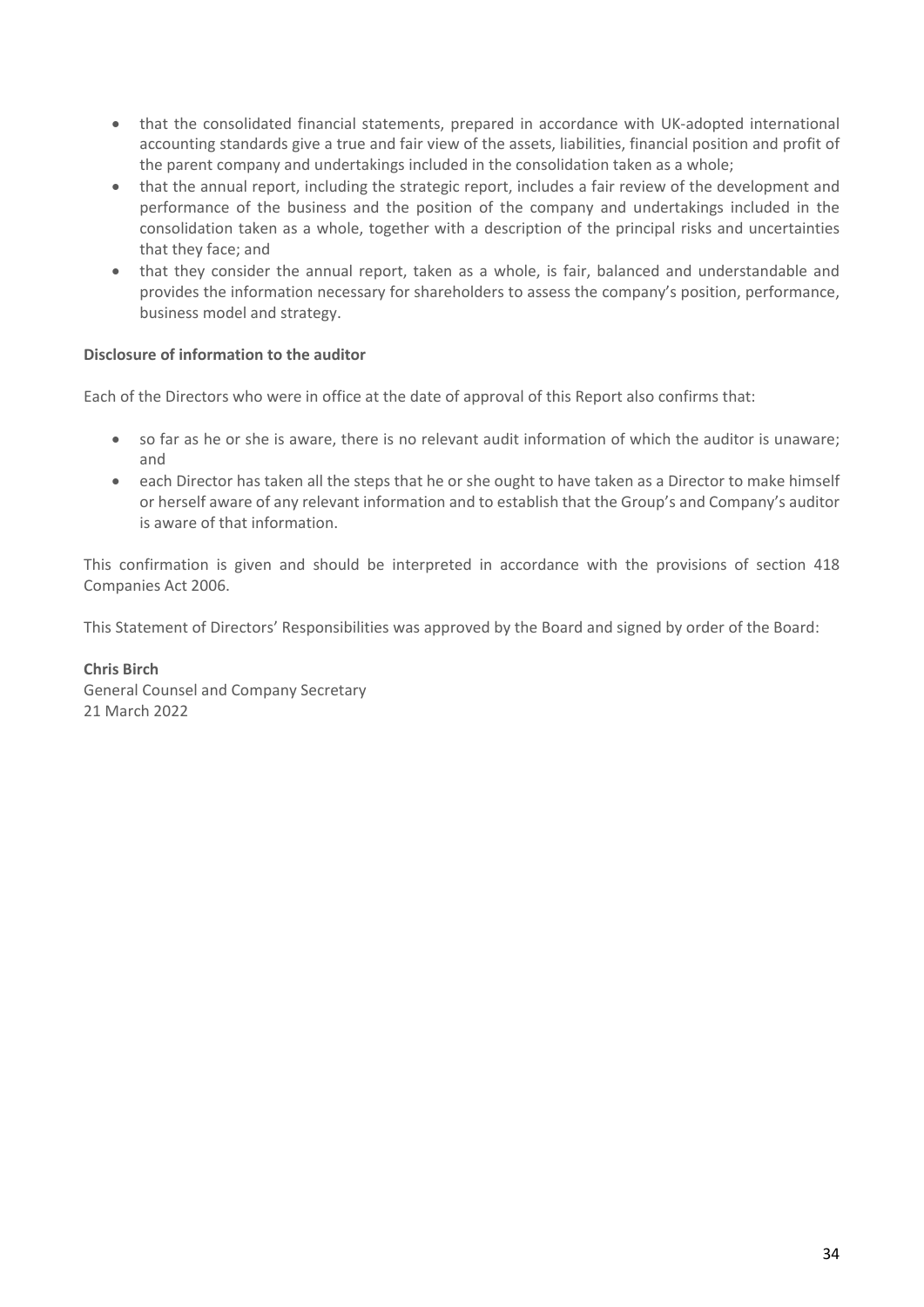### **Cautionary statement and Directors' liability**

This announcement and the 2021 Annual Report and financial statements contain certain forward-looking statements which, by their nature, involve risk, uncertainties and assumptions because they relate to future events and circumstances. Actual outcomes and results may differ materially from any outcomes or results expressed or implied by such forward looking statements. Any forward-looking statements made by or on behalf of the Group are made in good faith based on current expectations and beliefs and on the information available at the time the statement is made. No representation or warranty is given in relation to these forward-looking statements, including as to their completeness or accuracy or the basis on which they were prepared, and undue reliance should not be placed on them. The Group does not undertake to revise or update any forward-looking statement contained in this announcement or the 2021 Annual Report and financial statements to reflect any changes in its expectations with regard thereto or any new information or changes in events, conditions or circumstances on which any such statement is based, save as required by law and regulations. Nothing in this announcement or the 2021 Annual Report and financial statements should be construed as a profit forecast.

This announcement and the 2021 Annual Report and financial statements have been prepared for, and only for, the shareholders of the Company, as a body, and no other persons. Neither the Company nor the Directors accept or assume any liability to any person to whom this announcement or the 2021 Annual Report and financial statementsis shown or into whose hands they may come except to the extent that such liability arises and may not be excluded under English law.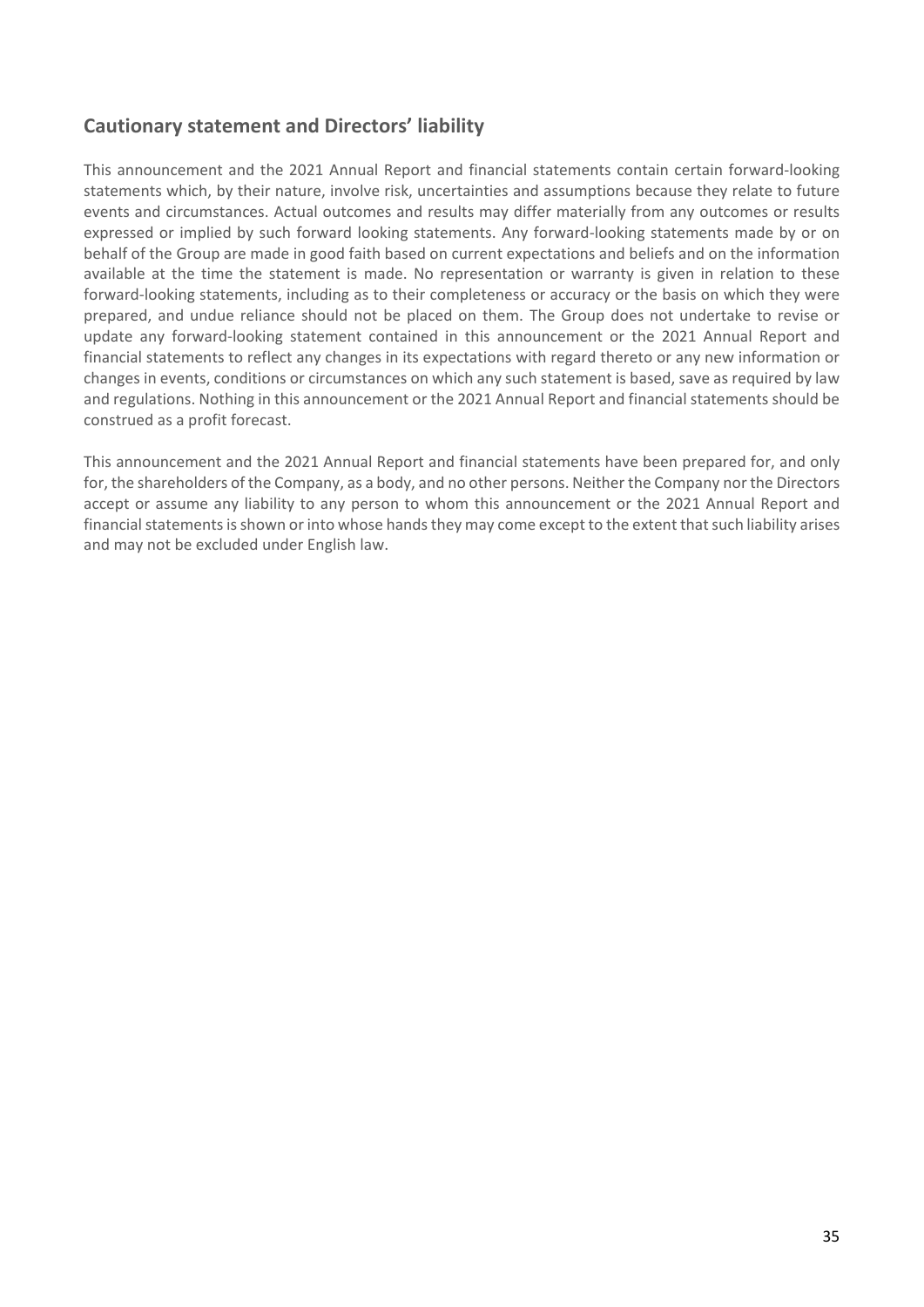### **Shareholder Information**

#### **Financial Calendar**

| Annual Report and Accounts for the year ended 31<br>December 2021 | Published                                  | April 2022                                |
|-------------------------------------------------------------------|--------------------------------------------|-------------------------------------------|
| 2022 Annual General Meeting                                       | Scheduled                                  | 24 May 2022                               |
| Final dividend for the year ending 31 December 2021               | Ex-dividend date<br>Record date<br>Payable | 05 May 2022<br>06 May 2022<br>27 May 2022 |
| Half-year results for the six months ending 30 June<br>2022       | Announced                                  | September 2022                            |

#### **Registrars**

All administrative enquiries relating to shareholdings should, in the first instance, be directed to Equiniti, Aspect House, Spencer Road, Lancing, West Sussex, BN99 6DA (telephone: 0371 384 2301) and should state clearly the registered shareholder's name and address.

#### **Dividend Mandate**

Any shareholder wishing dividends to be paid directly into a bank or building society should contact the Registrars for a dividend mandate form. Dividends paid in this way will be paid through the Bankers' Automated Clearing System ("BACS").

#### **Website**

The Group's website [\(harworthgroup.com\)](http://harworthgroup.com/) gives further information on the Group. Detailed information for shareholders can be found at harworthgroup.com/investors.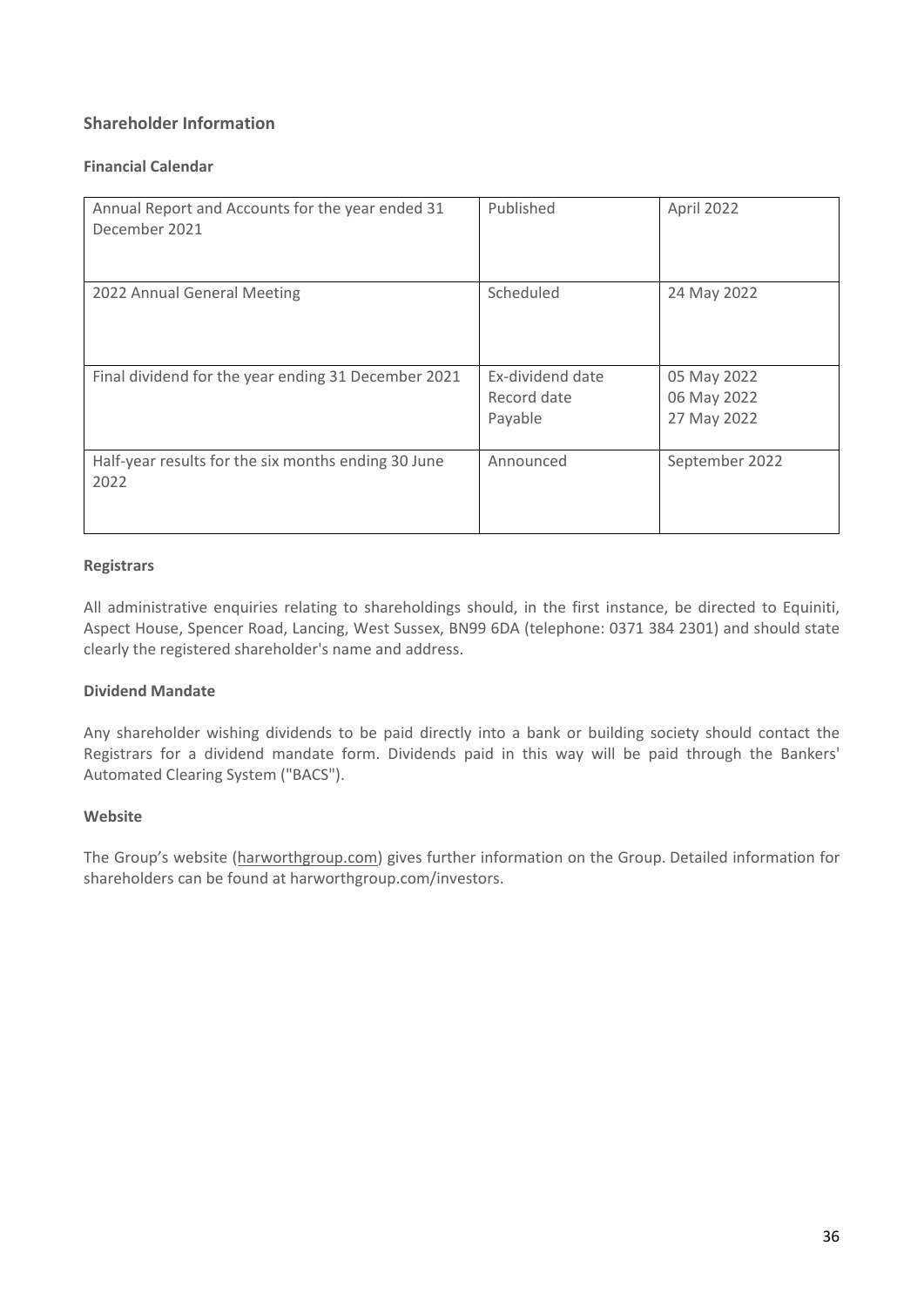### Consolidated Income Statement

for the year ended 31 December 2021

|                                    | Note           | Year ended<br>31 December<br>2021<br>£'000 | <b>Year ended</b><br>31 December<br>2020<br>£'000 |
|------------------------------------|----------------|--------------------------------------------|---------------------------------------------------|
| Revenue                            | 3              | 109,884                                    | 70,001                                            |
| Cost of sales                      | 3              | (61, 185)                                  | (59, 385)                                         |
| <b>Gross profit</b>                | 3              | 48,699                                     | 10,616                                            |
| Administrative expenses            | 3              | (19, 202)                                  | (14, 522)                                         |
| Other gains                        | 3              | 92,488                                     | 31,734                                            |
| Other operating expense            | 3              | (58)                                       | (63)                                              |
| <b>Operating profit</b>            | 3              | 121,927                                    | 27,765                                            |
| Finance costs                      | 4              | (4, 100)                                   | (3, 473)                                          |
| Finance income                     | 4              | 182                                        | 377                                               |
| Share of profit of joint ventures  | 9              | 9,225                                      | 8,655                                             |
| Profit before tax                  |                | 127,234                                    | 33,324                                            |
| Tax charge                         | 5              | (33, 244)                                  | (7, 528)                                          |
| Profit for the year                |                | 93,990                                     | 25,796                                            |
| Earnings per share from operations |                | Pence                                      | Pence                                             |
| <b>Basic</b>                       | $\overline{7}$ | 29.1                                       | 8.0                                               |
| <b>Diluted</b>                     | 7              | 28.9                                       | 8.0                                               |

Notes 1 to 16 are an integral part of these condensed consolidated financial statements. All activities are derived from continuing operations.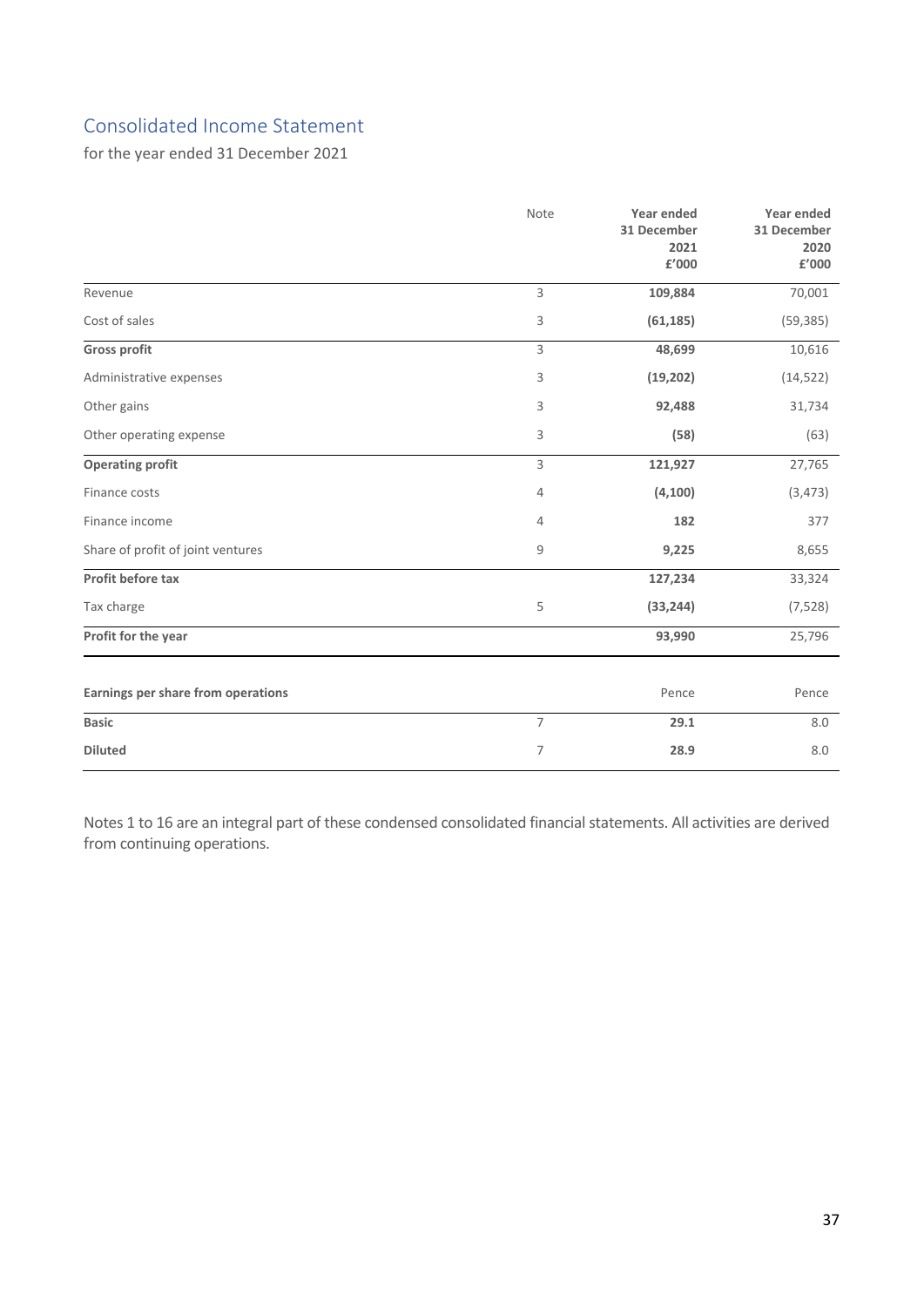### Consolidated Statement of Comprehensive Income

for the year ended 31 December 2021

|                                                                              | Year ended  | Year ended  |
|------------------------------------------------------------------------------|-------------|-------------|
|                                                                              | 31 December | 31 December |
|                                                                              | 2021        | 2020        |
|                                                                              | £'000       | £'000       |
| Profit for the year                                                          | 93,990      | 25,796      |
| <b>Other comprehensive income/(expense)</b> - <i>items that will not be</i>  |             |             |
| reclassified to profit or loss:                                              |             |             |
| Net actuarial gain/(loss) in Blenkinsopp Pension scheme                      | 262         | (339)       |
| Revaluation of Group occupied property                                       | (200)       | 48          |
| Deferred tax on other comprehensive (expense)/income items                   | (137)       | 115         |
| <b>Other comprehensive income/(expense)</b> - items that may be reclassified |             |             |
| to profit or loss:                                                           |             |             |
| Fair value of financial instruments                                          | 670         | (267)       |
| Total other comprehensive income/(expense)                                   | 595         | (443)       |
| Total comprehensive income for the year                                      | 94,585      | 25,353      |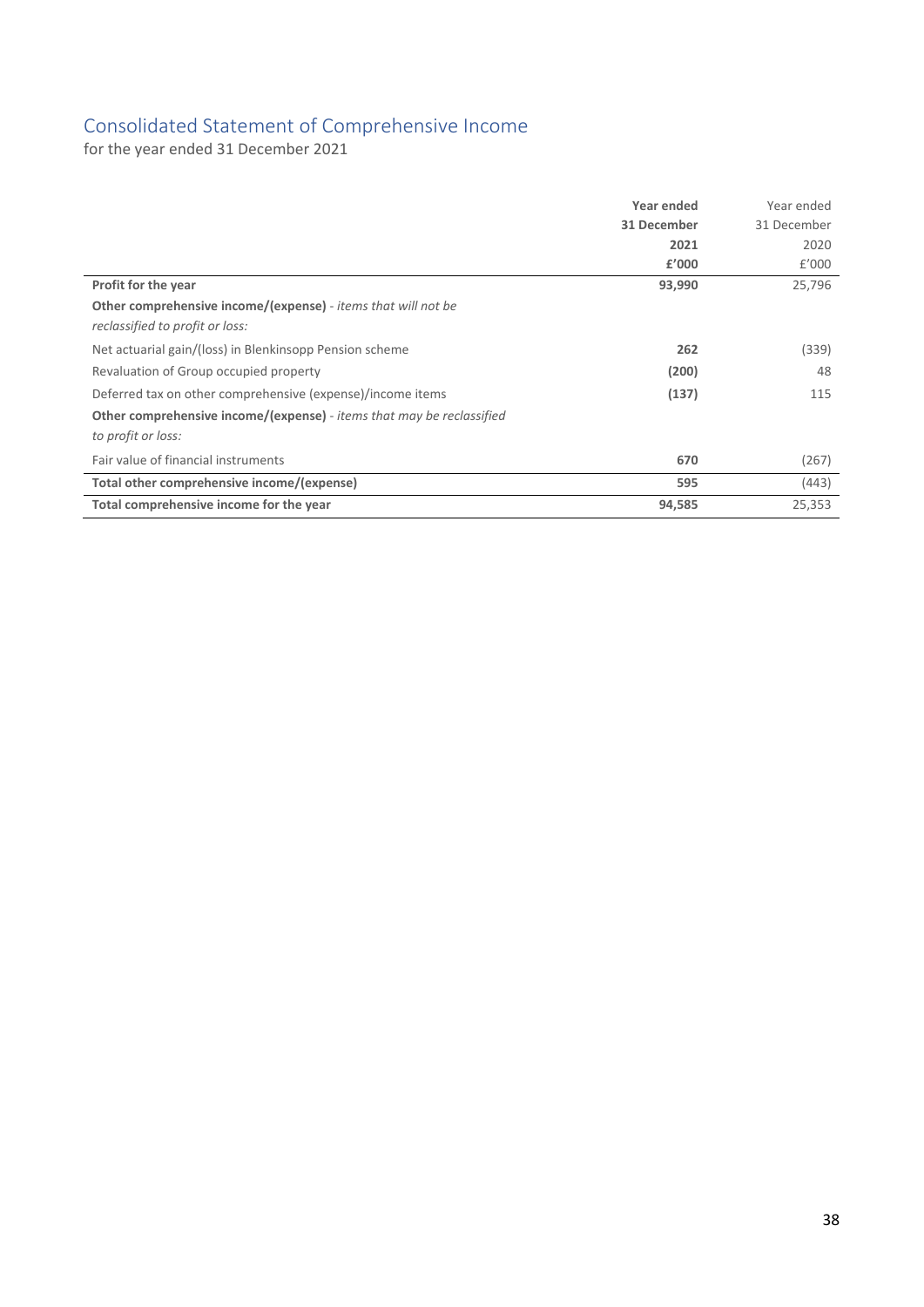### Consolidated Balance Sheet

as at 31 December 2021

| 2021<br>2020<br>£'000<br>£'000<br>Note<br><b>ASSETS</b><br><b>Non-current assets</b><br>Property, plant and equipment<br>681<br>1,007<br>Right of use assets<br>94<br>170<br>Trade and other receivables<br>5,369<br>Investment properties<br>8<br>373,079<br>478,355<br>9<br>Investment in joint ventures<br>36,131<br>25,316<br>399,572<br>520,630<br><b>Current assets</b><br>Inventories<br>10<br>177,822<br>182,666<br>Trade and other receivables<br>49,755<br>56,441<br>Assets held for sale<br>11<br>1,925<br>7,594<br>12<br>Cash<br>12,037<br>12,710<br>241,539<br>259,411<br><b>Total assets</b><br>762,169<br>658,983<br><b>LIABILITIES</b><br><b>Current liabilities</b><br>Trade and other payables<br>(94, 316)<br>(66, 486)<br>Lease liabilities<br>(42)<br>(77)<br>Current tax liabilities<br>5<br>(2, 947)<br>(209)<br>(97, 305)<br>(66, 772)<br><b>Net current assets</b><br>144,234<br>192,639<br><b>Non-current liabilities</b><br>Borrowings<br>13<br>(37, 781)<br>(83, 882)<br>Trade and other payables<br>(5,686)<br>(1,954)<br>Lease liabilities<br>(52)<br>(102)<br>Derivative financial instruments<br>(156)<br>(826)<br>Deferred income tax liabilities<br>5<br>(42, 647)<br>(15, 767)<br>(558)<br>Retirement benefit obligations<br>(968)<br>(86, 880)<br>(103, 499)<br><b>Total liabilities</b><br>(184, 185)<br>(170, 271)<br>Net assets<br>577,984<br>488,712<br><b>SHAREHOLDERS' EQUITY</b><br>Capital and reserves<br>Called up share capital<br>14<br>32,272<br>32,253<br>Share premium account<br>24,627<br>24,567<br>Fair value reserve<br>199,629<br>132,833<br>Capital redemption reserve<br>257<br>257<br>45,667<br>45,667<br>Merger reserve<br>Investment in own shares<br>(24)<br>(73)<br>Retained earnings<br>181,566<br>227,412<br>Current year profit<br>93,990<br>25,796<br>Total shareholders' equity<br>488,712<br>577,984 |  | As at 31 December |  |
|---------------------------------------------------------------------------------------------------------------------------------------------------------------------------------------------------------------------------------------------------------------------------------------------------------------------------------------------------------------------------------------------------------------------------------------------------------------------------------------------------------------------------------------------------------------------------------------------------------------------------------------------------------------------------------------------------------------------------------------------------------------------------------------------------------------------------------------------------------------------------------------------------------------------------------------------------------------------------------------------------------------------------------------------------------------------------------------------------------------------------------------------------------------------------------------------------------------------------------------------------------------------------------------------------------------------------------------------------------------------------------------------------------------------------------------------------------------------------------------------------------------------------------------------------------------------------------------------------------------------------------------------------------------------------------------------------------------------------------------------------------------------------------------------------------------------------------------------------------------------------|--|-------------------|--|
|                                                                                                                                                                                                                                                                                                                                                                                                                                                                                                                                                                                                                                                                                                                                                                                                                                                                                                                                                                                                                                                                                                                                                                                                                                                                                                                                                                                                                                                                                                                                                                                                                                                                                                                                                                                                                                                                           |  |                   |  |
|                                                                                                                                                                                                                                                                                                                                                                                                                                                                                                                                                                                                                                                                                                                                                                                                                                                                                                                                                                                                                                                                                                                                                                                                                                                                                                                                                                                                                                                                                                                                                                                                                                                                                                                                                                                                                                                                           |  |                   |  |
|                                                                                                                                                                                                                                                                                                                                                                                                                                                                                                                                                                                                                                                                                                                                                                                                                                                                                                                                                                                                                                                                                                                                                                                                                                                                                                                                                                                                                                                                                                                                                                                                                                                                                                                                                                                                                                                                           |  |                   |  |
|                                                                                                                                                                                                                                                                                                                                                                                                                                                                                                                                                                                                                                                                                                                                                                                                                                                                                                                                                                                                                                                                                                                                                                                                                                                                                                                                                                                                                                                                                                                                                                                                                                                                                                                                                                                                                                                                           |  |                   |  |
|                                                                                                                                                                                                                                                                                                                                                                                                                                                                                                                                                                                                                                                                                                                                                                                                                                                                                                                                                                                                                                                                                                                                                                                                                                                                                                                                                                                                                                                                                                                                                                                                                                                                                                                                                                                                                                                                           |  |                   |  |
|                                                                                                                                                                                                                                                                                                                                                                                                                                                                                                                                                                                                                                                                                                                                                                                                                                                                                                                                                                                                                                                                                                                                                                                                                                                                                                                                                                                                                                                                                                                                                                                                                                                                                                                                                                                                                                                                           |  |                   |  |
|                                                                                                                                                                                                                                                                                                                                                                                                                                                                                                                                                                                                                                                                                                                                                                                                                                                                                                                                                                                                                                                                                                                                                                                                                                                                                                                                                                                                                                                                                                                                                                                                                                                                                                                                                                                                                                                                           |  |                   |  |
|                                                                                                                                                                                                                                                                                                                                                                                                                                                                                                                                                                                                                                                                                                                                                                                                                                                                                                                                                                                                                                                                                                                                                                                                                                                                                                                                                                                                                                                                                                                                                                                                                                                                                                                                                                                                                                                                           |  |                   |  |
|                                                                                                                                                                                                                                                                                                                                                                                                                                                                                                                                                                                                                                                                                                                                                                                                                                                                                                                                                                                                                                                                                                                                                                                                                                                                                                                                                                                                                                                                                                                                                                                                                                                                                                                                                                                                                                                                           |  |                   |  |
|                                                                                                                                                                                                                                                                                                                                                                                                                                                                                                                                                                                                                                                                                                                                                                                                                                                                                                                                                                                                                                                                                                                                                                                                                                                                                                                                                                                                                                                                                                                                                                                                                                                                                                                                                                                                                                                                           |  |                   |  |
|                                                                                                                                                                                                                                                                                                                                                                                                                                                                                                                                                                                                                                                                                                                                                                                                                                                                                                                                                                                                                                                                                                                                                                                                                                                                                                                                                                                                                                                                                                                                                                                                                                                                                                                                                                                                                                                                           |  |                   |  |
|                                                                                                                                                                                                                                                                                                                                                                                                                                                                                                                                                                                                                                                                                                                                                                                                                                                                                                                                                                                                                                                                                                                                                                                                                                                                                                                                                                                                                                                                                                                                                                                                                                                                                                                                                                                                                                                                           |  |                   |  |
|                                                                                                                                                                                                                                                                                                                                                                                                                                                                                                                                                                                                                                                                                                                                                                                                                                                                                                                                                                                                                                                                                                                                                                                                                                                                                                                                                                                                                                                                                                                                                                                                                                                                                                                                                                                                                                                                           |  |                   |  |
|                                                                                                                                                                                                                                                                                                                                                                                                                                                                                                                                                                                                                                                                                                                                                                                                                                                                                                                                                                                                                                                                                                                                                                                                                                                                                                                                                                                                                                                                                                                                                                                                                                                                                                                                                                                                                                                                           |  |                   |  |
|                                                                                                                                                                                                                                                                                                                                                                                                                                                                                                                                                                                                                                                                                                                                                                                                                                                                                                                                                                                                                                                                                                                                                                                                                                                                                                                                                                                                                                                                                                                                                                                                                                                                                                                                                                                                                                                                           |  |                   |  |
|                                                                                                                                                                                                                                                                                                                                                                                                                                                                                                                                                                                                                                                                                                                                                                                                                                                                                                                                                                                                                                                                                                                                                                                                                                                                                                                                                                                                                                                                                                                                                                                                                                                                                                                                                                                                                                                                           |  |                   |  |
|                                                                                                                                                                                                                                                                                                                                                                                                                                                                                                                                                                                                                                                                                                                                                                                                                                                                                                                                                                                                                                                                                                                                                                                                                                                                                                                                                                                                                                                                                                                                                                                                                                                                                                                                                                                                                                                                           |  |                   |  |
|                                                                                                                                                                                                                                                                                                                                                                                                                                                                                                                                                                                                                                                                                                                                                                                                                                                                                                                                                                                                                                                                                                                                                                                                                                                                                                                                                                                                                                                                                                                                                                                                                                                                                                                                                                                                                                                                           |  |                   |  |
|                                                                                                                                                                                                                                                                                                                                                                                                                                                                                                                                                                                                                                                                                                                                                                                                                                                                                                                                                                                                                                                                                                                                                                                                                                                                                                                                                                                                                                                                                                                                                                                                                                                                                                                                                                                                                                                                           |  |                   |  |
|                                                                                                                                                                                                                                                                                                                                                                                                                                                                                                                                                                                                                                                                                                                                                                                                                                                                                                                                                                                                                                                                                                                                                                                                                                                                                                                                                                                                                                                                                                                                                                                                                                                                                                                                                                                                                                                                           |  |                   |  |
|                                                                                                                                                                                                                                                                                                                                                                                                                                                                                                                                                                                                                                                                                                                                                                                                                                                                                                                                                                                                                                                                                                                                                                                                                                                                                                                                                                                                                                                                                                                                                                                                                                                                                                                                                                                                                                                                           |  |                   |  |
|                                                                                                                                                                                                                                                                                                                                                                                                                                                                                                                                                                                                                                                                                                                                                                                                                                                                                                                                                                                                                                                                                                                                                                                                                                                                                                                                                                                                                                                                                                                                                                                                                                                                                                                                                                                                                                                                           |  |                   |  |
|                                                                                                                                                                                                                                                                                                                                                                                                                                                                                                                                                                                                                                                                                                                                                                                                                                                                                                                                                                                                                                                                                                                                                                                                                                                                                                                                                                                                                                                                                                                                                                                                                                                                                                                                                                                                                                                                           |  |                   |  |
|                                                                                                                                                                                                                                                                                                                                                                                                                                                                                                                                                                                                                                                                                                                                                                                                                                                                                                                                                                                                                                                                                                                                                                                                                                                                                                                                                                                                                                                                                                                                                                                                                                                                                                                                                                                                                                                                           |  |                   |  |
|                                                                                                                                                                                                                                                                                                                                                                                                                                                                                                                                                                                                                                                                                                                                                                                                                                                                                                                                                                                                                                                                                                                                                                                                                                                                                                                                                                                                                                                                                                                                                                                                                                                                                                                                                                                                                                                                           |  |                   |  |
|                                                                                                                                                                                                                                                                                                                                                                                                                                                                                                                                                                                                                                                                                                                                                                                                                                                                                                                                                                                                                                                                                                                                                                                                                                                                                                                                                                                                                                                                                                                                                                                                                                                                                                                                                                                                                                                                           |  |                   |  |
|                                                                                                                                                                                                                                                                                                                                                                                                                                                                                                                                                                                                                                                                                                                                                                                                                                                                                                                                                                                                                                                                                                                                                                                                                                                                                                                                                                                                                                                                                                                                                                                                                                                                                                                                                                                                                                                                           |  |                   |  |
|                                                                                                                                                                                                                                                                                                                                                                                                                                                                                                                                                                                                                                                                                                                                                                                                                                                                                                                                                                                                                                                                                                                                                                                                                                                                                                                                                                                                                                                                                                                                                                                                                                                                                                                                                                                                                                                                           |  |                   |  |
|                                                                                                                                                                                                                                                                                                                                                                                                                                                                                                                                                                                                                                                                                                                                                                                                                                                                                                                                                                                                                                                                                                                                                                                                                                                                                                                                                                                                                                                                                                                                                                                                                                                                                                                                                                                                                                                                           |  |                   |  |
|                                                                                                                                                                                                                                                                                                                                                                                                                                                                                                                                                                                                                                                                                                                                                                                                                                                                                                                                                                                                                                                                                                                                                                                                                                                                                                                                                                                                                                                                                                                                                                                                                                                                                                                                                                                                                                                                           |  |                   |  |
|                                                                                                                                                                                                                                                                                                                                                                                                                                                                                                                                                                                                                                                                                                                                                                                                                                                                                                                                                                                                                                                                                                                                                                                                                                                                                                                                                                                                                                                                                                                                                                                                                                                                                                                                                                                                                                                                           |  |                   |  |
|                                                                                                                                                                                                                                                                                                                                                                                                                                                                                                                                                                                                                                                                                                                                                                                                                                                                                                                                                                                                                                                                                                                                                                                                                                                                                                                                                                                                                                                                                                                                                                                                                                                                                                                                                                                                                                                                           |  |                   |  |
|                                                                                                                                                                                                                                                                                                                                                                                                                                                                                                                                                                                                                                                                                                                                                                                                                                                                                                                                                                                                                                                                                                                                                                                                                                                                                                                                                                                                                                                                                                                                                                                                                                                                                                                                                                                                                                                                           |  |                   |  |
|                                                                                                                                                                                                                                                                                                                                                                                                                                                                                                                                                                                                                                                                                                                                                                                                                                                                                                                                                                                                                                                                                                                                                                                                                                                                                                                                                                                                                                                                                                                                                                                                                                                                                                                                                                                                                                                                           |  |                   |  |
|                                                                                                                                                                                                                                                                                                                                                                                                                                                                                                                                                                                                                                                                                                                                                                                                                                                                                                                                                                                                                                                                                                                                                                                                                                                                                                                                                                                                                                                                                                                                                                                                                                                                                                                                                                                                                                                                           |  |                   |  |
|                                                                                                                                                                                                                                                                                                                                                                                                                                                                                                                                                                                                                                                                                                                                                                                                                                                                                                                                                                                                                                                                                                                                                                                                                                                                                                                                                                                                                                                                                                                                                                                                                                                                                                                                                                                                                                                                           |  |                   |  |
|                                                                                                                                                                                                                                                                                                                                                                                                                                                                                                                                                                                                                                                                                                                                                                                                                                                                                                                                                                                                                                                                                                                                                                                                                                                                                                                                                                                                                                                                                                                                                                                                                                                                                                                                                                                                                                                                           |  |                   |  |
|                                                                                                                                                                                                                                                                                                                                                                                                                                                                                                                                                                                                                                                                                                                                                                                                                                                                                                                                                                                                                                                                                                                                                                                                                                                                                                                                                                                                                                                                                                                                                                                                                                                                                                                                                                                                                                                                           |  |                   |  |
|                                                                                                                                                                                                                                                                                                                                                                                                                                                                                                                                                                                                                                                                                                                                                                                                                                                                                                                                                                                                                                                                                                                                                                                                                                                                                                                                                                                                                                                                                                                                                                                                                                                                                                                                                                                                                                                                           |  |                   |  |
|                                                                                                                                                                                                                                                                                                                                                                                                                                                                                                                                                                                                                                                                                                                                                                                                                                                                                                                                                                                                                                                                                                                                                                                                                                                                                                                                                                                                                                                                                                                                                                                                                                                                                                                                                                                                                                                                           |  |                   |  |
|                                                                                                                                                                                                                                                                                                                                                                                                                                                                                                                                                                                                                                                                                                                                                                                                                                                                                                                                                                                                                                                                                                                                                                                                                                                                                                                                                                                                                                                                                                                                                                                                                                                                                                                                                                                                                                                                           |  |                   |  |
|                                                                                                                                                                                                                                                                                                                                                                                                                                                                                                                                                                                                                                                                                                                                                                                                                                                                                                                                                                                                                                                                                                                                                                                                                                                                                                                                                                                                                                                                                                                                                                                                                                                                                                                                                                                                                                                                           |  |                   |  |
|                                                                                                                                                                                                                                                                                                                                                                                                                                                                                                                                                                                                                                                                                                                                                                                                                                                                                                                                                                                                                                                                                                                                                                                                                                                                                                                                                                                                                                                                                                                                                                                                                                                                                                                                                                                                                                                                           |  |                   |  |
|                                                                                                                                                                                                                                                                                                                                                                                                                                                                                                                                                                                                                                                                                                                                                                                                                                                                                                                                                                                                                                                                                                                                                                                                                                                                                                                                                                                                                                                                                                                                                                                                                                                                                                                                                                                                                                                                           |  |                   |  |
|                                                                                                                                                                                                                                                                                                                                                                                                                                                                                                                                                                                                                                                                                                                                                                                                                                                                                                                                                                                                                                                                                                                                                                                                                                                                                                                                                                                                                                                                                                                                                                                                                                                                                                                                                                                                                                                                           |  |                   |  |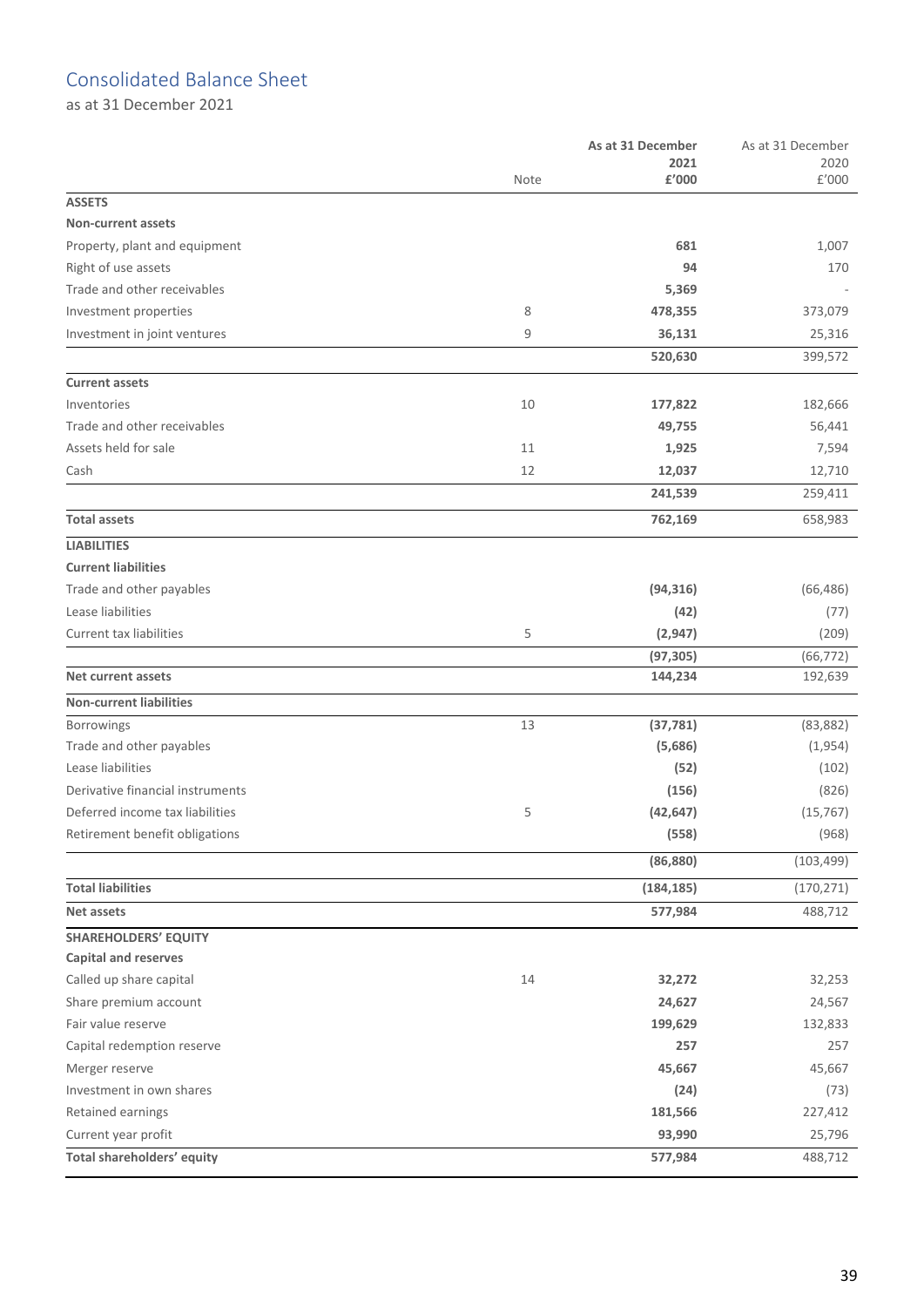## Consolidated Statement of Changes in Equity

for the year ended 31 December 2021

|                                                                    | Called up<br>share<br>capital<br>£'000 | <b>Share</b><br>premium<br>£'000 | Merger<br>reserve<br>£'000 | Fair value redemption<br>reserve<br>£'000 | reserve<br>£'000 | Capital Investment<br>in own<br>shares<br>£'000 | <b>Retained</b><br>earnings<br>£'000 | Total<br>equity<br>£'000 |
|--------------------------------------------------------------------|----------------------------------------|----------------------------------|----------------------------|-------------------------------------------|------------------|-------------------------------------------------|--------------------------------------|--------------------------|
| <b>Balance at 1 January 2020</b>                                   | 32,191                                 | 24,359                           | 45,667                     | 116,121                                   | 257              | (67)                                            | 245,251                              | 463,779                  |
| Profit for the financial year                                      |                                        |                                  |                            |                                           |                  | $\bar{ }$                                       | 25,796                               | 25,796                   |
| Fair value gains                                                   |                                        |                                  |                            | 35,658                                    |                  | $\overline{\phantom{a}}$                        | (35, 658)                            |                          |
| Transfer of unrealised gains on<br>disposal of investment property |                                        |                                  |                            | (18,994)                                  |                  |                                                 | 18,994                               |                          |
| <b>Other comprehensive</b><br>(expense)/income:                    |                                        |                                  |                            |                                           |                  |                                                 |                                      |                          |
| Actuarial loss in Blenkinsopp pension<br>Scheme                    |                                        |                                  |                            |                                           |                  |                                                 | (339)                                | (339)                    |
| Revaluation of Group occupied<br>property                          |                                        |                                  |                            | 48                                        |                  |                                                 |                                      | 48                       |
| Fair value of financial instruments                                |                                        |                                  |                            |                                           |                  |                                                 | (267)                                | (267)                    |
| Deferred tax on other<br>comprehensive (expense)/income            |                                        |                                  |                            |                                           |                  |                                                 | 115                                  | 115                      |
| Total comprehensive income for<br>year ended 31 December 2020      |                                        | $\overline{\phantom{a}}$         | L,                         | 16,712                                    |                  |                                                 | 8,641                                | 25,353                   |
| <b>Transactions with owners:</b>                                   |                                        |                                  |                            |                                           |                  |                                                 |                                      |                          |
| Share-based payment                                                |                                        |                                  |                            |                                           |                  | (6)                                             | 393                                  | 387                      |
| Dividends paid                                                     |                                        |                                  |                            |                                           |                  | $\qquad \qquad -$                               | (1,077)                              | (1,077)                  |
| Share issue                                                        | 62                                     | 208                              |                            |                                           |                  | ÷,                                              |                                      | 270                      |
| <b>Balance at 31 December 2020</b>                                 | 32,253                                 | 24,567                           | 45,667                     | 132,833                                   | 257              | (73)                                            | 253,208                              | 488,712                  |
| Profit for the financial year                                      | ä,                                     | $\bar{a}$                        | ä,                         | ÷.                                        | $\bar{a}$        | $\mathbf{r}$                                    | 93,990                               | 93,990                   |
| Fair value gains                                                   |                                        |                                  | $\overline{\phantom{a}}$   | 88,586                                    |                  | $\overline{\phantom{m}}$                        | (88, 586)                            |                          |
| Transfer of unrealised gains on<br>disposal of investment property |                                        |                                  |                            | (21, 590)                                 |                  |                                                 | 21,590                               |                          |
| <b>Other comprehensive</b><br>(expense)/income:                    |                                        |                                  |                            |                                           |                  |                                                 |                                      |                          |
| Actuarial gain in Blenkinsopp pension<br>scheme                    |                                        |                                  |                            |                                           |                  |                                                 | 262                                  | 262                      |
| Revaluation of group occupied<br>property                          |                                        |                                  |                            | (200)                                     |                  |                                                 |                                      | (200)                    |
| Fair value of financial instruments                                |                                        |                                  |                            |                                           |                  |                                                 | 670                                  | 670                      |
| Deferred tax on other comprehensive<br>(expense)/income items      |                                        |                                  |                            |                                           |                  |                                                 | (137)                                | (137)                    |
| Total comprehensive income for<br>year ended 31 December 2021      |                                        |                                  |                            | 66,796                                    |                  |                                                 | 27,789                               | 94,585                   |
| <b>Transactions with owners:</b>                                   |                                        |                                  |                            |                                           |                  |                                                 |                                      |                          |
| Purchase of own shares                                             |                                        |                                  |                            |                                           |                  | (21)                                            |                                      | (21)                     |
| Share-based payment                                                |                                        |                                  |                            |                                           |                  | 76                                              | 472                                  | 548                      |
| Dividends paid                                                     |                                        |                                  |                            |                                           |                  | $\overline{\phantom{a}}$                        | (5, 913)                             | (5, 913)                 |
| Share issue                                                        | 19                                     | 60                               |                            |                                           |                  | (6)                                             |                                      | 73                       |
| <b>Balance at 31 December 2021</b>                                 | 32,272                                 | 24,627                           | 45,667                     | 199,629                                   | 257              | (24)                                            | 275,556                              | 577,984                  |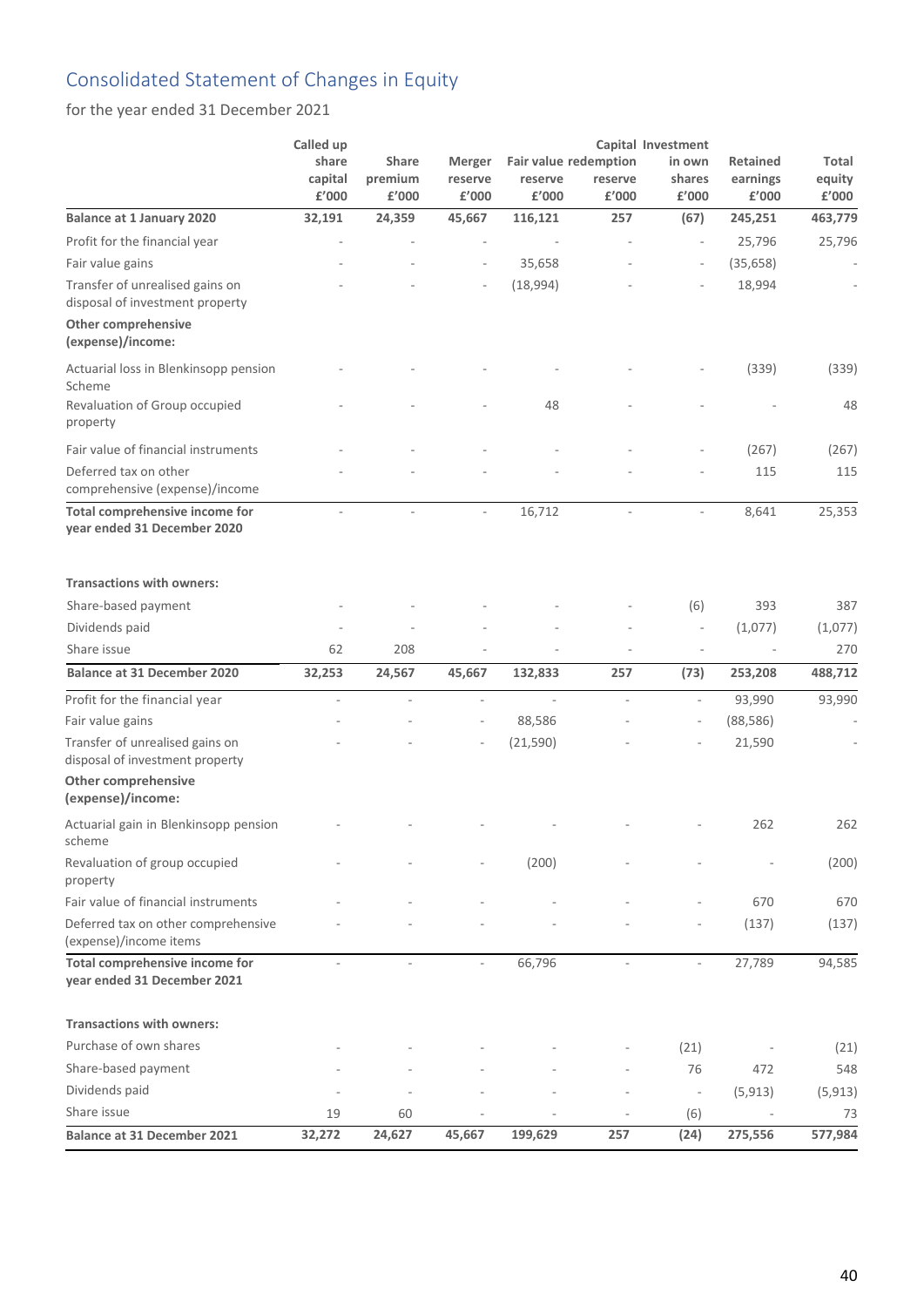### Consolidated Statement of Cash Flows

for the year ended 31 December 2021

|                                                                                           | Note | Year ended 31<br>December 2021<br>£'000 | Year ended 31<br>December 2020<br>£'000 |
|-------------------------------------------------------------------------------------------|------|-----------------------------------------|-----------------------------------------|
| Cash flows from operating activities                                                      |      |                                         |                                         |
| Profit before tax for the year                                                            |      | 127,234                                 | 33,324                                  |
| Net finance costs                                                                         | 4    | 3,918                                   | 3,096                                   |
| Other gains                                                                               |      | (92, 488)                               | (31, 734)                               |
| Share of profit of joint ventures                                                         |      | (9,225)                                 | (8,655)                                 |
| Share-based transactions                                                                  |      | 426                                     | 618                                     |
| Depreciation of property, plant and equipment and right of use assets                     |      | 234                                     | 285                                     |
| Pension contributions in excess of charge                                                 |      | (148)                                   | (140)                                   |
| Operating cash inflow/(outflow) before movements in working capital                       |      | 29,951                                  | (3, 206)                                |
| Decrease in inventories                                                                   |      | 4,133                                   | 19,385                                  |
| (Increase)/decrease in receivables                                                        |      | (3, 715)                                | 2,768                                   |
| Increase in payables                                                                      |      | 26,669                                  | 6,830                                   |
| Cash generated from operations                                                            |      | 57,038                                  | 25,777                                  |
| Interest paid                                                                             |      | (3,531)                                 | (2,924)                                 |
| Corporation tax paid                                                                      |      | (3,646)                                 | (2, 127)                                |
| Cash generated from operating activities                                                  |      | 49,861                                  | 20,726                                  |
| Cash flows from investing activities                                                      |      |                                         |                                         |
| Interest received                                                                         | 4    | 182                                     | 377                                     |
| Investment in joint ventures                                                              | 9    | (1,624)                                 | (289)                                   |
| Distribution from joint ventures                                                          | 9    | 34                                      | 8,930                                   |
| Acquisition of group of assets                                                            |      |                                         | (4,092)                                 |
| Net proceeds from disposal of investment properties, assets held for sale and<br>overages |      | 44,472                                  | 27,651                                  |
| Expenditure on investment properties and assets held for sale                             |      | (22, 851)                               | (42, 647)                               |
| Property acquisitions                                                                     |      | (18, 105)                               | (9,340)                                 |
| Expenditure on property, plant and equipment                                              |      | (32)                                    | (115)                                   |
| Cash generated from/(used in) investing activities                                        |      | 2,076                                   | (19, 525)                               |
| Cash flows from financing activities                                                      |      |                                         |                                         |
| Net proceeds from issue of ordinary shares                                                |      | 68                                      | 237                                     |
| Purchase of own shares                                                                    |      | (21)                                    |                                         |
| Proceeds from other loans                                                                 |      | 4,900                                   |                                         |
| Repayment of other loans                                                                  |      | (4, 425)                                | (2,932)                                 |
| Proceeds from bank loans                                                                  |      | 45,000                                  | 82,000                                  |
| Repayment of bank loans                                                                   |      | (91,000)                                | (78,000)                                |
| Loan arrangement fees                                                                     |      | (1, 134)                                | (479)                                   |
| Payment in respect of leases                                                              |      | (85)                                    | (73)                                    |
| Dividends paid                                                                            |      | (5, 913)                                | (1,077)                                 |
| Cash used in financing activities                                                         |      | (52, 610)                               | (324)                                   |
| (Decrease)/Increase in cash                                                               |      | (673)                                   | 877                                     |
| Cash as at beginning of year                                                              | 12   | 12,710                                  | 11,833                                  |
| (Decrease)/Increase in cash                                                               |      | (673)                                   | 877                                     |
| Cash as at end of year                                                                    | 12   | 12,037                                  | 12,710                                  |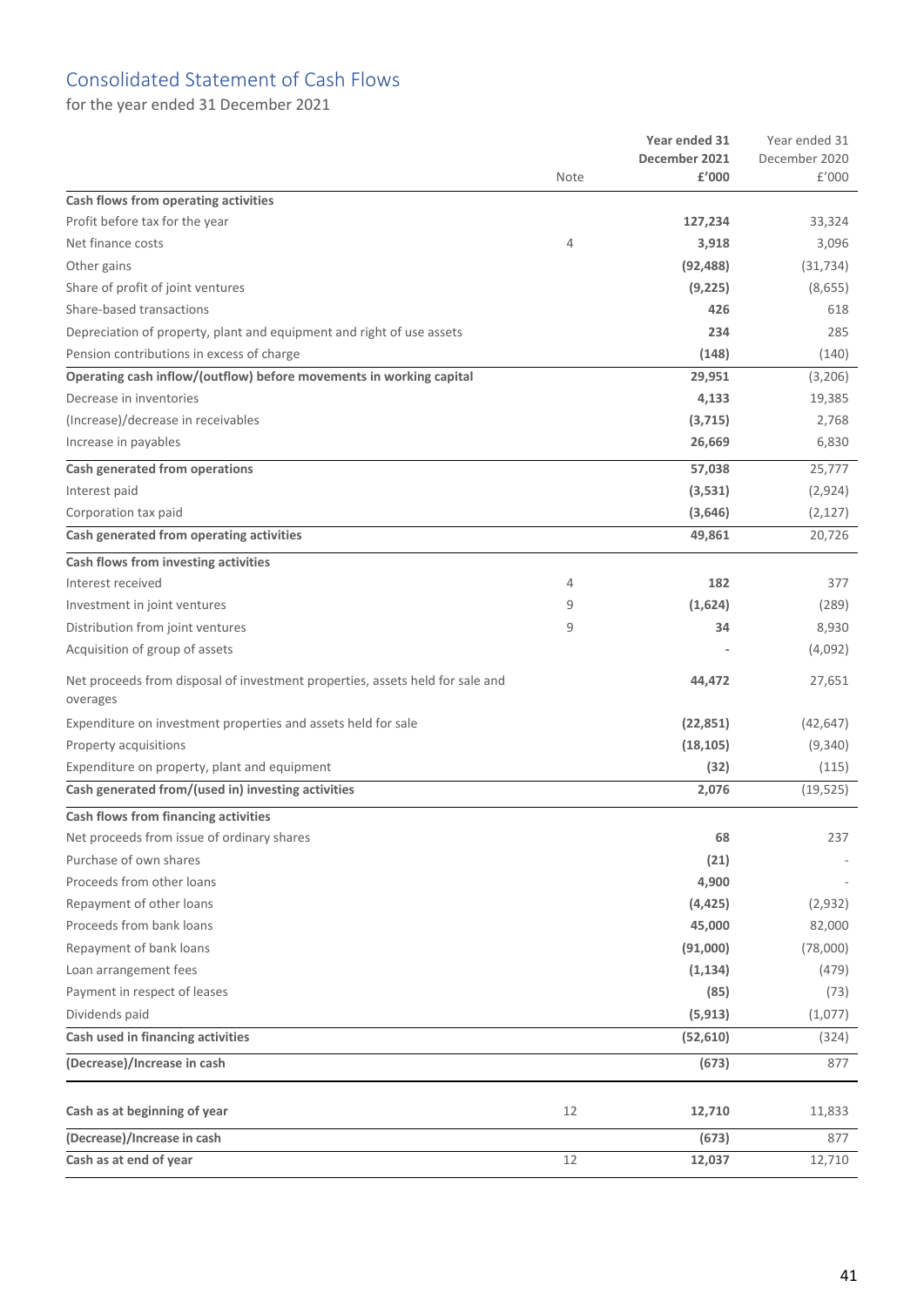### Notes to the financial information

for the year ended 31 December 2021

#### **1. Accounting policies**

The principal accounting policies adopted in the preparation of this audited consolidated financial information are set out below. These policies have been consistently applied to all of the years presented, unless otherwise stated.

#### **General information**

Harworth Group plc, company number 02649340, (the "Company") is a company, limited by shares, incorporated and domiciled in the UK. The address of its registered office is Advantage House, Poplar Way, Catcliffe, Rotherham, South Yorkshire, S60 5TR.

The Company is a public company listed on the London Stock Exchange.

The consolidated financial statements for the year ended 31 December 2021 consolidate the results of the Company and its subsidiaries (together referred to as the "Group").

#### **Basis of preparation**

These financial statements have been prepared in accordance with international accounting standards in conformity with the requirements of the Companies Act 2006 and UK adopted International Accounting Standards ("IFRS").

#### **Going-concern basis**

These financial statements are prepared on the basis that the Group is a going concern. In forming its opinion as to going concern, the Company prepares cash flow and banking covenant forecasts based upon its assumptions with particular consideration to the key risks and uncertainties, as well as taking into account available borrowing facilities. The going concern period assessed is until June 2023 which has been selected as it can be projected with a good degree of expected accuracy and covers a complete period of reporting under the Group's RCF.

The Group remains in a strong financial position, with cash and bank headroom of £128m (as at 31 December 2021). The spread of sites across its three core regions, and at all stages of their lifecycle, enables the close management of non-committed expenditure to preserve liquidity. The Group benefits from diversification across its Capital Growth and Income Generation businesses including an industrial property portfolio. The Income Generation portfolio has continued to generate income that supports coverage of the overheads of the business and interest from loan facilities, with rent collections for 2021 at 99%.

The key risks considered are:

- Finance availability of capital, interest costs, shortfalls in income and valuations;
- Markets a severe but temporary downturn in residential or industrial & logistics markets could reduce potential sales of serviced land and potentially impact on valuations;
- Climate Change the potential impacts of managing climate change transition;
- Project Delivery delays in project works on sites and planning approval processes, and
- People impact on capacity and productivity or increased costs.

Following the 2021 strategic review, work was undertaken obtaining financing that supports the requirements and ambitions of the updated strategy. In early 2022 a new £200m Revolving Credit Facility was agreed with HSBC joining as a new lender in addition to current lenders NatWest and Santander. The new five-year agreement significantly increases the level of the facility from £150m to £200m.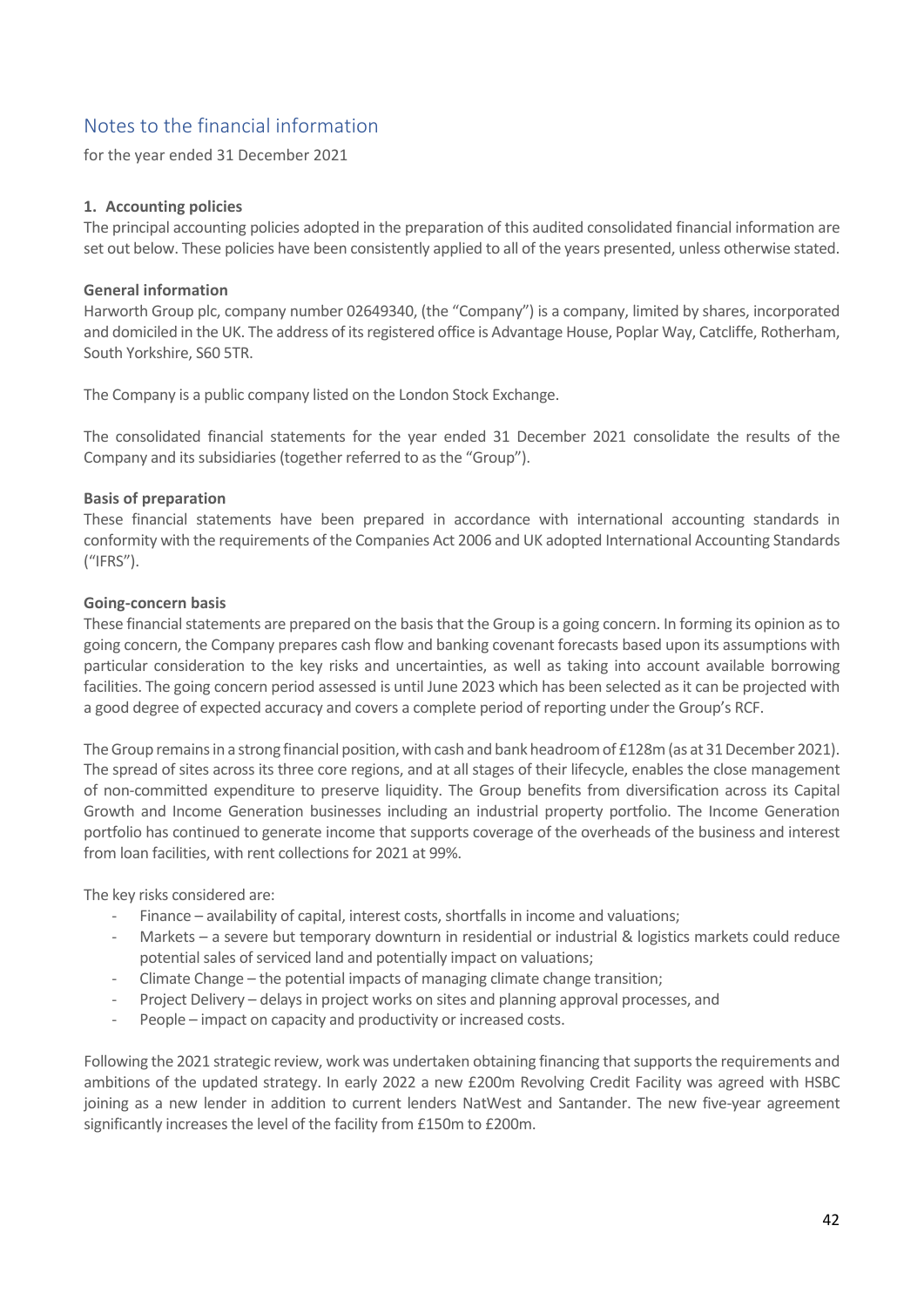In addition to the base forecast, a sensitised forecast was produced that reflected a number of severe but plausible downsides. This downside included:

- a severe reduction in sales to the housebuilding sector as well as lower investment property sales;
- notwithstanding strong rent collection to date in line with previous quarters, a prudent material increase in bad debts across the portfolio over the majority of the going concern assessment period;
- a material decline in the value of land and investment property values; and
- a significant increase in interest rates, impacting the cost of the Group's RCF.

A scenario has also been run which demonstrates that very severe loss of revenue, valuation reductions and interest cost increases would be required to breach cashflow and banking covenants. A scenario with initial consideration of potential climate change impacts was also examined for the first time as part of the Group's increasing focus on climate related risks and opportunities. Consideration has been given to the impact of the Russian invasion of Ukraine which, while not directly impacting the activities of the Group, has the potential to impact through changes in the wider macro-economic environment. Even in the downside scenarios, for the going concern period from the signing of these financial statements, the Group expects to continue to have sufficient cash reserves to continue to operate with headroom on lending facilities and associated covenants and has additional mitigation measures within management's control, for example reducing development and acquisition expenditure and reducing operating costs, that could be deployed to create further cash and covenant headroom.

Based on these considerations, together with available market information and the Directors' knowledge and experience of the Group's property portfolio and markets, the Directors considered it appropriate to adopt a going concern basis of accounting in the preparation of the Group's and Company's financial statements.

#### **Accounting policies**

#### **Changes in accounting policy and disclosures**

(a) New standards, amendments and interpretations

A number of new standards and amendments to standards and interpretations are effective for annual periods beginning on or after 1 January 2021 and have not been applied in preparing these financial statements. None of these would have a significant effect on the financial statements of the Group.

(b) New standards, amendments and interpretations not yet adopted

A number of new standards and amendments to standards and interpretations are effective for annual periods beginning on or after 1 January 2022 and have not been applied in preparing these financial statements. None of these are expected to have a significant effect on the financial statements of the Group.

#### **Estimates and judgements**

The preparation of the consolidated financial statements requires management to make judgements, estimates and assumptions that affect the application of accounting policies and the reported amounts of assets and liabilities, income and expense. Actual results may differ from these estimates.

In preparing these consolidated financial statements, the significant judgements made by management in applying the Group's accounting policies and the key sources of estimation uncertainty were the same as those that applied in the consolidated financial statements for the year ended 31 December 2020.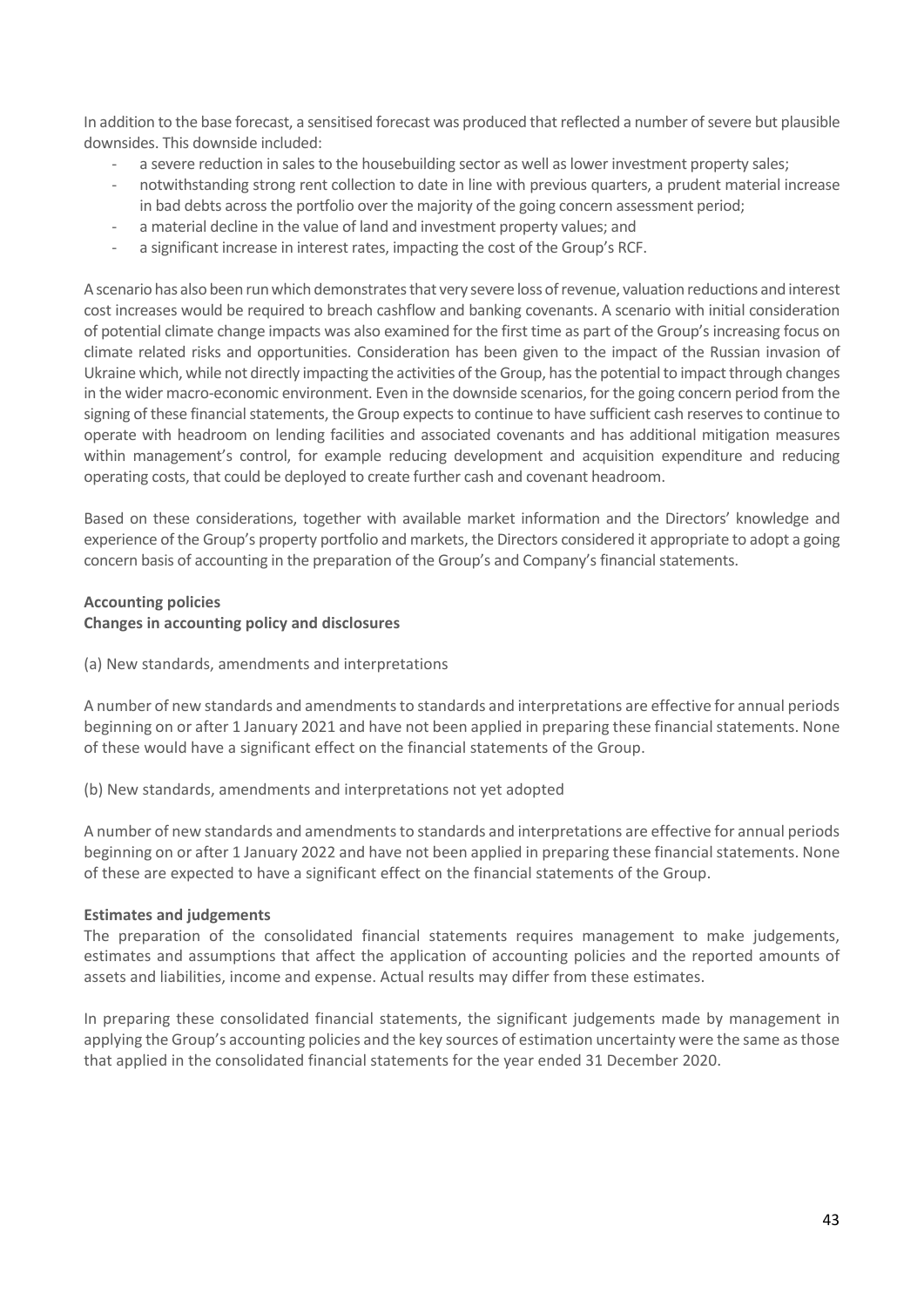#### **2. Alternative Performance Measures ("APMs")**

#### **Introduction**

The Group has applied the December 2019 European Securities and Markets Authority ("ESMA") guidance on APMs and the November 2017 Financial Reporting Council ("FRC") corporate thematic review of APMs in these results. An APM is a financial measure of historical or future financial performance, position or cash flows of the Group which is not a measure defined or specified under International Financial Reporting Standards ("IFRS").

#### **Overview of use of APMs**

The Directors believe that APMs assist in providing additional useful information on the underlying trends, performance and position of the Group. APMs assist stakeholder users of the accounts, particularly equity and debt investors, through the comparability of information. APMs are used by the Directors and management, both internally and externally, for performance analysis, strategic planning, reporting and incentive-setting purposes.

APMs are not defined by IFRS and therefore may not be directly comparable with other companies' APMs, including peers in the real estate industry. APMs should be considered in addition to, and are not intended to be a substitute for, or superior to, IFRS measurements.

#### **The derivations of our APMs and their purpose**

The primary differences between IFRS statutory amounts and the APMs that we use are as follows:

- 1. Capturing all sources of value creation Under IFRS, the revaluation movement in development properties which are held in inventory is not included in the balance sheet. Also, overages are not recognised in the balance sheet until they are highly probable. These movements, which are verified by our independent valuers BNP Paribas and Savills, are included within our APMs;
- 2. Re-categorising income statement amounts Under IFRS, the grouping of amounts, particularly within gross profit and other gains, does not clearly allow Harworth to demonstrate the value creation through its business model. In particular, the statutory grouping does not distinguish value gains (being realised profits from the sales of properties and unrealised profits from property value movements) from the ongoing profitability of the business which is less susceptible to movements in the property cycle. Finally, the Group includes profits from joint ventures within its APMs as its joint ventures conduct similar operations to Harworth, albeit in different ownership structures; and
- 3. Comparability with industry peers Harworth discloses some APMs which are EPRA measures as these are a set of standard disclosures for the property industry and thus aid comparability for our stakeholder users.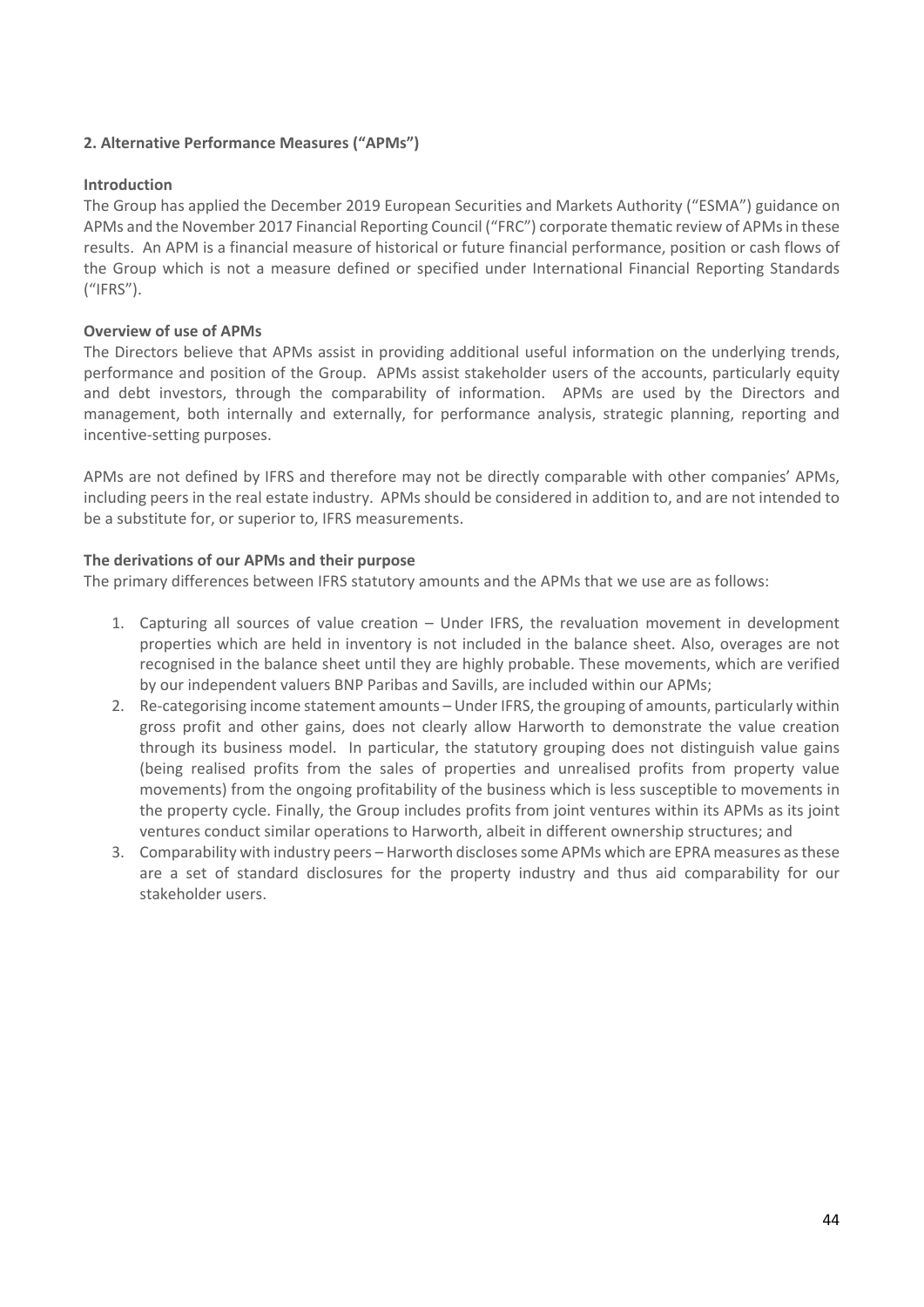#### **Our key APMs**

The key APMs that the Group focuses on are as follows:

- EPRA NDV per share EPRA NDV divided by the number of shares in issue less shares held by the Employee Benefit Trust and Yorkshire building society to satisfy Long Term Incentive Plan and Share Incentive Plan awards
- Total Return The movement in EPRA NDV plus dividends per share paid in the year expressed as a percentage of opening EPRA NDV per share
- Value gains These are the realised profits from the sales of properties and unrealised profits from property value movements including joint ventures and the mark to market movement on development properties and overages
- Net loan to portfolio value Group debt net of cash held expressed as a percentage of portfolio value

Profit excluding value gains (PEVG) has not been included as a key APM from 30 June 2021 as it forms part of the EPRA NDV per share and Total Return key APMs but is a non-material component of these measures. PEVG is defined as property net rental, royalty and fee income, net of running costs of the business (adjusted operating profit). It represents the underlying profitability of the business not reliant on property value gains or profits from the sales of properties.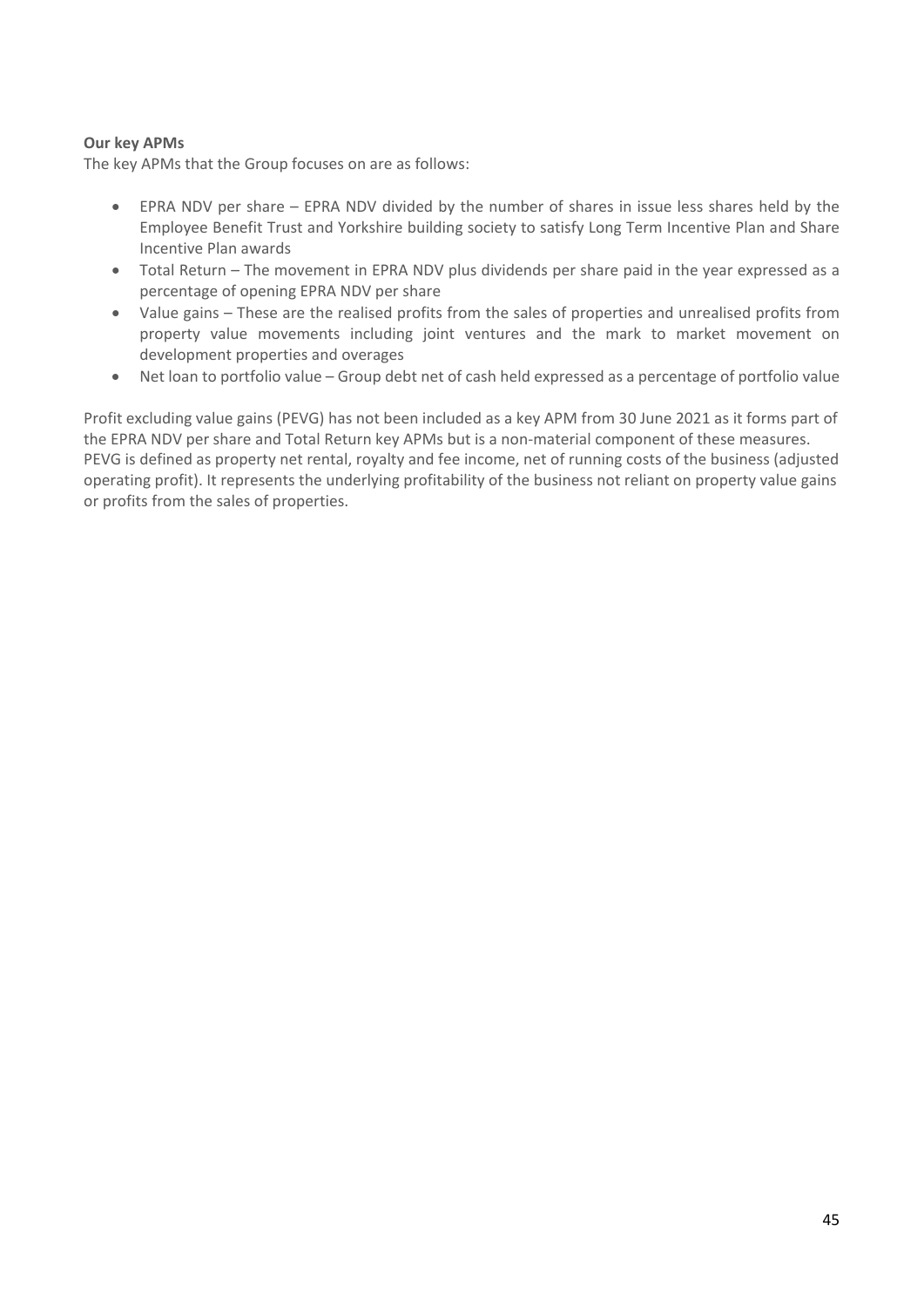#### **1) Reconciliation to statutory measures**

| a. Revaluation gains                                                          | Year ended<br>31 December<br>2021<br>£'000 | Year ended<br>31 December<br>2020<br>f'000 |
|-------------------------------------------------------------------------------|--------------------------------------------|--------------------------------------------|
| Increase in fair value of investment properties                               | 83,961                                     | 25,405                                     |
| Increase/(decrease) in fair value of assets held for sale                     | 1,078                                      | (295)                                      |
| Share of profit of joint ventures                                             | 9,225                                      | 8,655                                      |
| Net realisable value provision on development properties                      | (1,574)                                    | (16, 208)                                  |
| Reversal of previous net realisable value provision on development properties | 4,393                                      | 4,408                                      |
| Amounts derived from statutory reporting                                      | 97,083                                     | 21,965                                     |
| Unrealised gains/(losses) on development properties                           | 50,437                                     | (5,992)                                    |
| Unrealised (losses)/gains on assets held for sale                             | (15)                                       | 191                                        |
| Unrealised gains/(losses) on overages                                         | 500                                        | (566)                                      |
| <b>Revaluation gains</b>                                                      | 148,005                                    | 15,598                                     |

#### **b. Profit on sale**

|                                                                                 | Year ended  | Year ended  |
|---------------------------------------------------------------------------------|-------------|-------------|
|                                                                                 | 31 December | 31 December |
|                                                                                 | 2021        | 2020        |
|                                                                                 | £'000       | f'000       |
| Profit on sale of investment properties                                         | 1,824       | 5,030       |
| Profit on sale of assets held for sale                                          | 5,625       | 554         |
| Profit on sale of development properties                                        | 11,223      | 2,999       |
| Release of net realisable value provision on disposal of development properties | 2,367       | 1,359       |
| Profit on sale of overages                                                      |             | 1,040       |
| Amounts derived from statutory reporting                                        | 21,039      | 10,982      |
| Unrealised gains on development properties released on sale                     | (7,833)     | (4,295)     |
| Less previously unrealised gains on assets held for sale released on sale       | (760)       |             |
| Profit on sale                                                                  | 12,446      | 6,687       |

**c. Value gains** 

|                   | Year ended  | Year ended  |
|-------------------|-------------|-------------|
|                   | 31 December | 31 December |
|                   | 2021        | 2020        |
|                   | £'000       | E'000       |
| Revaluation gains | 148,005     | 15,598      |
| Profit on sale    | 12,446      | 6,687       |
| Value gains       | 160,451     | 22,285      |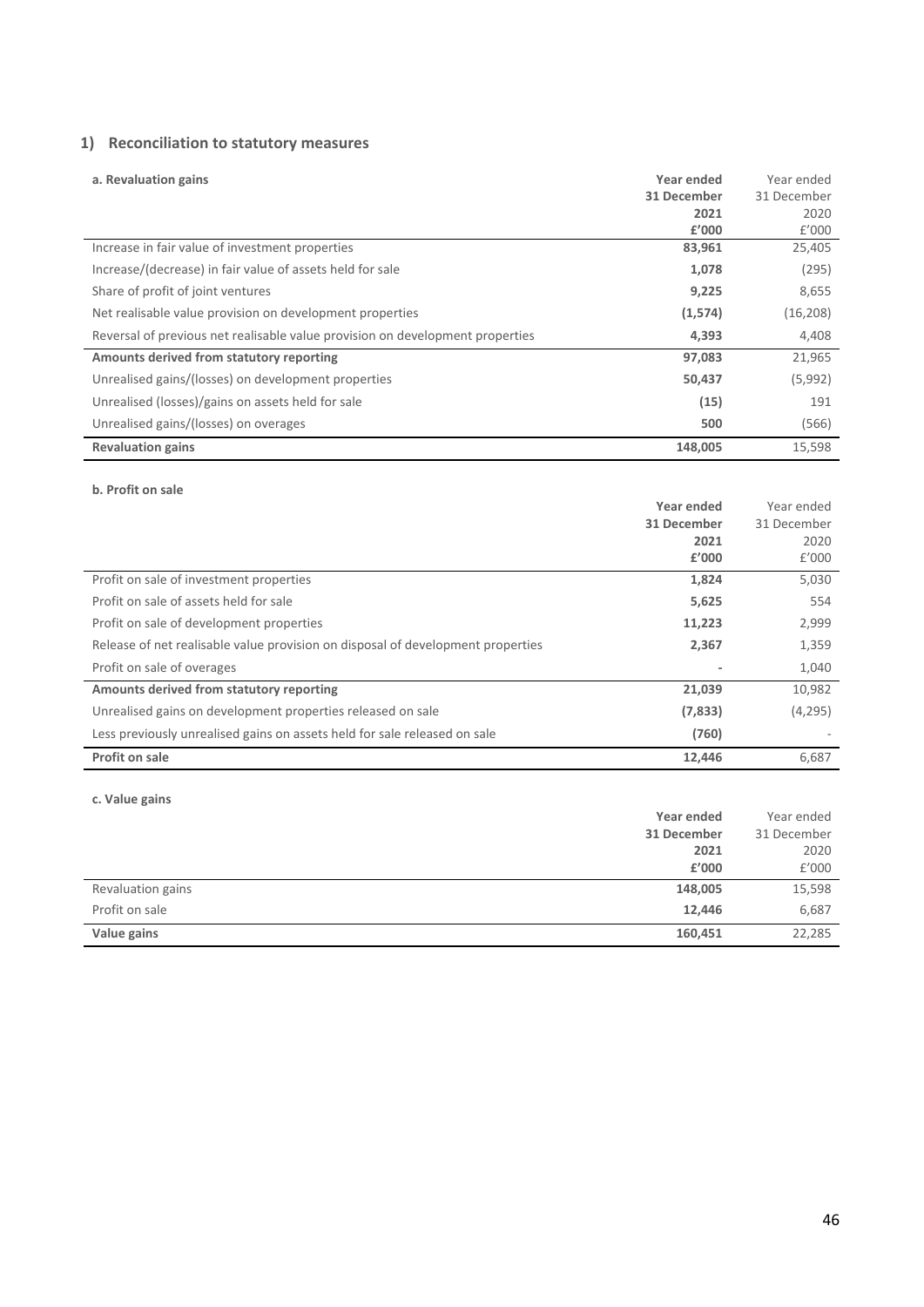#### **d. Profit excluding value gains (PEVG)**

|                                                      | Year ended  | Year ended  |
|------------------------------------------------------|-------------|-------------|
|                                                      | 31 December | 31 December |
|                                                      | 2021        | 2020        |
|                                                      | £'000       | £'000       |
| Operating profit                                     | 121,927     | 27,765      |
| Add pension charge                                   | 58          | 63          |
| Less other gains                                     | (92, 488)   | (31, 734)   |
| Less gross (profit)/loss from development properties | (16, 409)   | 7,442       |
| <b>PEVG</b>                                          | 13,088      | 3,536       |

#### **e. Total property sales**

|                                                                                     | Year ended  | Year ended  |
|-------------------------------------------------------------------------------------|-------------|-------------|
|                                                                                     | 31 December | 31 December |
|                                                                                     | 2021        | 2020        |
|                                                                                     | £'000       | f'000       |
| Revenue                                                                             | 109.884     | 70,001      |
| Less revenue from other property activities                                         | (14, 799)   | (2,676)     |
| Less revenue from income generation activities                                      | (28, 773)   | (20, 396)   |
| Add proceeds from sales of investment properties, assets held for sale and overages | 41.956      | 28,858      |
| <b>Total property sales</b>                                                         | 108.268     | 75,787      |

#### **f. Operating profit contributing to growth in EPRA NDV**

|                                                                             | Year ended  | Year ended  |
|-----------------------------------------------------------------------------|-------------|-------------|
|                                                                             | 31 December | 31 December |
|                                                                             | 2021        | 2020        |
|                                                                             | f'000       | f'000       |
| Operating profit                                                            | 121,927     | 27,765      |
| Share of profit of joint ventures                                           | 9,225       | 8,655       |
| Unrealised gains/(losses) on development properties                         | 50,437      | (5,992)     |
| Unrealised (losses)/gains on assets held for sale                           | (15)        | 191         |
| Unrealised gains/(losses) on overages                                       | 500         | (566)       |
| Less previously unrealised gains on development properties released on sale | (7,833)     | (4, 295)    |
| Less previously unrealised gains on assets held for sale released on sale   | (760)       |             |
| Operating profit contributing to growth in EPRA NDV                         | 173.481     | 25.758      |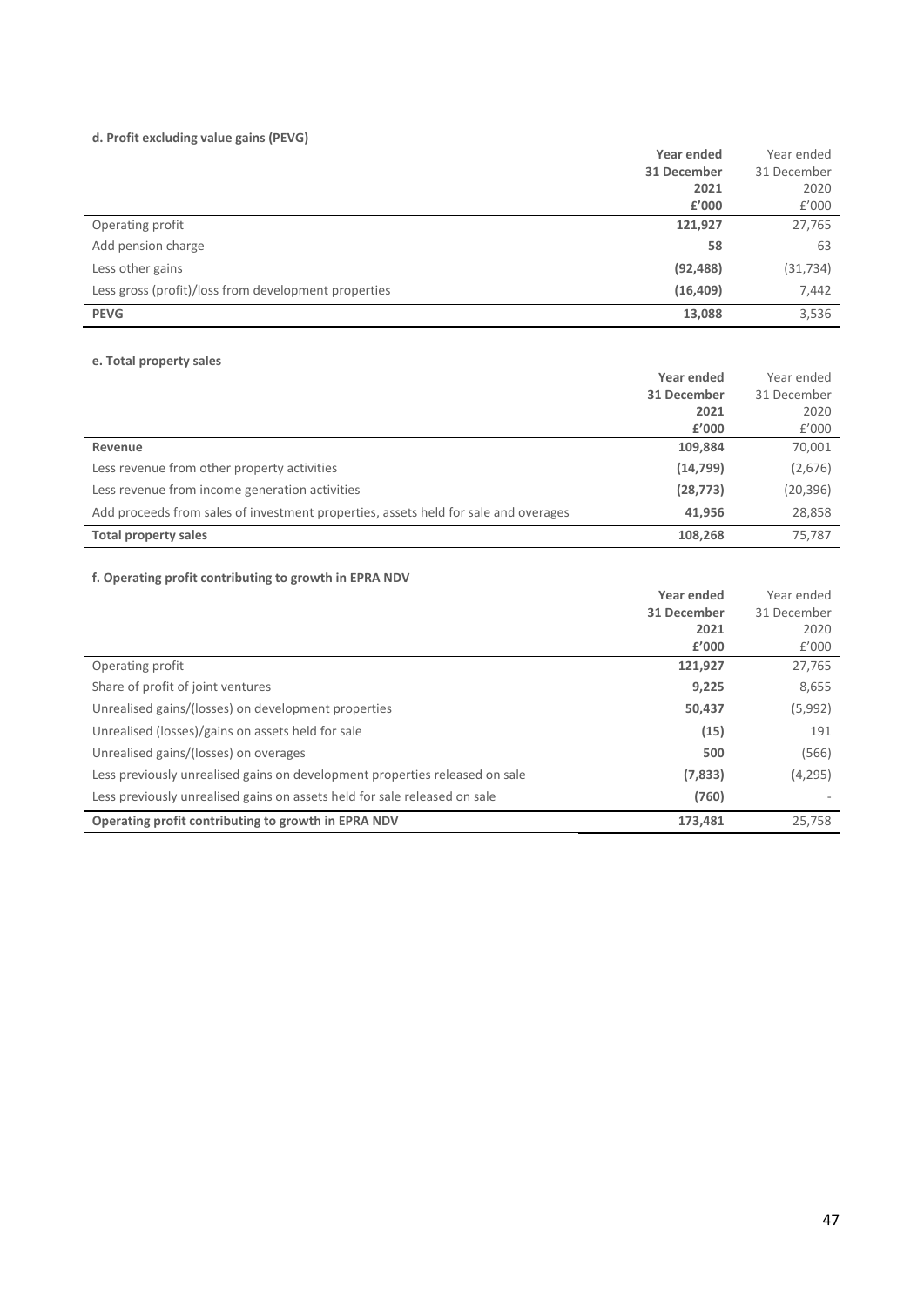#### **g. Portfolio value**

|                                                                      | As at       | As at       |
|----------------------------------------------------------------------|-------------|-------------|
|                                                                      | 31 December | 31 December |
|                                                                      | 2021        | 2020        |
|                                                                      | £'000       | f'000       |
| Land and buildings (included within property, plant and equipment)   | 635         | 835         |
| Investment properties                                                | 478,355     | 373,079     |
| Investments in joint ventures                                        | 36,131      | 25,316      |
| Assets held for sale                                                 | 1,925       | 7,594       |
| Development properties (included within inventories)                 | 172,701     | 177,712     |
| Amounts derived from statutory reporting                             | 689,747     | 584,536     |
| Cumulative unrealised gains on development properties as at year end | 72,452      | 29,848      |
| Cumulative unrealised gains on assets held for sale as at year end   |             | 775         |
| Cumulative unrealised gains on overages as at year end               | 3,500       | 3,000       |
| Portfolio value                                                      | 765,699     | 618,159     |

**h. Net debt**

|                  | As at       | As at       |
|------------------|-------------|-------------|
|                  | 31 December | 31 December |
|                  | 2021        | 2020        |
|                  | £'000       | £'000       |
| Gross borrowings | (37, 781)   | (83, 882)   |
| Cash             | 12,037      | 12,710      |
| Net debt         | (25, 744)   | (71, 172)   |

#### **i. Net loan to portfolio value %**

|                                 | As at       | As at       |
|---------------------------------|-------------|-------------|
|                                 | 31 December | 31 December |
|                                 | 2021        | 2020        |
|                                 | £'000       | f'000       |
| Net debt                        | (25, 744)   | (71, 172)   |
| Portfolio value                 | 765.699     | 618,159     |
| Net loan to portfolio value (%) | 3.4%        | 11.5%       |

### **j. Net loan to income generation portfolio value (%)**

| $\mu$ is the fourt to modific generation portrollo value (79)                          |             |             |
|----------------------------------------------------------------------------------------|-------------|-------------|
|                                                                                        | As at       | As at       |
|                                                                                        | 31 December | 31 December |
|                                                                                        | 2021        | 2020        |
|                                                                                        | £'000       | f'000       |
| Net debt                                                                               | (25, 744)   | (71, 172)   |
| Core income generation portfolio value (investment portfolio and natural<br>resources) | 290,277     | 248,004     |
| Net loan to core income generation portfolio value (%)                                 | 8.9%        | 28.7%       |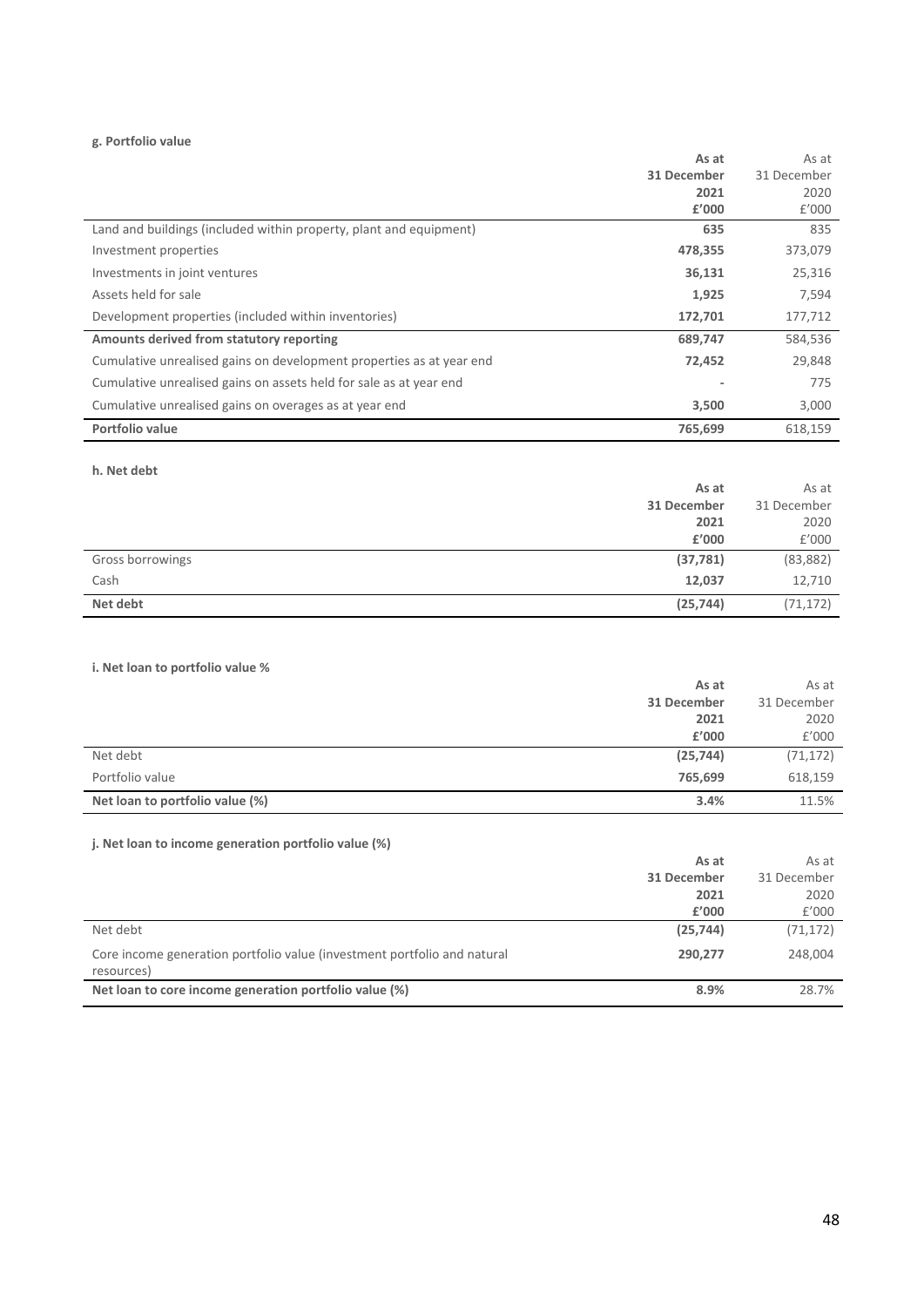#### **k. Gross loan to portfolio value (%)**

|                                                             | As at       | As at       |
|-------------------------------------------------------------|-------------|-------------|
|                                                             | 31 December | 31 December |
|                                                             | 2021        | 2020        |
|                                                             | £'000       | f'000       |
| Gross borrowings                                            | (37, 781)   | (83, 882)   |
| Portfolio value                                             | 765,699     | 618,159     |
| Gross loan to portfolio value (%)                           | 4.9%        | 13.6%       |
| I. Gross loan to core income generation portfolio value (%) |             |             |
|                                                             | As at       | As at       |
|                                                             | 31 December | 31 December |
|                                                             | 2021        | 2020        |
|                                                             | £'000       | f'000       |

| Gross borrowings                                                                       | (37, 781)   | (83, 882)   |
|----------------------------------------------------------------------------------------|-------------|-------------|
| Core income generation portfolio value (investment portfolio and natural<br>resources) | 290,277     | 248,004     |
| Gross loan to core income generation portfolio value (%)                               | 13.0%       | 33.8%       |
| m. Number of shares used for per share calculations (number)                           |             |             |
|                                                                                        | As at       | As at       |
|                                                                                        | 31 December | 31 December |
|                                                                                        | 2021        | 2020        |
| Number of shares in issue                                                              | 322,724,566 | 322,530,807 |
| Employee Benefit Trust and Yorkshire Building Society held shares (own shares)         | (185, 282)  | (120, 487)  |
| Number of shares used for per share calculations                                       | 322,539,284 | 322,410,320 |
| n. Net Asset Value (NAV) per share                                                     |             |             |
|                                                                                        | As at       | As at       |
|                                                                                        | 31 December | 31 December |
|                                                                                        | 2021        | 2020        |
| NAV (£'000)                                                                            | 577,984     | 488,712     |
| Number of shares used for per share calculations                                       | 322,539,284 | 322,410,320 |
| NAV per share (p)                                                                      | 179.2       | 151.6       |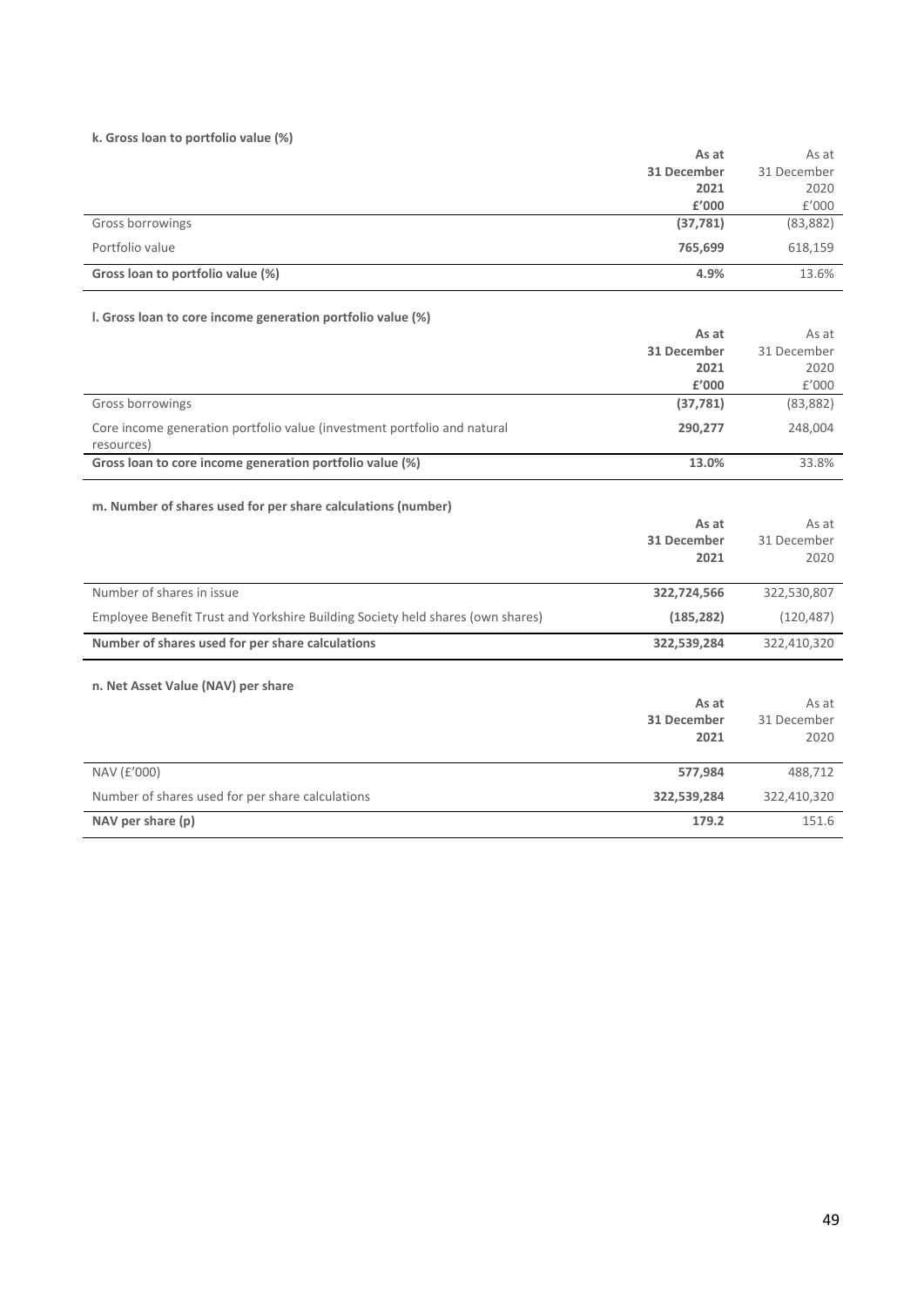### **2) Reconciliation to EPRA measures**

**a. EPRA NDV** 

|                                                       | As at<br>31 December<br>2021<br>£'000 | As at<br>31 December<br>2020<br>f'000 |
|-------------------------------------------------------|---------------------------------------|---------------------------------------|
| Net assets                                            | 577,984                               | 488,712                               |
| Cumulative unrealised gains on development properties | 72,452                                | 29,848                                |
| Cumulative unrealised gains on assets held for sale   |                                       | 775                                   |
| Cumulative unrealised gains on overages               | 3,500                                 | 3,000                                 |
| Notional deferred tax on unrealised gains             | (16, 483)                             | (6,388)                               |
| <b>EPRA NDV</b>                                       | 637,453                               | 515,947                               |

#### **b. EPRA NDV per share (p)**

|                                                  | As at<br>31 December<br>2021<br>£'000 | As at<br>31 December<br>2020<br>f'000 |
|--------------------------------------------------|---------------------------------------|---------------------------------------|
| EPRA NDV £'000                                   | 637,453                               | 515,947                               |
| Number of shares used for per share calculations | 322,539,284                           | 322,410,320                           |
| EPRA NDV per share (p)                           | 197.6                                 | 160.0                                 |

#### **c. EPRA NDV growth and Total Return**

|                                                  | As at       | As at       |
|--------------------------------------------------|-------------|-------------|
|                                                  | 31 December | 31 December |
|                                                  | 2021        | 2020        |
|                                                  | £'000       | £'000       |
| Opening EPRA NDV/share (p)                       | 160.0       | 155.6       |
| Closing EPRA NDV/share (p)                       | 197.6       | 160.0       |
| Movement in the year (p)                         | 37.6        | 4.4         |
| <b>EPRA NDV growth</b>                           | 23.5%       | 2.8%        |
| Dividends paid per share (p)                     | 1.8         | 0.3         |
| Total Return per share (p)                       | 39.4        | 4.7         |
| Total Return as a percentage of opening EPRA NDV | 24.6%       | 3.0%        |

#### **d. Net loan to EPRA NDV**

| $U: I \times I \cup I \times I \times I \times I \times I \times I$ |             |             |
|---------------------------------------------------------------------|-------------|-------------|
|                                                                     | As at       | As at       |
|                                                                     | 31 December | 31 December |
|                                                                     | 2021        | 2020        |
|                                                                     | £'000       | f'000       |
| Net debt                                                            | (25, 744)   | (71, 172)   |
| <b>EPRA NDV</b>                                                     | 637,453     | 515,947     |
| <b>Net loan to EPRA NDV</b>                                         | 4.0%        | 13.8%       |
|                                                                     |             |             |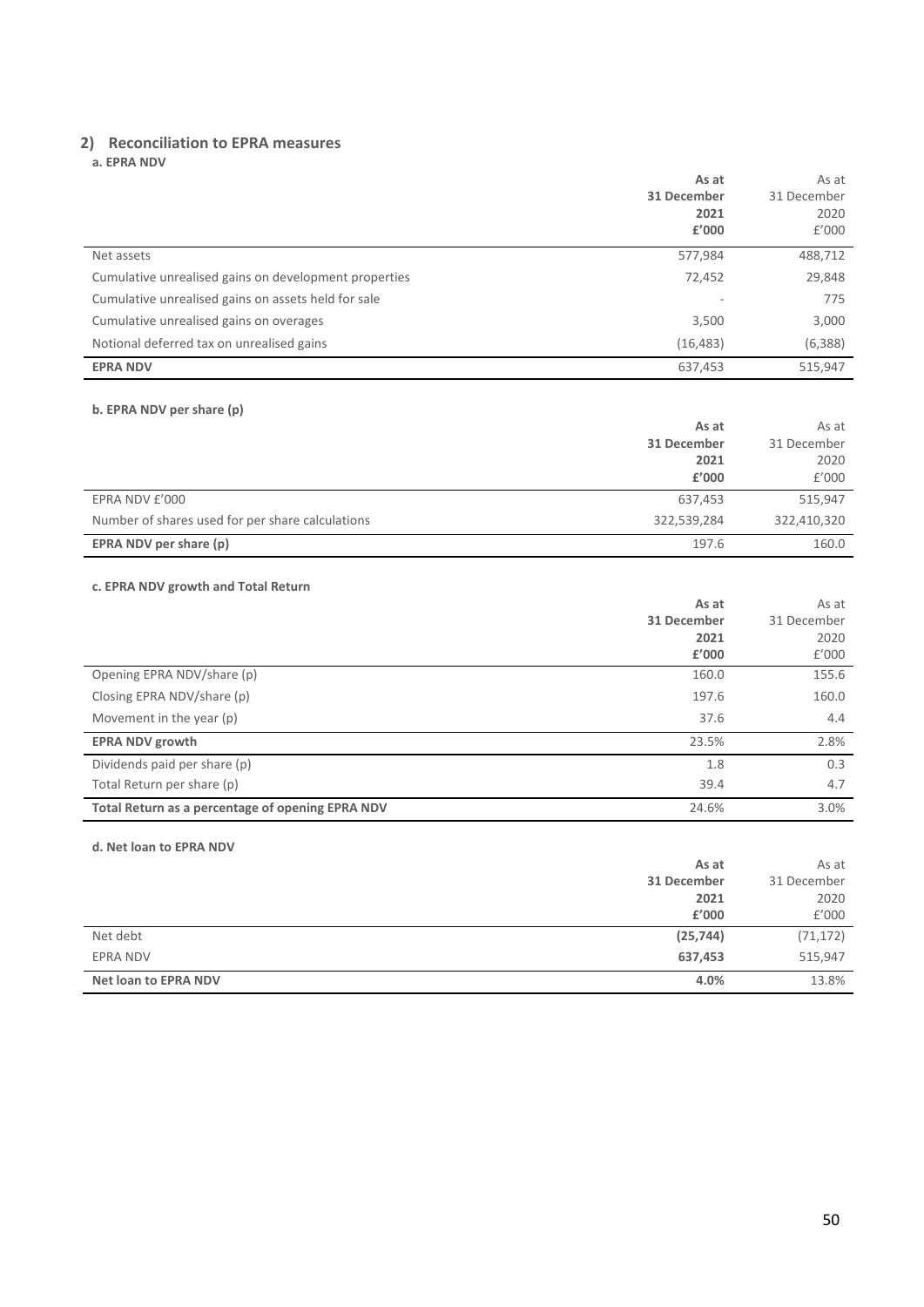### **3. Segment information**

### **Segmental Income Statement Year ended 31 December 2021**

|                                                                                    | <b>Capital Growth</b>                |                                 |                      |                          |           |
|------------------------------------------------------------------------------------|--------------------------------------|---------------------------------|----------------------|--------------------------|-----------|
|                                                                                    | Sale of<br>development<br>properties | Other<br>property<br>activities | Income<br>Generation | Central<br>overheads     | Total     |
|                                                                                    | £'000                                | £'000                           | £'000                | £'000                    | £'000     |
| Revenue                                                                            | 66,312                               | 14,799                          | 28,773               |                          | 109,884   |
| Cost of sales                                                                      | (49,903)                             | (3, 169)                        | (8, 113)             |                          | (61, 185) |
| Gross profit <sup>(1)</sup>                                                        | 16,409                               | 11.630                          | 20,660               |                          | 48,699    |
| Administrative expenses                                                            |                                      | (3,365)                         | (2, 130)             | (13, 707)                | (19, 202) |
| Other gains <sup>(2)</sup>                                                         |                                      | 57,483                          | 35,005               |                          | 92,488    |
| Other operating expense                                                            |                                      |                                 |                      | (58)                     | (58)      |
| <b>Operating profit/(loss)</b>                                                     | 16,409                               | 65,748                          | 53,535               | (13, 765)                | 121,927   |
| Finance costs                                                                      |                                      |                                 |                      | (4, 100)                 | (4, 100)  |
| Finance income                                                                     |                                      | 172                             |                      | 10                       | 182       |
| Share of profit of joint ventures                                                  |                                      | 4,524                           | 4,701                |                          | 9,225     |
| Profit/(loss) before tax                                                           | 16,409                               | 70,444                          | 58,236               | (17, 855)                | 127,234   |
|                                                                                    |                                      |                                 |                      |                          |           |
| $(1)$ Gross profit                                                                 |                                      |                                 |                      |                          |           |
| Gross profit is analysed as follows:                                               |                                      |                                 |                      |                          |           |
| Gross profit excluding sales of development properties                             | $\overline{\phantom{a}}$             | 11,630                          | 20,660               |                          | 32,290    |
| Gross profit on sale of development properties                                     | 11,223                               |                                 |                      |                          | 11,223    |
| Net realisable value provision on development<br>properties                        | (1,574)                              |                                 |                      |                          | (1, 574)  |
| Reversal of previous net realisable value provision on<br>development properties   | 4,393                                |                                 |                      |                          | 4,393     |
| Release of net realisable value provision on disposal of<br>development properties | 2,367                                |                                 |                      |                          | 2,367     |
|                                                                                    | 16,409                               | 11,630                          | 20,660               |                          | 48,699    |
|                                                                                    |                                      |                                 |                      |                          |           |
| $\sqrt{(2)}$ Other gains<br>Other gains are analysed as follows:                   |                                      |                                 |                      |                          |           |
| Increase in fair value of investment properties                                    |                                      | 55,220                          | 28,741               |                          | 83,961    |
| Increase in the fair value of assets held for sale                                 |                                      | 364                             | 714                  |                          | 1,078     |
| Profit/(loss) on sale of investment properties                                     |                                      | 1,871                           | (47)                 |                          | 1,824     |
| Profit on sale of assets held for sale                                             |                                      | 28                              | 5,597                | ÷,                       | 5,625     |
|                                                                                    |                                      | 57,483                          | 35,005               | $\overline{\phantom{a}}$ | 92,488    |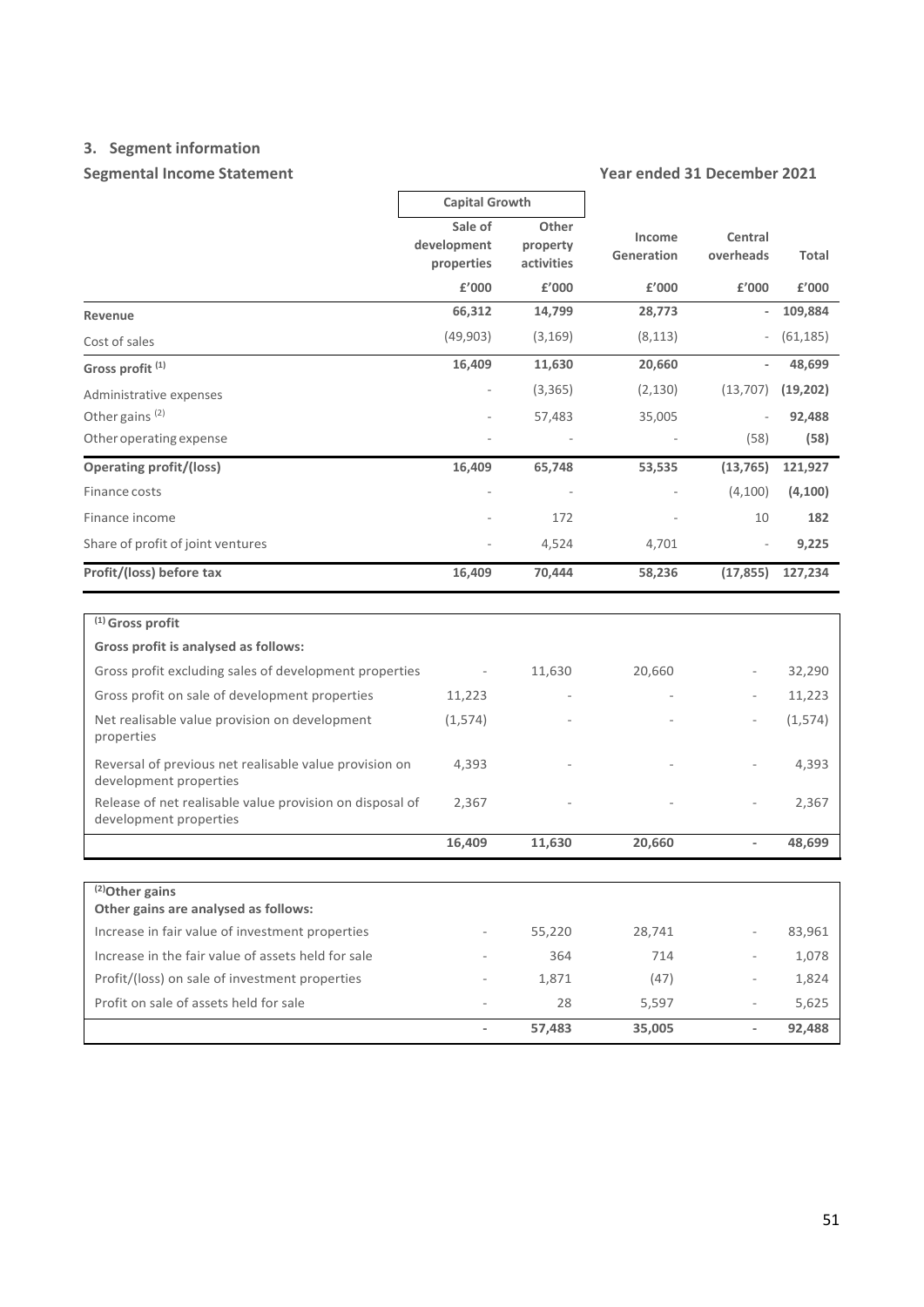| <b>Segmental Balance Sheet</b> |                            | As at 31 December 2021        |                               |                |
|--------------------------------|----------------------------|-------------------------------|-------------------------------|----------------|
|                                | Capital<br>Growth<br>£'000 | Income<br>Generation<br>£'000 | Central<br>overheads<br>£'000 | Total<br>£'000 |
| <b>Non-current assets</b>      |                            |                               |                               |                |
| Property, plant and equipment  |                            |                               | 681                           | 681            |
| Right of use assets            |                            | $\overline{\phantom{a}}$      | 94                            | 94             |
| Trade and other receivables    | 4,285                      | 1,084                         | ٠                             | 5,369          |
| Investment properties          | 182,666                    | 295,689                       | $\overline{\phantom{0}}$      | 478,355        |
| Investments in joint ventures  | 18,929                     | 17,202                        | ۰                             | 36,131         |
|                                | 205,880                    | 313,975                       | 775                           | 520,630        |
| <b>Current assets</b>          |                            |                               |                               |                |
| Inventories                    | 177,720                    | 102                           | ٠                             | 177,822        |
| Trade and other receivables    | 35,737                     | 13,665                        | 353                           | 49,755         |
| Assets held for sale           | 1,925                      | $\overline{\phantom{a}}$      | $\bar{ }$                     | 1,925          |
| Cash and cash equivalents      |                            | $\overline{\phantom{a}}$      | 12,037                        | 12,037         |
|                                | 215,382                    | 13,767                        | 12,390                        | 241,539        |
| <b>Total assets</b>            | 421,262                    | 327,742                       | 13,165                        | 762,169        |

Financial liabilities and derivative financial instruments are not allocated to the reporting segments as they are managed and measured at a Group level.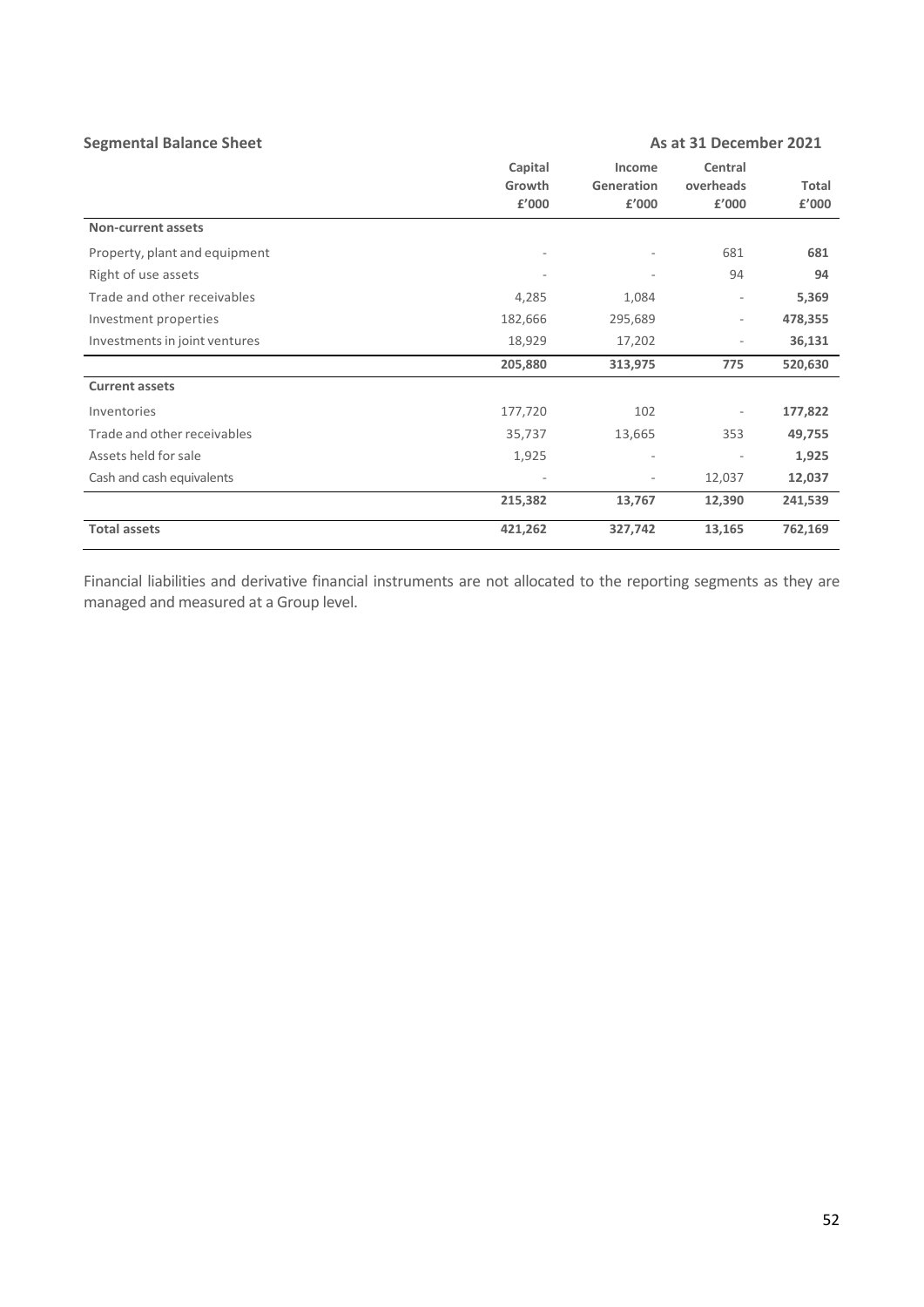## Segmental Income Statement Year ended 31 December 2020

|                                                                                    | <b>Capital Growth</b>                |                                 |                                              |                          |           |
|------------------------------------------------------------------------------------|--------------------------------------|---------------------------------|----------------------------------------------|--------------------------|-----------|
|                                                                                    | Sale of<br>development<br>properties | Other<br>property<br>activities | Income<br>Central<br>Generation<br>overheads |                          | Total     |
|                                                                                    | £'000                                | £'000                           | £'000                                        | £'000                    | £'000     |
| Revenue                                                                            | 46,929                               | 2,676                           | 20,396                                       | $\blacksquare$           | 70,001    |
| Cost of sales                                                                      | (54, 371)                            | (1,834)                         | (3, 180)                                     |                          | (59, 385) |
| Gross profit <sup>(1)</sup>                                                        | (7, 442)                             | 842                             | 17,216                                       |                          | 10,616    |
| Administrative expenses                                                            |                                      | (3,080)                         | (1,872)                                      | (9,570)                  | (14, 522) |
| Other gains <sup>(2)</sup>                                                         |                                      | 12,598                          | 19,136                                       |                          | 31,734    |
| Other operating expense                                                            |                                      |                                 |                                              | (63)                     | (63)      |
| <b>Operating profit/(loss)</b>                                                     | (7, 442)                             | 10,360                          | 34,480                                       | (9,633)                  | 27,765    |
| Finance costs                                                                      |                                      |                                 |                                              | (3, 473)                 | (3, 473)  |
| Finance income                                                                     |                                      | 367                             | 1                                            | 9                        | 377       |
| Share of profit of joint ventures                                                  |                                      | 7,953                           | 702                                          |                          | 8,655     |
| Profit/(loss) before tax                                                           | (7, 442)                             | 18,680                          | 35,183                                       | (13,097)                 | 33,324    |
| $(1)$ Gross profit<br>Gross profit is analysed as follows:                         |                                      |                                 |                                              |                          |           |
| Gross profit excluding sales of development properties                             |                                      | 842                             | 17,216                                       |                          | 18,058    |
| Gross profit on sale of development properties                                     | 2,999                                |                                 |                                              |                          | 2,999     |
| Net realisable value provision on development<br>properties                        | (16, 208)                            |                                 |                                              |                          | (16, 208) |
| Reversal of previous net realisable value provision on<br>development properties   | 4,408                                |                                 |                                              |                          | 4,408     |
| Release of net realisable value provision on disposal of<br>development properties | 1,359                                |                                 |                                              |                          | 1,359     |
|                                                                                    | (7, 442)                             | 842                             | 17,216                                       |                          | 10,616    |
|                                                                                    |                                      |                                 |                                              |                          |           |
| $\sqrt{(2)}$ Other gains<br>Other gains are analysed as follows:                   |                                      |                                 |                                              |                          |           |
| Increase in fair value of investment properties                                    |                                      | 6,459                           | 18,946                                       | $\overline{\phantom{a}}$ | 25,405    |
| Decrease in the fair value of assets held for sale                                 |                                      |                                 | (295)                                        |                          | (295)     |
| Profit/(loss) on sale of investment properties                                     |                                      | 5,099                           | (69)                                         |                          | 5,030     |
| Profit on sale of assets held for sale                                             |                                      | 72                              | 482                                          |                          | 554       |
| Profit on sale of overages                                                         |                                      | 968                             | 72                                           |                          | 1,040     |
|                                                                                    | $\overline{\phantom{a}}$             | 12,598                          | 19,136                                       | $\overline{\phantom{a}}$ | 31,734    |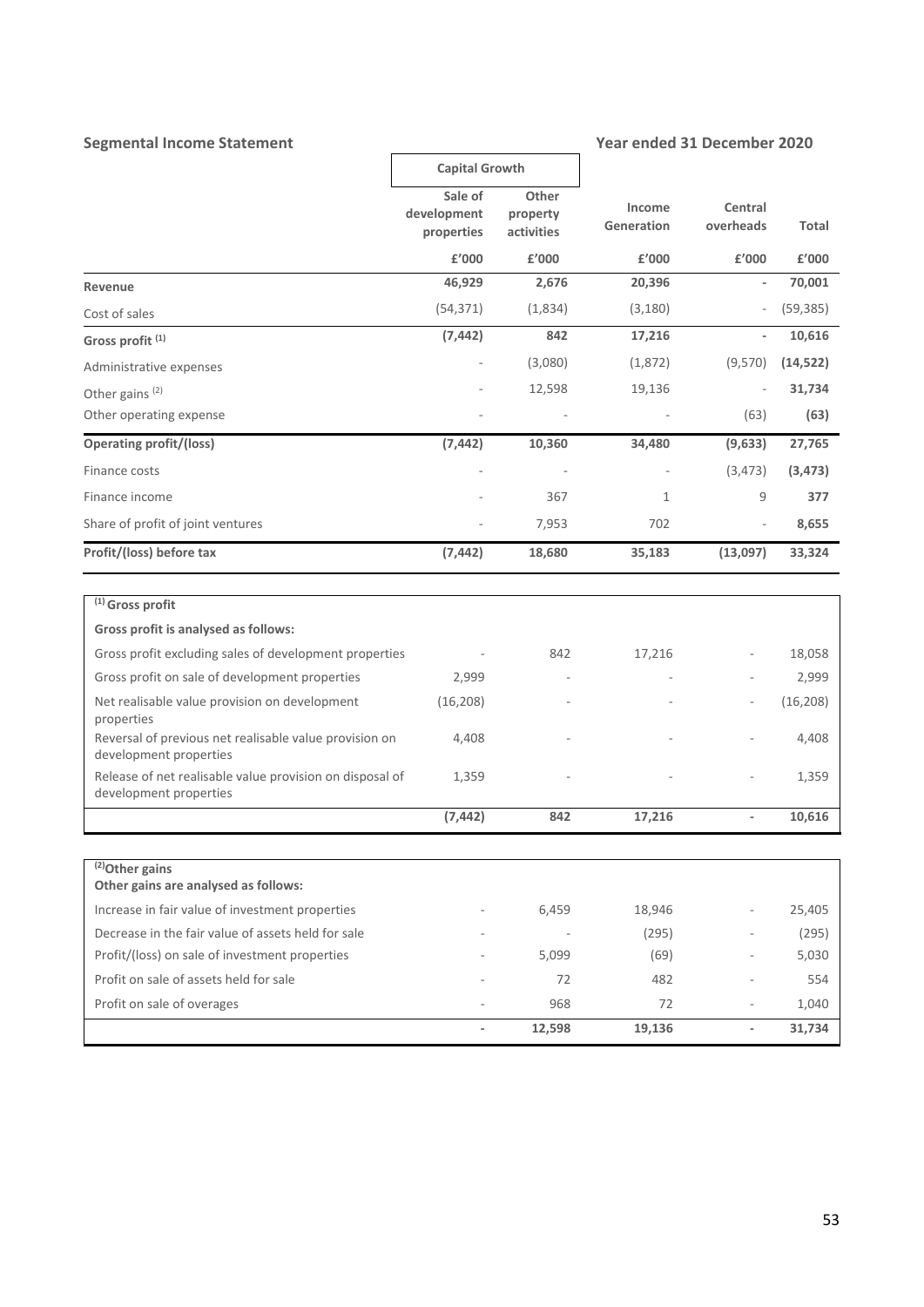| <b>Segmental Balance Sheet</b> |                            |                               | As at 31 December 2020        |                |  |  |
|--------------------------------|----------------------------|-------------------------------|-------------------------------|----------------|--|--|
|                                | Capital<br>Growth<br>£'000 | Income<br>Generation<br>£'000 | Central<br>overheads<br>£'000 | Total<br>£'000 |  |  |
| <b>Non-current assets</b>      |                            |                               |                               |                |  |  |
| Property, plant and equipment  |                            | ÷                             | 1,007                         | 1,007          |  |  |
| Right of use assets            |                            |                               | 170                           | 170            |  |  |
| Investment properties          | 118,940                    | 254,139                       | $\overline{\phantom{a}}$      | 373,079        |  |  |
| Investments in joint ventures  | 13,434                     | 11,882                        | $\overline{\phantom{a}}$      | 25,316         |  |  |
|                                | 132,374                    | 266,021                       | 1,177                         | 399,572        |  |  |
| <b>Current assets</b>          |                            |                               |                               |                |  |  |
| Inventories                    | 182,017                    | 649                           | $\overline{\phantom{a}}$      | 182,666        |  |  |
| Trade and other receivables    | 39,736                     | 12,574                        | 4,131                         | 56,441         |  |  |
| Assets held for sale           | 1,384                      | 6,210                         |                               | 7,594          |  |  |
| Cash and cash equivalents      | ٠                          | ٠                             | 12,710                        | 12,710         |  |  |
|                                | 223,137                    | 19,433                        | 16,841                        | 259,411        |  |  |
| <b>Total assets</b>            | 355,511                    | 285,454                       | 18,018                        | 658,983        |  |  |

Financial liabilities and derivative financial instruments are not allocated to the reporting segments as they are managed and measured at a Group level.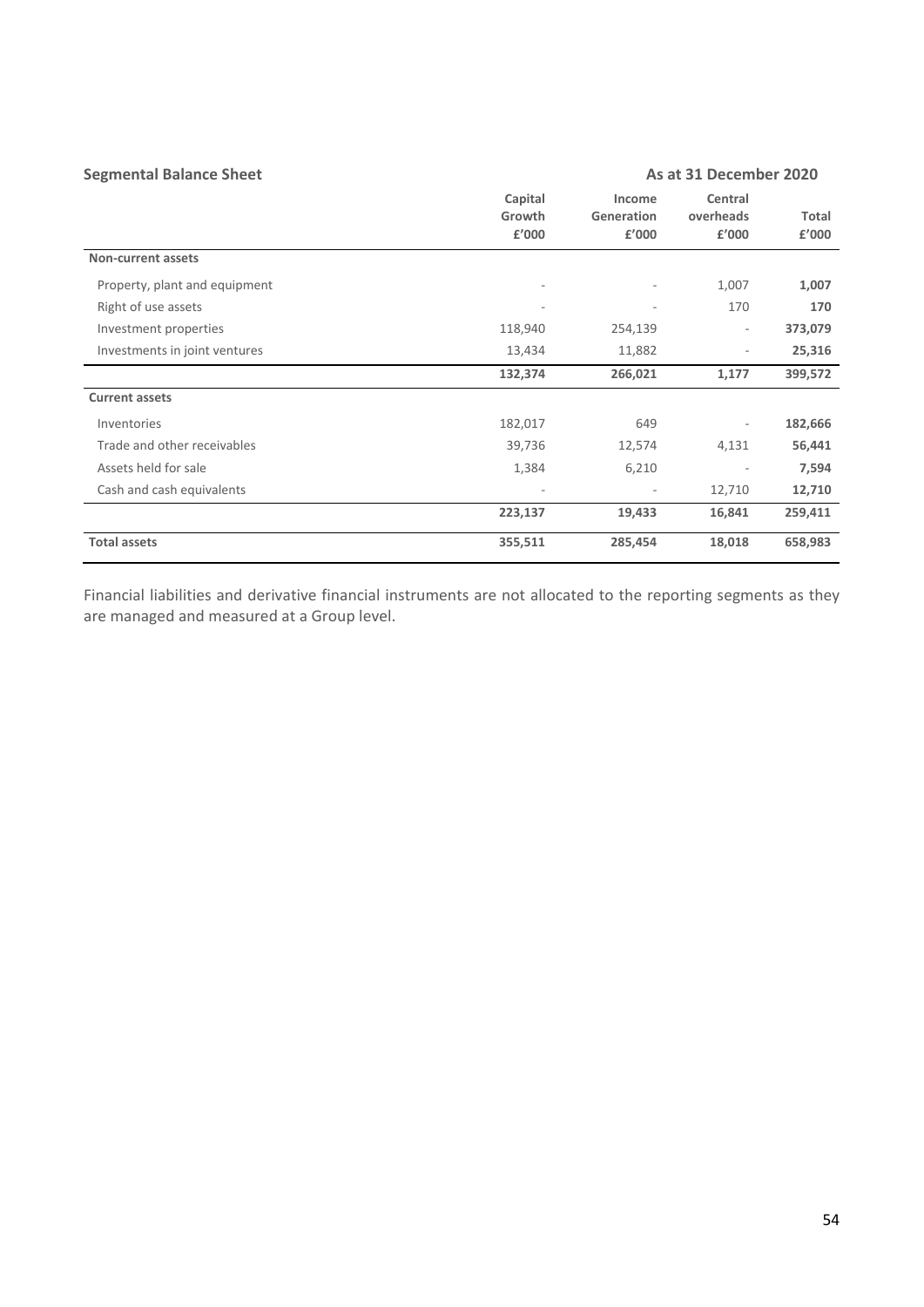#### **4. Finance costs and finance income**

|                                                    | Year ended<br>31 December<br>2021 | Year ended<br>31 December<br>2020 |
|----------------------------------------------------|-----------------------------------|-----------------------------------|
|                                                    | £'000                             | f'000                             |
| <b>Finance costs</b>                               |                                   |                                   |
| - Bank interest                                    | (2,795)                           | (2,654)                           |
| - Amortisation of RCF up-front fees and other fees | (1, 107)                          | (622)                             |
| - Other interest                                   | (198)                             | (197)                             |
| <b>Total finance costs</b>                         | (4,100)                           | (3, 473)                          |
| <b>Finance income</b>                              | 182                               | 377                               |
| <b>Net finance costs</b>                           | (3,918)                           | (3,096)                           |

#### **5. Tax**

| Analysis of tax (charge)/credit in the year                  | Year ended<br>31 December<br>2021<br>£'000 | Year ended<br>31 December<br>2020<br>f'000 |
|--------------------------------------------------------------|--------------------------------------------|--------------------------------------------|
| <b>Current tax</b>                                           |                                            |                                            |
| Current year                                                 | (6, 747)                                   | (449)                                      |
| Adjustment in respect of prior periods                       | 372                                        | 838                                        |
| Total current tax (charge)/credit                            | (6, 375)                                   | 389                                        |
| Deferred tax                                                 |                                            |                                            |
| Current year                                                 | (15, 974)                                  | (7, 139)                                   |
| Adjustment in respect of prior periods                       | (162)                                      | 136                                        |
| Difference between current tax rate and rate of deferred tax | (10, 733)                                  | (914)                                      |
| Total deferred tax charge                                    | (26, 869)                                  | (7, 917)                                   |
| Tax charge                                                   | (33, 244)                                  | (7,528)                                    |

### **Other comprehensive income items**

| Deferred tax - current year | 227            | --- |
|-----------------------------|----------------|-----|
| <b>Total</b>                | 227<br>( L J / | --- |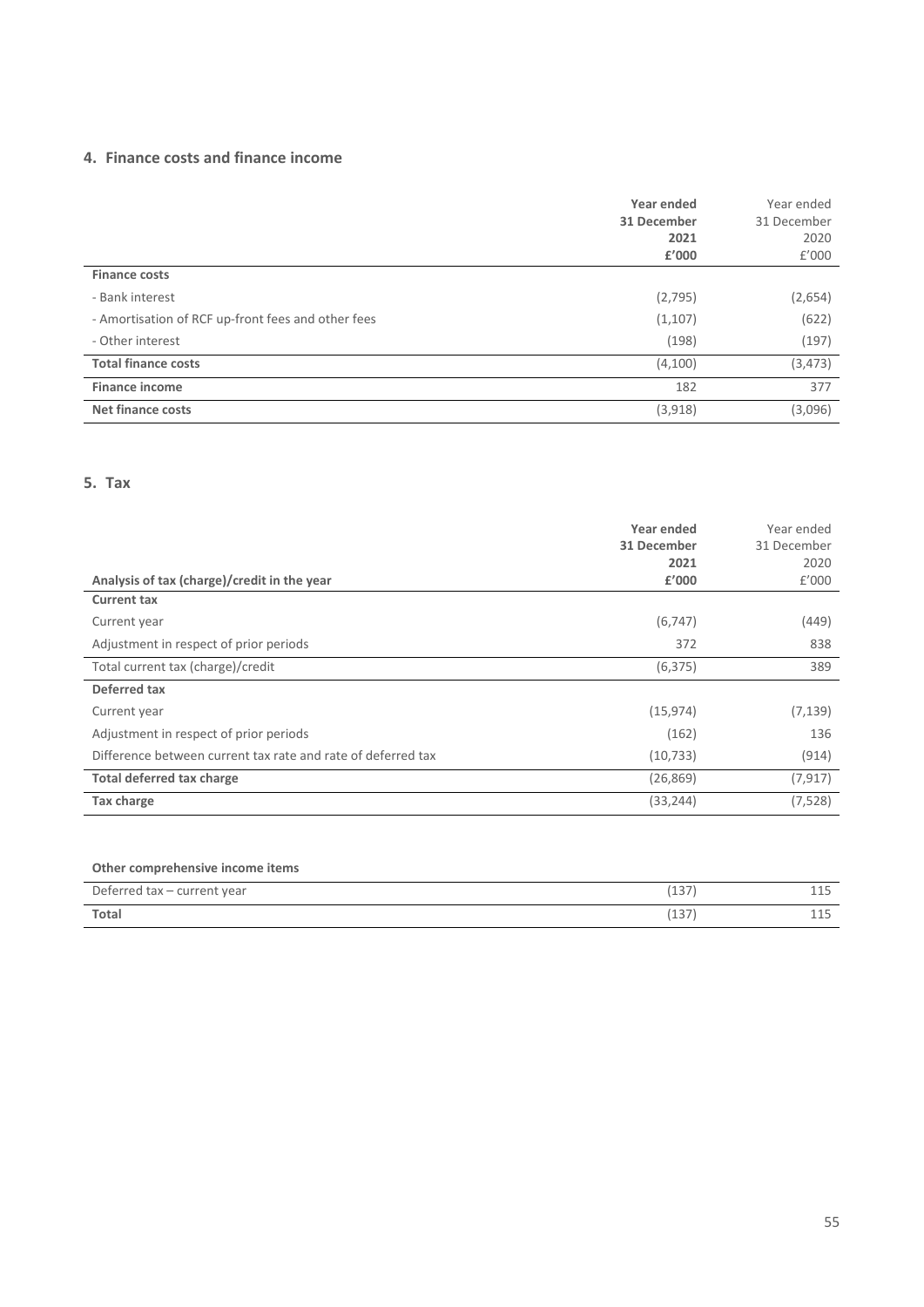The tax charge for the year is higher (2020: higher) than the standard rate of corporation tax in the UK of 19% (2020: 19%). The differences are explained below:

|                                                                                 | Year ended    | Year ended    |
|---------------------------------------------------------------------------------|---------------|---------------|
|                                                                                 | 31 December   | 31 December   |
|                                                                                 | 2021<br>£'000 | 2020<br>f'000 |
|                                                                                 |               |               |
| <b>Profit before tax</b>                                                        | 127,234       | 33,324        |
|                                                                                 |               |               |
| Profit before tax multiplied by rate of corporation tax in the UK of 19% (2020: | (24, 174)     | (6, 332)      |
| 19%)                                                                            |               |               |
|                                                                                 |               |               |
| Effects of:                                                                     |               |               |
| Adjustments in respect of prior periods-deferred taxation                       | (162)         | 136           |
| Adjustments in respect of prior periods- current taxation                       | 372           | 838           |
| Expenses not deducted for tax purposes                                          | (291)         | (109)         |
| Revaluation gains/(losses)                                                      | 68            | (2,848)       |
| Share of profit of joint ventures                                               | 1,753         | 1,644         |
| Difference between current tax rate and rate of deferred tax                    | (10, 733)     | (914)         |
| Share options                                                                   | (77)          | 57            |
| Total tax charge                                                                | (33, 244)     | (7,528)       |

The difference between current tax rate and rate of deferred tax of £10.7m (2020: £0.9m) relates to the increase in deferred tax as a result of new corporation tax rates being substantively enacted. The 2021 reconciling item of £10.7m is reflective of the enacted rate change from 19% to 25% whilst the 2020 reconciling item of £0.9m is reflective of the enacted rate change from 17% to 19%.

At 31 December 2021, the Group had a current tax liability of £2.9m (2020: £0.2m).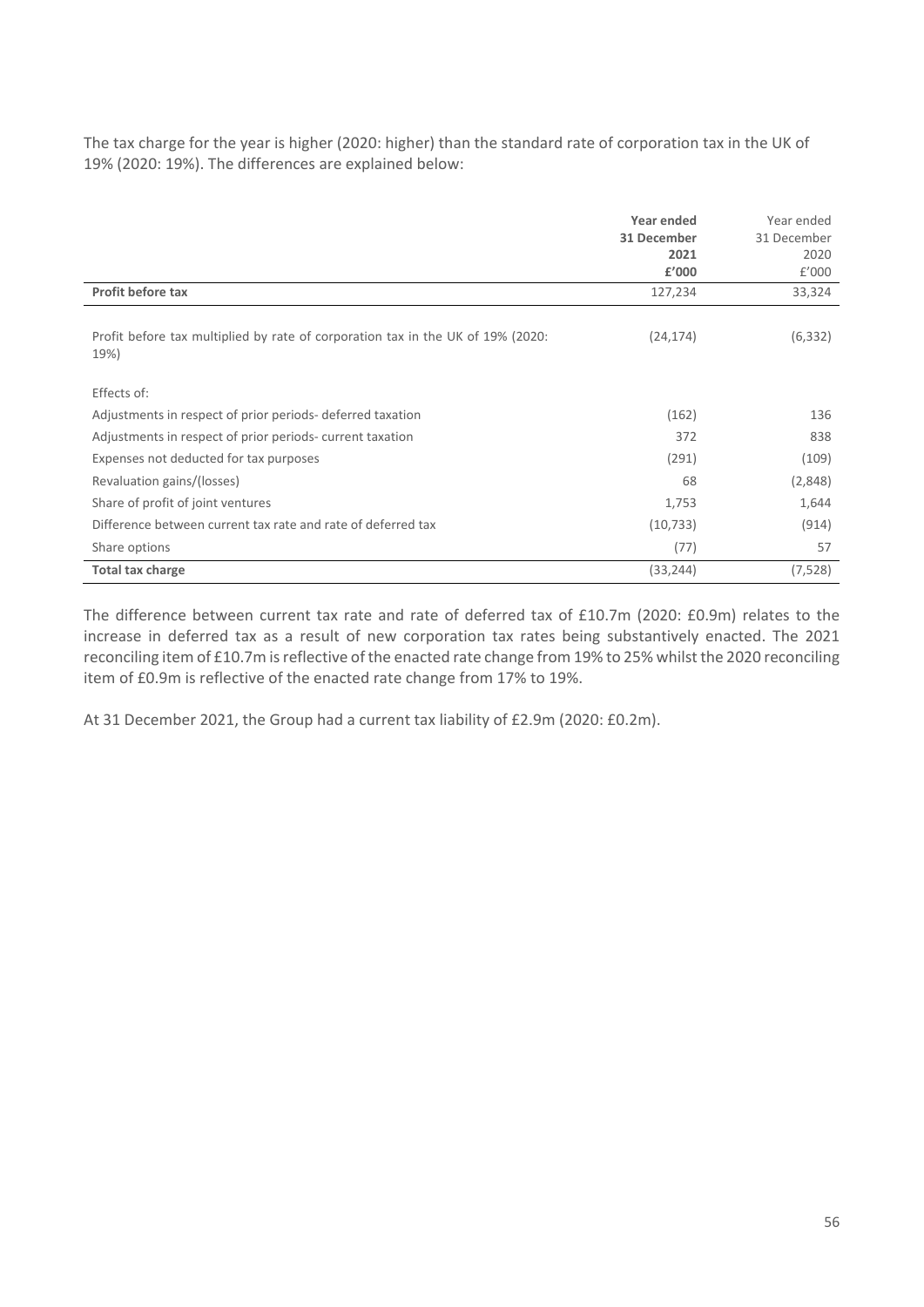#### **Deferred tax**

The following is the analysis of deferred tax liabilities presented in the consolidated balance sheet:

|                          | As at       | As at       |
|--------------------------|-------------|-------------|
|                          | 31 December | 31 December |
|                          | 2021        | 2020        |
|                          | £'000       | £'000       |
| Deferred tax liabilities | (46,988)    | (23, 159)   |
| Deferred tax assets      | 4,341       | 7,392       |
|                          | (42, 647)   | (15, 767)   |

The movements on the deferred tax account were as follows:

|                                                                  | Investment               |            | Other       |           |
|------------------------------------------------------------------|--------------------------|------------|-------------|-----------|
|                                                                  | properties               | Tax losses | temporary   | Total     |
|                                                                  | f'000                    | f'000      | differences | f'000     |
| At 1 January 2020                                                | (15, 637)                | 6,188      | 1,684       | (7, 765)  |
| Recognised in the consolidated income statement                  | (7, 522)                 | (414)      | 19          | (7, 917)  |
| Recognised in the consolidated statement of comprehensive income |                          |            | 115         | 115       |
| Recognised in the consolidated statement of equity               |                          |            | (200)       | (200)     |
| At 31 December 2020 and 1 January 2021                           | (23, 159)                | 5,774      | 1,618       | (15, 767) |
| Recognised in the consolidated income statement                  | (23, 829)                | (3,216)    | 176         | (26, 869) |
| Recognised in the consolidated statement of comprehensive income | $\overline{\phantom{a}}$ |            | (137)       | (137)     |
| Recognised in the consolidated statement of equity               |                          |            | 126         | 126       |
| At 31 December 2021                                              | (46,988)                 | 2,558      | 1,783       | (42, 647) |

There is deferred tax on UK corporation tax losses carried forward of £2.6m (2020: £5.8m); this balance may be carried forward indefinitely as there is no time limit in respect of using these deferred tax assets.

In the March 2020 Budget it was announced that the main rate of UK corporation tax will not reduce to 17% from 1 April 2020 and the Corporation Tax Rate will be held at 19%. The Provisional Collection of Taxes Act was used to substantively enact the revised 19% tax rate on 17 March 2020 and accordingly deferred tax balances at 31 December 2020 were calculated at 19%.

In the Spring Budget 2021, the Government announced an increase in the corporation tax rate from 19% to 25% from 1 April 2023. The rate was substantively enacted on 24 May 2021 and as such the deferred tax balances have been calculated in full on temporary differences under the liability method using the rate expected to apply at the time of the reversal of the balance. As such, the deferred tax assets and liabilities have been calculated using 19%, 25% or a blended rate (2020: 19%) as appropriate.

Deferred tax assets and liabilities are offset when there is a legally enforced right to offset current tax assets against current tax liabilities and when the deferred taxes relate to the same fiscal authority.

Deferred tax assets of £5.3m at 31 December 2021 have not been recognised owing to the uncertainty as to their recoverability. Deferred tax assets of £5.6m were not recognised at 31 December 2020.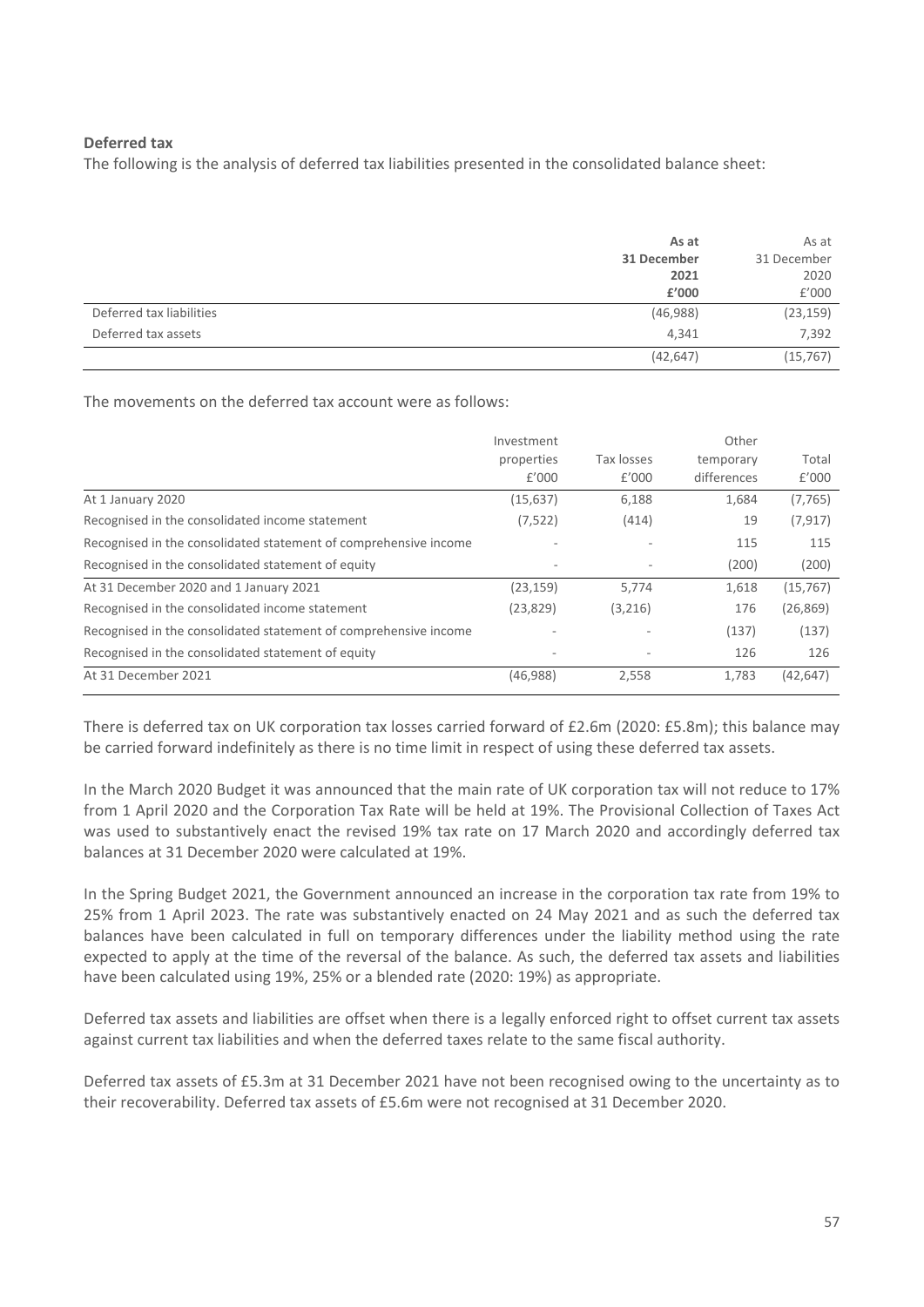#### **6. Dividends**

|                                                                            | Year ended<br>31 December<br>2021<br>f'000 | Year ended<br>31 December<br>2020<br>f'000 |
|----------------------------------------------------------------------------|--------------------------------------------|--------------------------------------------|
| Interim dividend of 0.367p per share for the six months ended 30 June 2021 | 1,184                                      |                                            |
| Final dividend of 1.466p for the year ended 31 December 2020               | 4.729                                      |                                            |
| Interim dividend of 0.334p per share for the six months ended 30 June 2020 | $\overline{\phantom{a}}$                   | 1.077                                      |
|                                                                            | 5,913                                      | 1.077                                      |

In addition to the interim dividend of 0.367p, the Board has determined that it is appropriate for a final dividend of 0.845p (2020: 1.466p) to be paid per share, bringing the total dividend for the year to 1.212p (2020: 1.800p). The 2020 final dividend was increased to reflect the cancelled final 2019 dividend excluding which, the 2020 dividends totalled 1.102p per share. Given this, the recommended 2021 final dividend and 2021 total dividend represent a 10% increase in line with our dividend policy. There is no change to the current dividend policy to continue to grow dividends by 10% each year.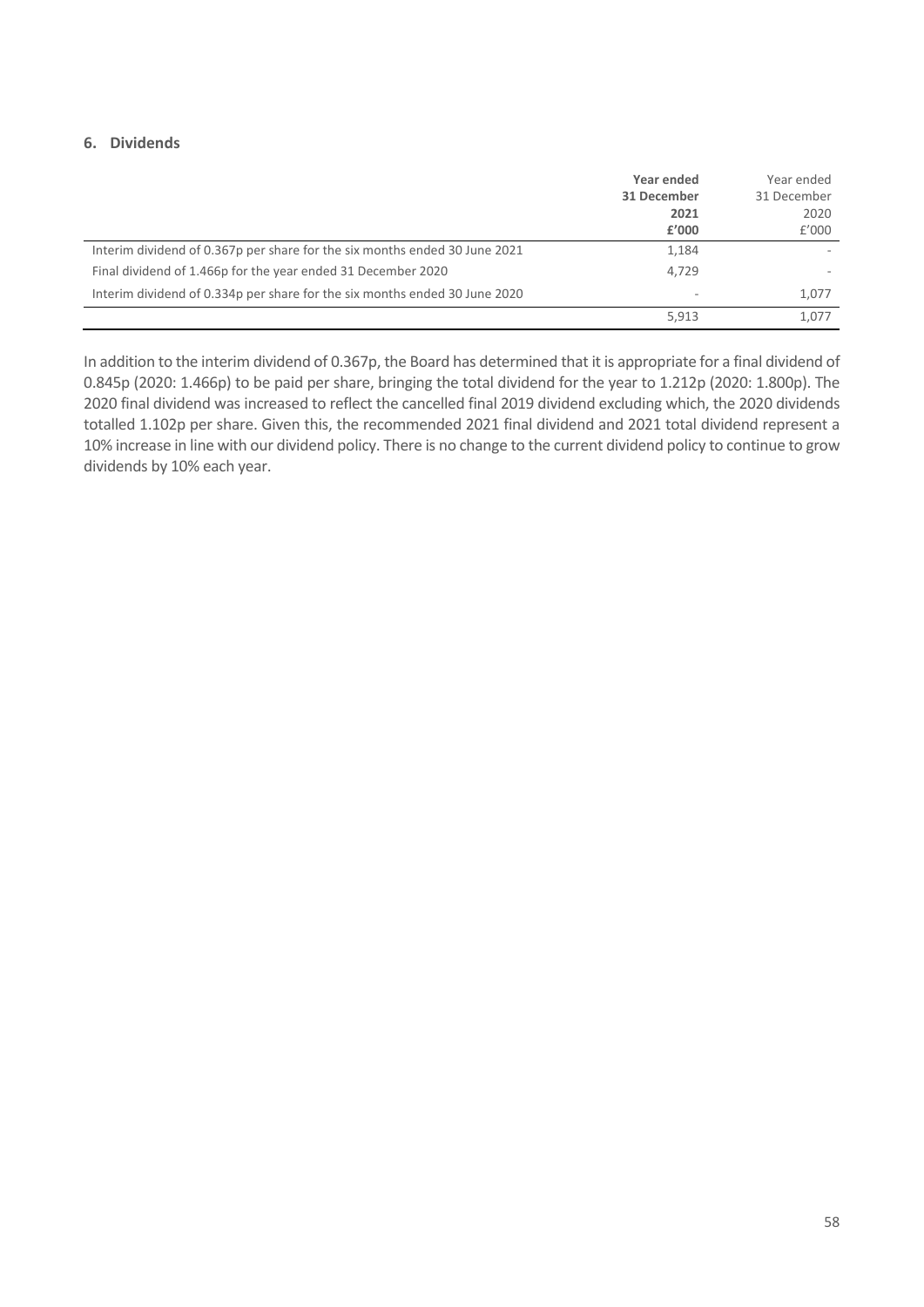#### **7. Earnings per share**

Earnings per share has been calculated by dividing the profit attributable to ordinary shareholders by the weighted average number of shares in issue and ranking for dividend during the year.

|                                                                                | Year ended<br>31 December<br>2021 | Year ended<br>31 December<br>2020 |
|--------------------------------------------------------------------------------|-----------------------------------|-----------------------------------|
| Profit from continuing operations attributable to owners of the parent (£'000) | 93,990                            | 25,796                            |
| Weighted average number of shares used for basic earnings per share            | 322,493,443                       | 322,104,415                       |
| Basic earnings per share (pence)                                               | 29.1                              | 8.0                               |
| Weighted average number of shares used for diluted earnings per share          | 325,059,137                       | 323,840,504                       |
| Diluted earnings per share (pence)                                             | 28.9                              | 8.0                               |

The difference between the weighted average number of shares used for the basic and diluted earnings per share calculation is the effect of share options and own shares.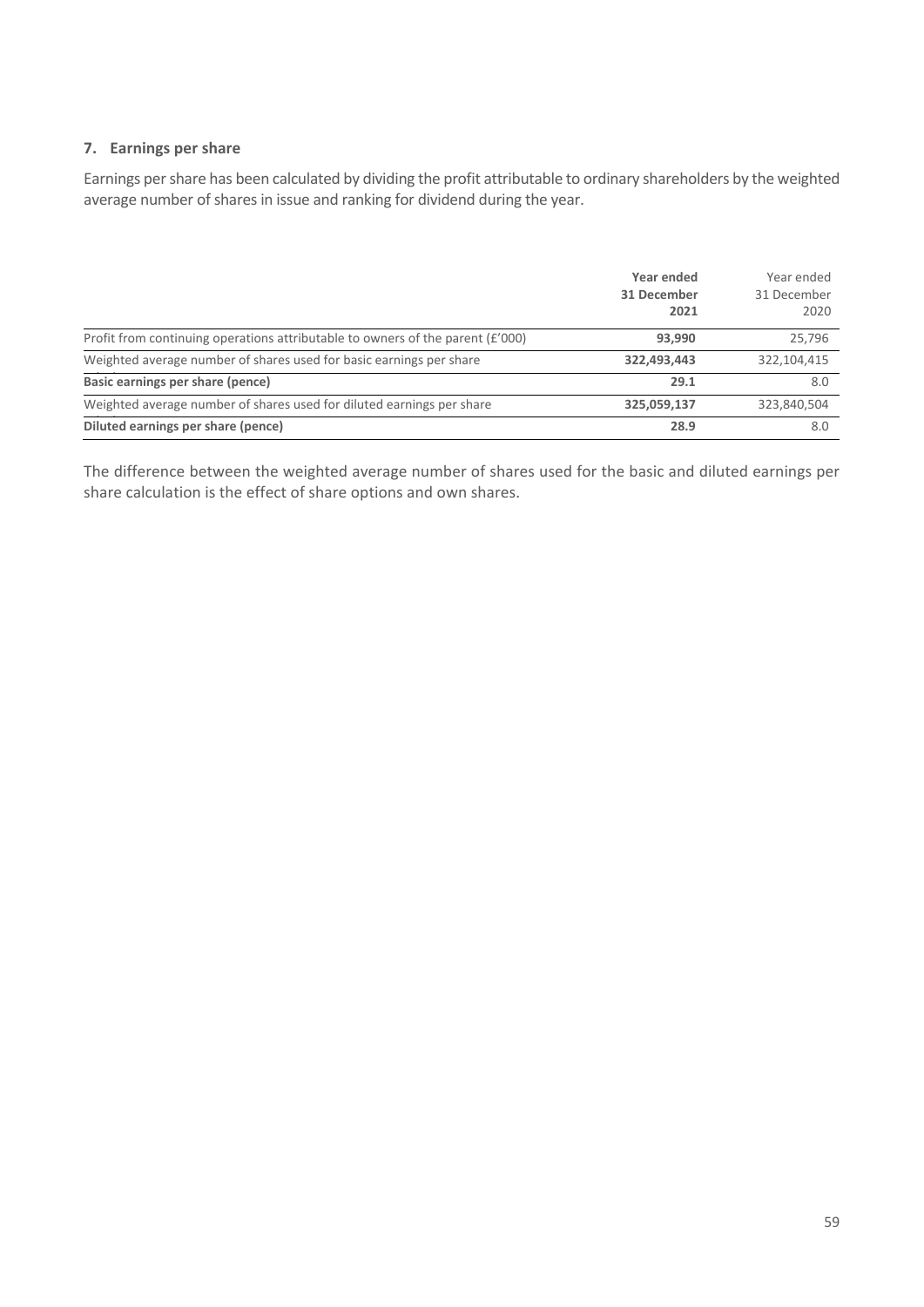#### **8. Investment properties**

Investment properties at 31 December 2021 and 31 December 2020 have been measured at fair value. The Group holds five categories of investment property being Agricultural Land, Natural Resources, the Investment Portfolio (previously called Business Space), Major Developments and Strategic Land in the UK, which sit within the operating segments of Income Generation and Capital Growth.

|                                          | <b>Income Generation</b>      |                                      | <b>Capital Growth</b>            |                              |                                  |                       |
|------------------------------------------|-------------------------------|--------------------------------------|----------------------------------|------------------------------|----------------------------------|-----------------------|
|                                          | Agricultural<br>Land<br>£'000 | Natural<br><b>Resources</b><br>£'000 | Investment<br>Portfolio<br>£'000 | <b>Developments</b><br>£'000 | Major Strategic<br>Land<br>£'000 | <b>Total</b><br>£'000 |
| At 1 January 2020                        | 8,119                         | 40,187                               | 160,797                          | 14,889                       | 69,848                           | 293,840               |
| Direct acquisitions                      |                               | 1,825                                | 38,168                           | 27                           | 18,300                           | 58,320                |
| Subsequent expenditure                   | 46                            | 157                                  | 864                              | 2,446                        | 5,796                            | 9,309                 |
| <b>Disposals</b>                         | (9)                           | (1,012)                              |                                  | $\overline{\phantom{a}}$     | (6, 552)                         | (7, 573)              |
| (Decrease)/increase in fair value        | (339)                         | 5,218                                | 14,067                           | 4,514                        | 1,945                            | 25,405                |
| Transfers between divisions              | 400                           | (9,500)                              | 4,150                            | 2,850                        | 2,100                            |                       |
| Transfer from development properties     |                               | $\overline{\phantom{a}}$             | 1,025                            | 2,824                        |                                  | 3,849                 |
| Net transfer to assets held for sale     | (2,082)                       | (3,777)                              | (4, 165)                         | $\overline{\phantom{a}}$     | (47)                             | (10,071)              |
| At 31 December 2020                      | 6,135                         | 33,098                               | 214,906                          | 27,550                       | 91,390                           | 373,079               |
| Direct acquisitions                      | $\overline{\phantom{a}}$      | $\overline{\phantom{a}}$             | 13,502                           | $\overline{\phantom{a}}$     | 14,274                           | 27,776                |
| Subsequent expenditure                   | 12                            | 239                                  | 1,988                            | 8,956                        | 6,877                            | 18,072                |
| <b>Disposals</b>                         |                               |                                      | (2, 497)                         | (11,207)                     | (986)                            | (14, 690)             |
| (Decrease)/increase in fair value        | (151)                         | (1, 912)                             | 30,804                           | 21,609                       | 33,611                           | 83,961                |
| Transfers between divisions              | 115                           |                                      | 6,101                            | (6,626)                      | 410                              |                       |
| Net transfer from development properties |                               |                                      |                                  | 5,711                        | (5,000)                          | 711                   |
| Net transfer to assets held for sale     | (699)                         | (874)                                | (5,078)                          | (509)                        | (3,394)                          | (10, 554)             |
| At 31 December 2021                      | 5,412                         | 30,551                               | 259,726                          | 45,483                       | 137,183                          | 478,355               |

During the year £5.7m (2020: £3.8m) of development property was re-categorised as investment property to reflect a change in use. During the year £5.0m (2020: £nil) of investment property was re-categorised to development properties.

Investment property is transferred between divisions to reflect a change in the activity arising from the asset.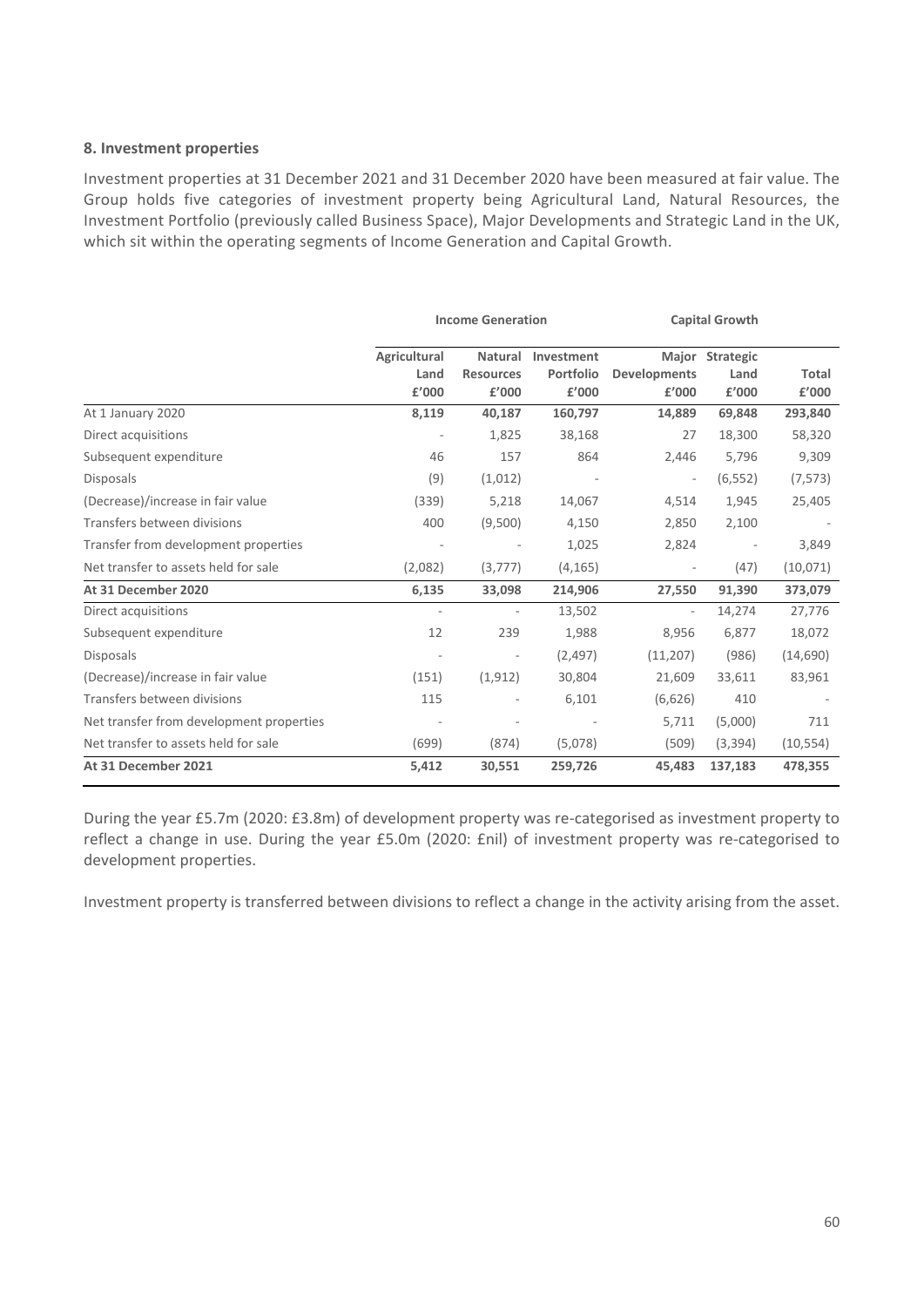#### **Valuation process**

The properties were valued in accordance with the Royal Institution of Chartered Surveyors (RICS) Valuation – Professional Standards (the 'Red Book') by BNP Paribas Real Estate and Savills at 31 December 2021 and 31 December 2020. Both are independent firms acting in the capacity of external valuers with relevant experience of valuations of this nature.

The valuations are on the basis of Market Value as defined by the Red Book, which RICS considers meets the criteria for assessing Fair Value under IFRS. The valuations are based on what is determined to be the highest and best use. When considering the highest and best use a valuer will consider, on a property by property basis, its actual and potential uses which are physically, legally and financially viable. Where the highest and best use differs from the existing use, the valuer will consider the cost and the likelihood of achieving and implementing this change in arriving at its valuation.

At each financial year end, management:

- verifies all major inputs to the independent valuation report;
- assesses property valuation movements when compared to the prior year valuation report; and
- holds discussions with the independent valuer.

The Directors determine the applicable hierarchy that each investment property falls into by assessing the level of unobservable inputs used in the valuation technique. As a result of the specific nature of each investment property, valuation inputs are not based on directly observable market data and therefore all investment properties were determined to fall into Level 3.

The Group's policy is to recognise transfers into and out of fair value hierarchy levels as at the date of the event or change in circumstance that caused the transfer. There were no transfers between hierarchy levels in the year ended 31 December 2021 (2020: none).

Valuation techniques underlying management's estimation of fair value are as follows:

#### *Agricultural land*

Most of the agricultural land is valued using the market comparison basis, with an adjustment made for the length of the remaining term on any tenancy and the estimated cost to bring the land to its highest and best use. Where the asset is subject to a secure letting, this is valued on a yield basis, based upon sales of similar types of investment.

#### *Natural resources*

Natural resource sites in the portfolio are valued based on discounted cash flow for the operating life of the asset with regard to the residual land value.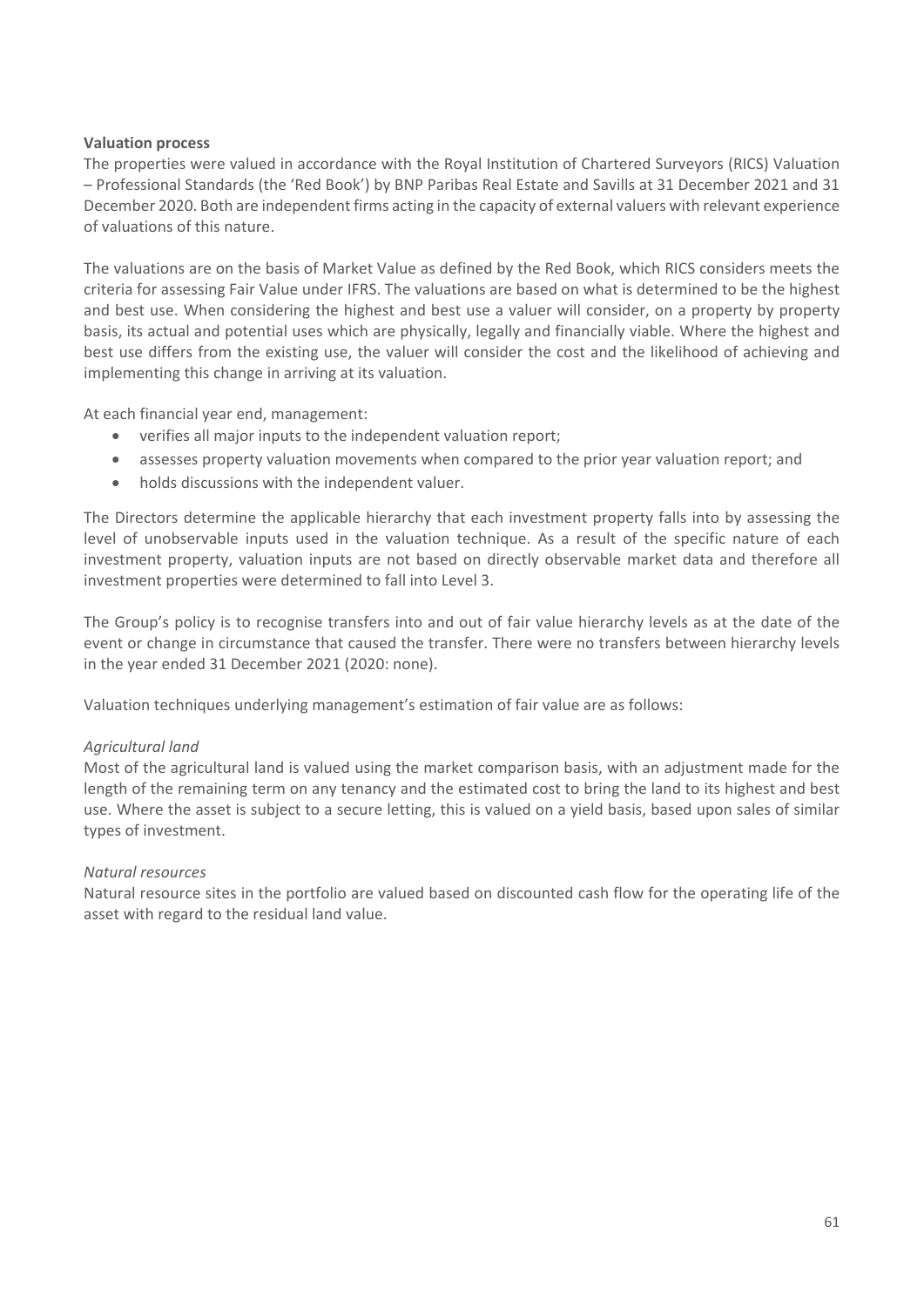#### *Investment Portfolio*

The industrial and logistics investment properties are valued on the basis of market comparison with direct reference to observable market evidence including current rent and estimated rental value (ERV), yields and capital values and adjusted where required for the estimated cost to bring the property to its highest and best use. The evidence is adjusted to reflect the quality of the property assets, the quality of the covenant profile of the tenants and the reliability/volatility of cash flows. The Group's portfolio has a spread of yields. In the past, income acquisitions have been made at high yields where value can be added. As assets are enhanced and improved, these would also be expected to be valued at lower yields. Subject to market backdrop, properties that are built by Harworth will be modern Grade A with typically lower yields.

#### *Major developments*

Major development sites are generally valued using residual development appraisals, a form of discounted cash flow which estimates the current site value from future cash flows measured by current land and/or completed built development values, observable or estimated development costs, and observable or estimated development returns. Where possible development sites are valued by direct comparison to observable market evidence with appropriate adjustment for the quality and location of the property asset, although this is generally only a reliable method of measurement for smaller development sites.

#### *Strategic land*

Strategic land is valued on the basis of discounted cash flow, with future cash flows measured by current land values adjusted to reflect the quality of the development opportunity, the potential development costs estimated by reference to observable development costs on comparable sites, and the likelihood of securing planning consent. The valuations are then benchmarked against observable land values reflecting the current existing use of the land, which is generally agricultural and, where available, observable strategic land values. The discounted cash flows across the different property categories utilise value per acre, which takes account of the future expectations of sales over time discounted back to a current value, and cost report totals, which take account of the cost, as at today's value, to complete remediation and provide the necessary site infrastructure to bring the site forward.

#### **9. Investment in joint ventures**

|                                   | As at                    | As at       |
|-----------------------------------|--------------------------|-------------|
|                                   | 31 December              | 31 December |
|                                   | 2021                     | 2020        |
|                                   | £'000                    | f'000       |
| At start of year                  | 25,316                   | 33,072      |
| Investment in joint ventures      | 1,624                    | 289         |
| Distributions from joint ventures | (34)                     | (8,930)     |
| De-recognition on acquisition     | $\overline{\phantom{a}}$ | (7, 770)    |
| Share of profit of joint ventures | 9,853                    | 8,655       |
| Impairment                        | (628)                    |             |
| At end of year                    | 36,131                   | 25,316      |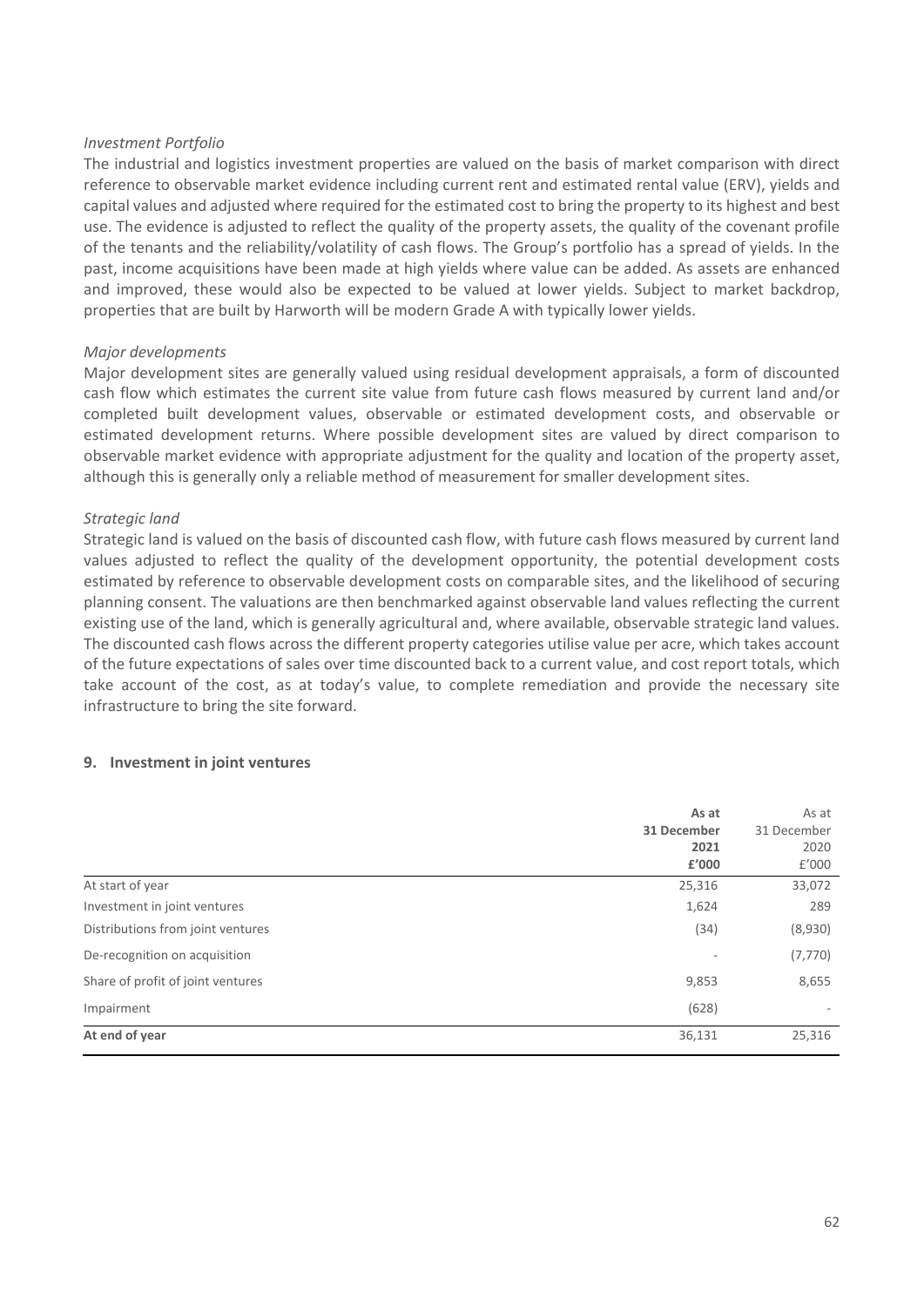#### **10. Inventories**

|                               | As at<br>31 December<br>2021<br>£'000 | As at<br>31 December<br>2020<br>f'000 |
|-------------------------------|---------------------------------------|---------------------------------------|
| Development properties        | 172,701                               | 177,712                               |
| Planning promotion agreements | 3,865                                 | 2,961                                 |
| Option agreements             | 1,154                                 | 1,344                                 |
| Finished goods                | 102                                   | 649                                   |
| <b>Total inventories</b>      | 177,822                               | 182,666                               |

The movement in development properties is as follows:

|                                                 | As at<br>31 December<br>2021<br>£'000 | As at<br>31 December<br>2020<br>f'000 |
|-------------------------------------------------|---------------------------------------|---------------------------------------|
| At start of year                                | 177,712                               | 202,092                               |
| Acquisitions                                    | 40                                    |                                       |
| Subsequent expenditure                          | 29,482                                | 27,860                                |
| <b>Disposals</b>                                | (39,008)                              | (37, 950)                             |
| Net realisable value provision release/(charge) | 5,186                                 | (10, 441)                             |
| Net transfer to investment properties           | (711)                                 | (3,849)                               |
| At end of year                                  | 172,701                               | 177,712                               |

The movement in net realisable value provision was as follows:

|                                                     | As at<br>31 December<br>2021<br>£'000 | As at<br>31 December<br>2020<br>£'000 |
|-----------------------------------------------------|---------------------------------------|---------------------------------------|
| At start of year                                    | 17,340                                | 6,899                                 |
| Charge for the year                                 | 1,574                                 | 16,208                                |
| Released on disposals                               | (2, 367)                              | (1, 359)                              |
| Reversal of previous net realisable value provision | (4, 393)                              | (4,408)                               |
| At end of year                                      | 12,154                                | 17,340                                |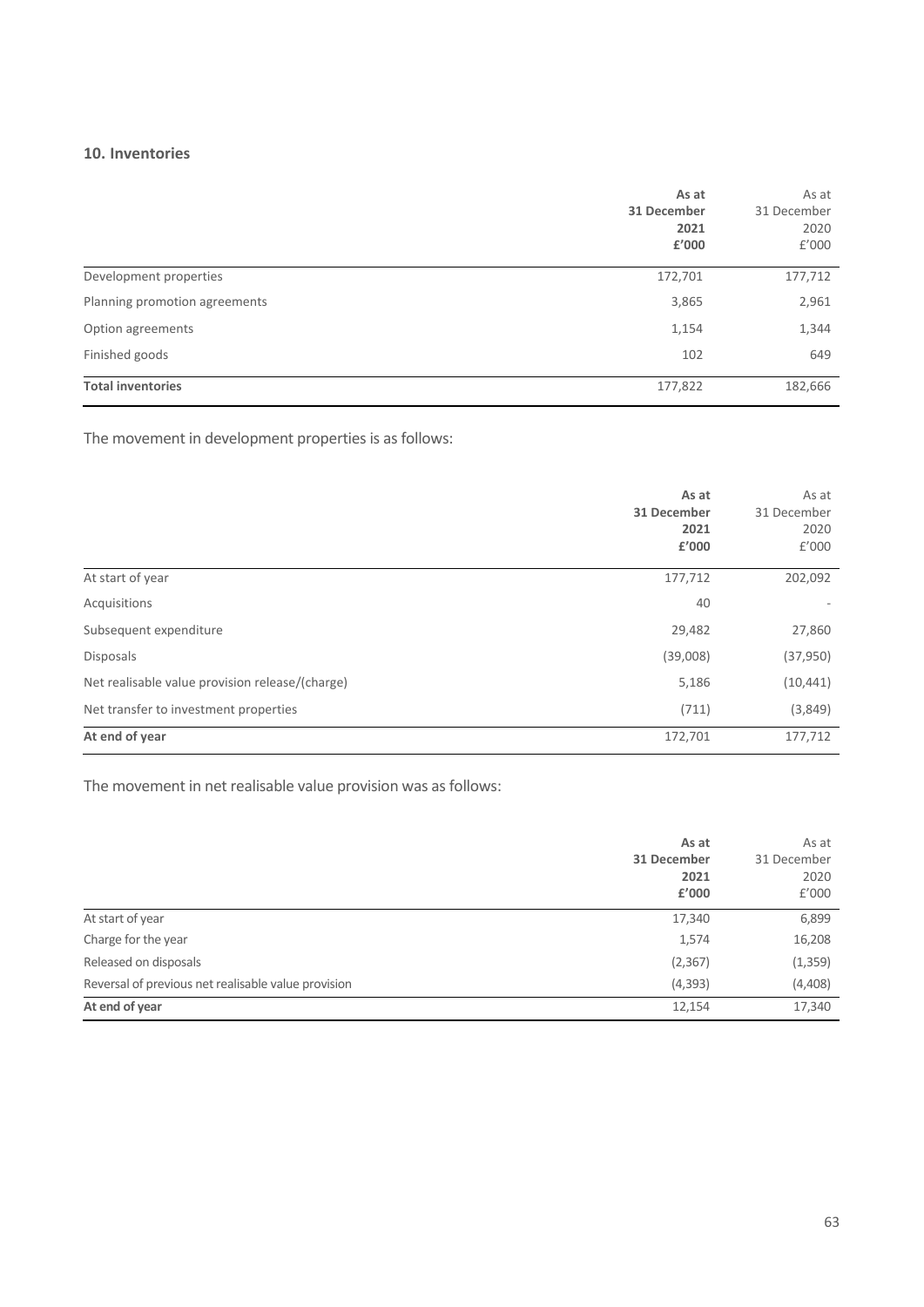#### **11. Assets held for sale**

Assets classified as held for sale relate to investment properties identified as being for sale within 12 months, where a sale is considered highly probable and the property is immediately available for sale.

|                                         | As at<br>31 December<br>2021<br>£'000 | As at<br>31 December<br>2020<br>f'000 |
|-----------------------------------------|---------------------------------------|---------------------------------------|
| At start of year                        | 7,594                                 | 11,252                                |
| Net transfer from investment properties | 10,554                                | 10,071                                |
| Subsequent expenditure                  | 1                                     | 24                                    |
| Increase/(decrease) in fair value       | 1,078                                 | (295)                                 |
| <b>Disposals</b>                        | (17, 302)                             | (13, 458)                             |
| At end of year                          | 1,925                                 | 7,594                                 |

#### **12. Cash**

| As at          | As at       |
|----------------|-------------|
| 31 December    | 31 December |
| 2021           | 2020        |
| £'000          | £'000       |
| Cash<br>12,037 | 12,710      |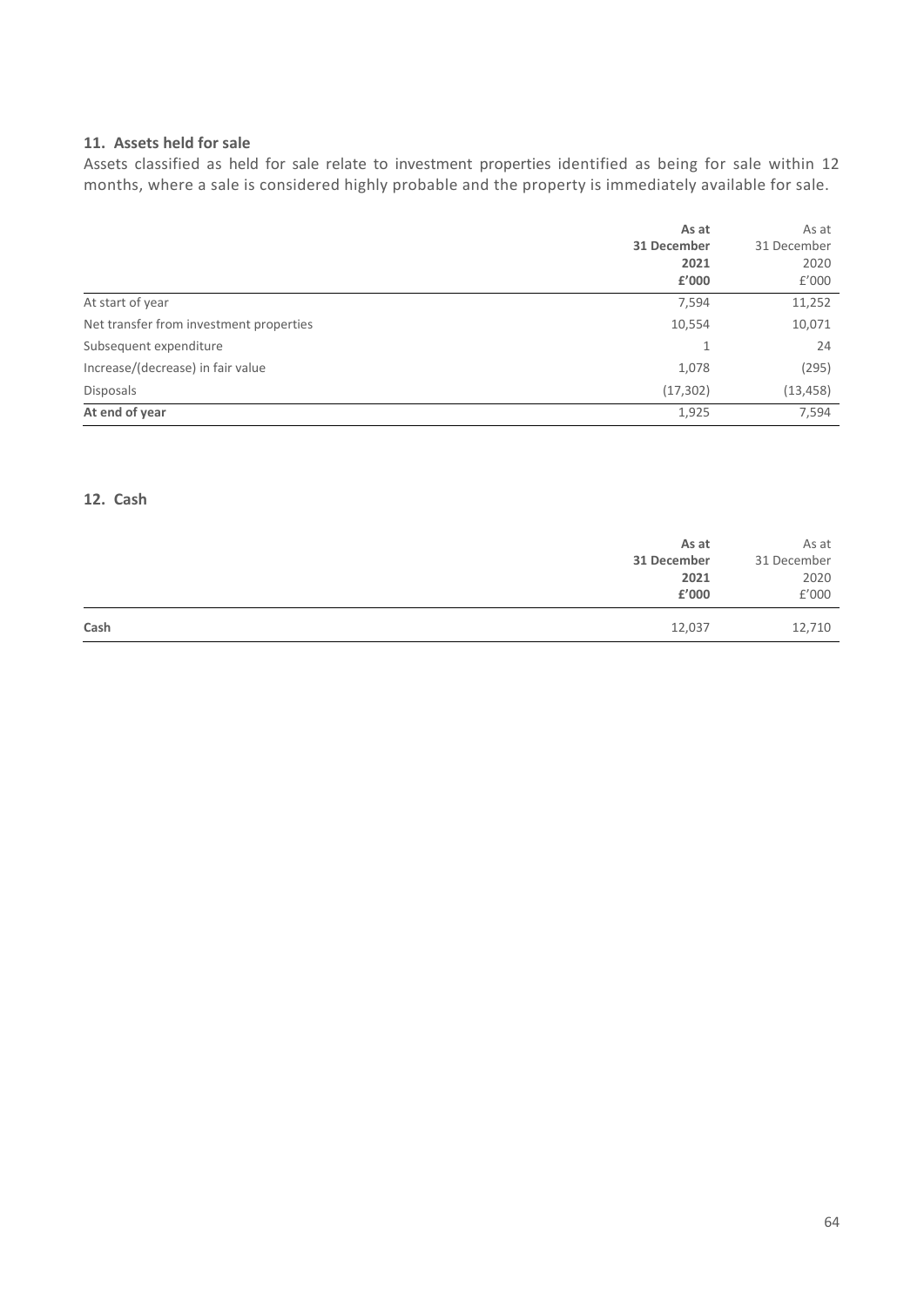#### **13. Borrowings**

|                                                             | As at<br>31 December<br>2021<br>£'000 | As at<br>31 December<br>2020<br>f'000 |
|-------------------------------------------------------------|---------------------------------------|---------------------------------------|
| Non-current:                                                |                                       |                                       |
| Secured - bank loans                                        | (33, 318)                             | (79, 740)                             |
| Secured – infrastructure loans and direct development loans | (4, 463)                              | (4, 142)                              |
|                                                             | (37, 781)                             | (83, 882)                             |
| <b>Total borrowings</b>                                     | (37, 781)                             | (83, 882)                             |

Loans are stated after deduction of unamortised fees of £1.2m (2020: £0.4m).

|                                             |                                | As at<br>31 December<br>2021<br>£'000 | As at<br>31 December<br>2020<br>E'000 |
|---------------------------------------------|--------------------------------|---------------------------------------|---------------------------------------|
| Infrastructure loans                        |                                |                                       |                                       |
| Homes and Communities Agency                | Simpson Park                   |                                       | (4, 142)                              |
| Merseyside Pension Fund                     | <b>Bardon Hill</b>             | (1, 572)                              |                                       |
| North West Evergreen Limited<br>Partnership | Plot H Logistics North, Bolton | (2,891)                               |                                       |
| <b>Total infrastructure loans</b>           |                                | (4, 463)                              | (4, 142)                              |
| <b>Bank loans</b>                           |                                | (33, 318)                             | (79, 740)                             |
| <b>Total borrowings</b>                     |                                | (37, 781)                             | (83, 882)                             |

The bank borrowings are part of a £150.0m (2020: £130.0m) Revolving Credit Facility ("RCF") provided by Natwest and Santander in place at 31 December 2021. The term of the facility was extended for two years on 13 February 2018 and was repayable on 13 February 2023 (five year term) on a non-amortising basis and subject to financial and other covenants. In November 2021 Natwest and Santander agreed to increase the RCF by £20.0m to £150.0m and extend the repayment date to February 2024. Following the year end, a new RCF has been put in place with Natwest, Santander and HSBC. The new RCF has a limit of £200.0m with an uncommitted accordion facility of £40.0m and is repayable in 2027. The bank borrowings are secured by fixed equitable charges over investment properties. The facility is non-amortising and subject to financial and other covenants.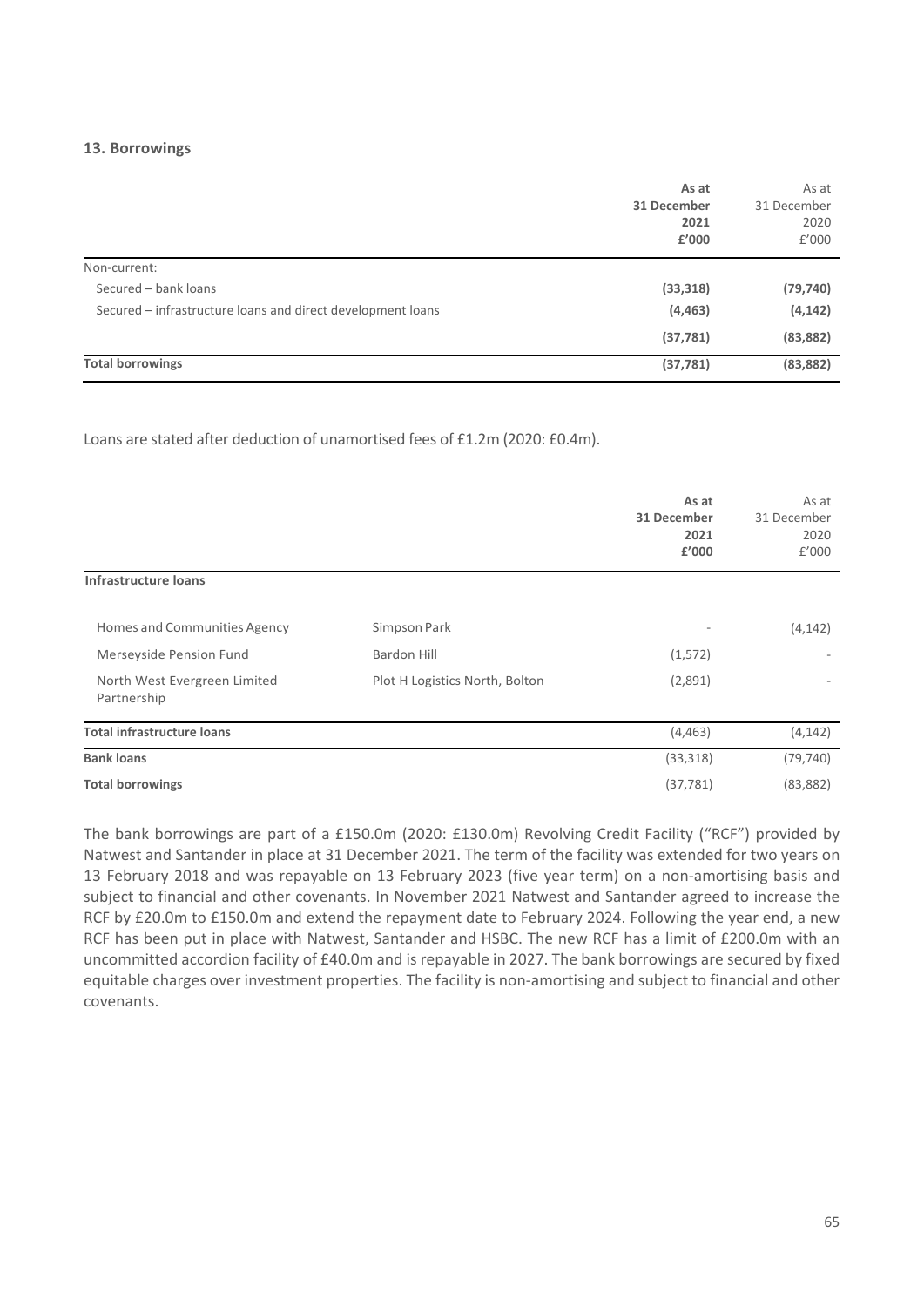The infrastructure loans are provided by public bodies in order to promote the development of major sites. The loans are drawn as work on the respective sites is progressed and they are repaid on agreed dates or when disposals are made from the sites.

#### **14. Share capital**

#### **Issued, authorised and fully paid**

|                  | As at       | As at       |
|------------------|-------------|-------------|
|                  | 31 December | 31 December |
|                  | 2021        | 2020        |
|                  | £'000       | £'000       |
| At start of year | 32,253      | 32,191      |
| Shares issued    | 19          | 62          |
| At end of year   | 32,272      | 32,253      |

#### **Issued, authorised and fully paid – number of shares**

|                  | As at<br>31 December<br>2021 | As at<br>31 December<br>2020 |
|------------------|------------------------------|------------------------------|
| At start of year | 322,530,807                  | 321,909,382                  |
| Shares issued    | 193,759                      | 621,425                      |
| At end of year   | 322,724,566                  | 322,530,807                  |
| Own shares held  | (185, 282)                   | (120, 487)                   |
| At end of year   | 322,539,284                  | 322,410,320                  |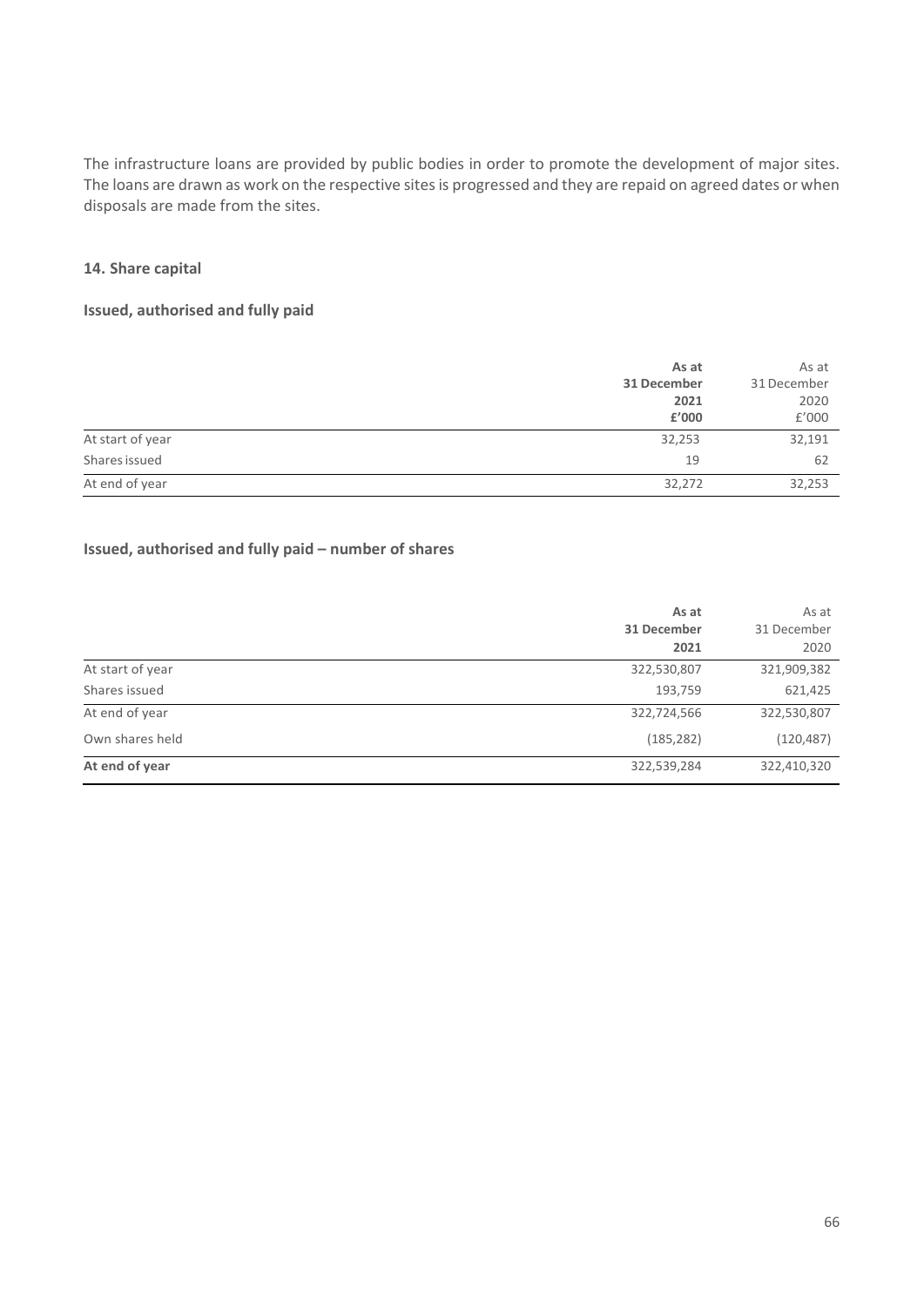#### **15. Related party transactions**

The Group carried out the following transactions with related parties. The following entities are related parties as a consequence of shareholdings, joint venture arrangements and partners of such and/or common Directorships. All related party transactions are clearly justified and beneficial to the Group, are undertaken on an arm's-length basis on fully commercial terms and in the normal course of business.

|                                                    | Year ended/as at<br>31 December | Year ended/as at<br>31 December<br>2020 |
|----------------------------------------------------|---------------------------------|-----------------------------------------|
|                                                    | 2021                            |                                         |
|                                                    | £'000                           | £'000                                   |
| <b>PEEL GROUP</b>                                  |                                 |                                         |
| Revenue                                            |                                 |                                         |
| Profit on sale from overages                       |                                 | 987                                     |
| Disposal proceeds at Logistics North               | 2,019                           |                                         |
| <b>Purchases</b>                                   |                                 |                                         |
| Reimbursement of technical due diligence           | 91                              |                                         |
| <b>Receivables</b>                                 |                                 |                                         |
| Deferred consideration for land at Logistics North | 200                             |                                         |
|                                                    |                                 |                                         |
| MULTIPLY LOGISTICS NORTH HOLDINGS LIMITED          |                                 |                                         |
| & MULTIPLY LOGISTICS NORTH LP                      |                                 |                                         |
| Revenue                                            |                                 |                                         |
| Recharges of costs                                 | 136                             |                                         |
| Asset management fee                               | 271                             | 107                                     |
| Water charges                                      | 107                             | 100                                     |
| Purchases                                          |                                 |                                         |
| Diversion of surface water drain                   |                                 | 97                                      |
| <b>Receivables</b>                                 |                                 |                                         |
| Trade receivables                                  | 66                              | 153                                     |
| Other receivables                                  |                                 | 285                                     |
|                                                    |                                 |                                         |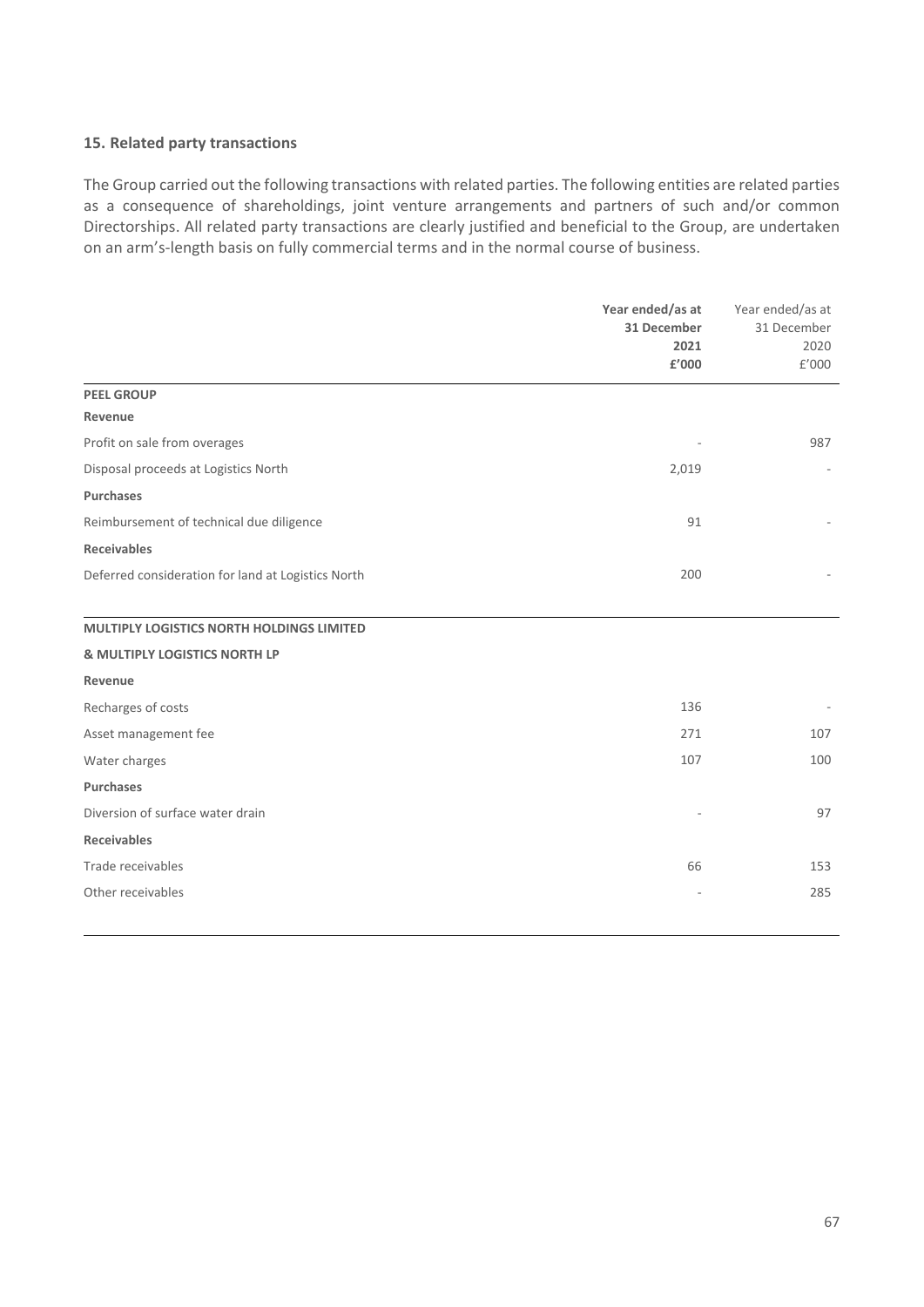#### **DRAFT v0.9**

|                                                                     | Year ended/as at<br>31 December<br>2021<br>£'000 | Year ended/as at<br>31 December<br>2020<br>£'000 |
|---------------------------------------------------------------------|--------------------------------------------------|--------------------------------------------------|
| <b>BANKS GROUP</b>                                                  |                                                  |                                                  |
| Revenue                                                             |                                                  |                                                  |
| Annual options sums                                                 | 5                                                | 5                                                |
| Provision of certificate regarding title                            |                                                  | $\mathbf{1}$                                     |
| Payables                                                            |                                                  |                                                  |
| Trade payables                                                      |                                                  | (5)                                              |
| Deferred payment in respect of the acquisition of land at Moss Nook |                                                  | (1,000)                                          |
| <b>POLYPIPE</b>                                                     |                                                  |                                                  |
| Revenue                                                             |                                                  |                                                  |
| Rent                                                                | 25                                               | 5                                                |
| <b>Receivables</b>                                                  |                                                  |                                                  |
| Trade receivables                                                   | 6                                                |                                                  |
| <b>WAVERLEY SQUARE LIMITED (1)</b>                                  |                                                  |                                                  |
| Shareholder loan made during the year                               |                                                  | 169                                              |
| THE AIRE VALLEY LAND LLP                                            |                                                  |                                                  |
| Partner loan repayment                                              |                                                  | (7, 951)                                         |
| Profit share received during the year                               |                                                  | (979)                                            |
| Receivable                                                          | 26                                               | 2                                                |
| <b>BATES REGENERATION LIMITED (2)</b>                               |                                                  |                                                  |
| Shareholder loan repayment                                          | (4)                                              |                                                  |
| <b>CRIMEA LAND MANSFIELD LLP</b>                                    |                                                  |                                                  |
| Partner loan repayment                                              | (30)                                             |                                                  |
| Receivable                                                          | $\sim$                                           | $\overline{2}$                                   |